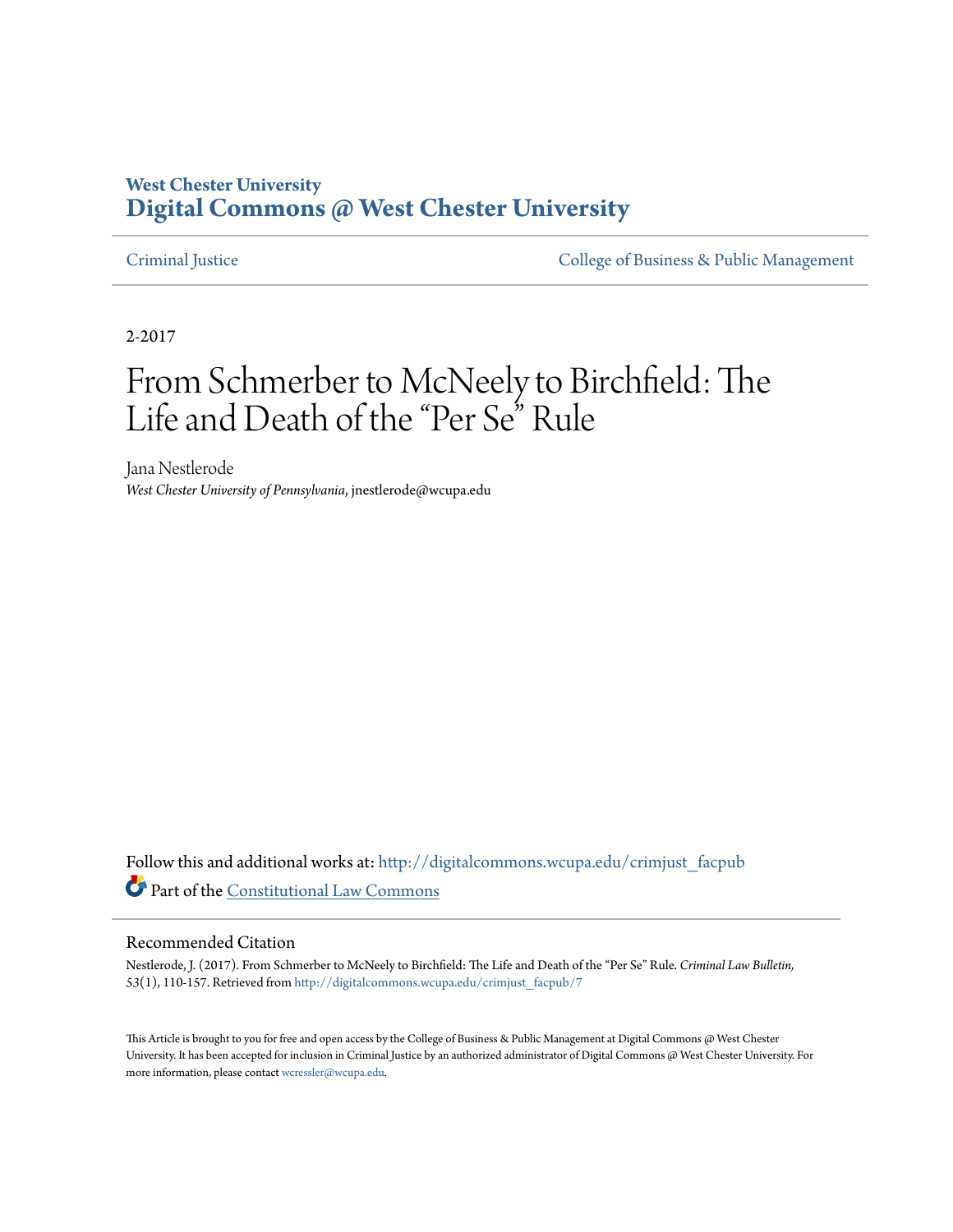# **From Schmerber to McNeely to Birchfield: The Life and Death of the "Per Se" Rule**

#### Jana Nestlerode

#### **I. Introduction**

In 1966, the United States Supreme Court decided Schmerber v. California, therein creating an "emergency exception" to the Fourth Amendment warrant requirement.**<sup>1</sup>** Specifically, police officers had probable cause to believe that an arrestee was driving under the influence of alcohol; they also had probable cause to believe that evidence of that crime existed in his bloodstream.**<sup>2</sup>** Two hours after the automobile accident giving rise to the arrest, officers directed medical personnel to take a sample of the arrestee's blood.**<sup>3</sup>** The Court upheld this warrantless search as a "reasonable" search under the circumstances. The length of time that had elapsed since the accident, coupled with the evanescent nature of the evidence, provided ample justification for an exigency sufficient to obviate the need for a search warrant.**<sup>4</sup>**

Forty-seven years later, the High Court again addressed the "emergency exception" to the search warrant requirement in driving under the influence cases.**<sup>5</sup>** Here, however, the Court held that officers improperly seized evidence from the arrestee without a search warrant. The defendant had been stopped for speeding and refused a breathalyzer test.**<sup>6</sup>** The officer then arrested the driver and transported him to a medical facility for blood to be drawn over the driver's objection.**<sup>7</sup>** Under the circumstances of the case, the Court held that no "exigency" existed, and that the warrantless and forcible blood draw amounted to an unreasonable search under the Fourth Amendment. The Court held that the mere fragility of the evidence sought could not support a "per se" rule permitting police officers to

**<sup>1</sup>** Schmerber v. California, 384 U.S. 757, 86 S. Ct. 1826, 16 L. Ed. 2d 908 (1966).

**<sup>2</sup>** Schmerber, 384 U.S. at 768.

**<sup>3</sup>** Schmerber, 384 U.S. at 768.

**<sup>4</sup>** Schmerber, 384 U.S. at 771.

**<sup>5</sup>**Missouri v. McNeely, 133 S. Ct. 1552, 185 L. Ed. 2d 696 (2013).

**<sup>6</sup>**McNeely, 133 S. Ct. at 1556–57.

**<sup>7</sup>**McNeely, 133 S. Ct. at 1557.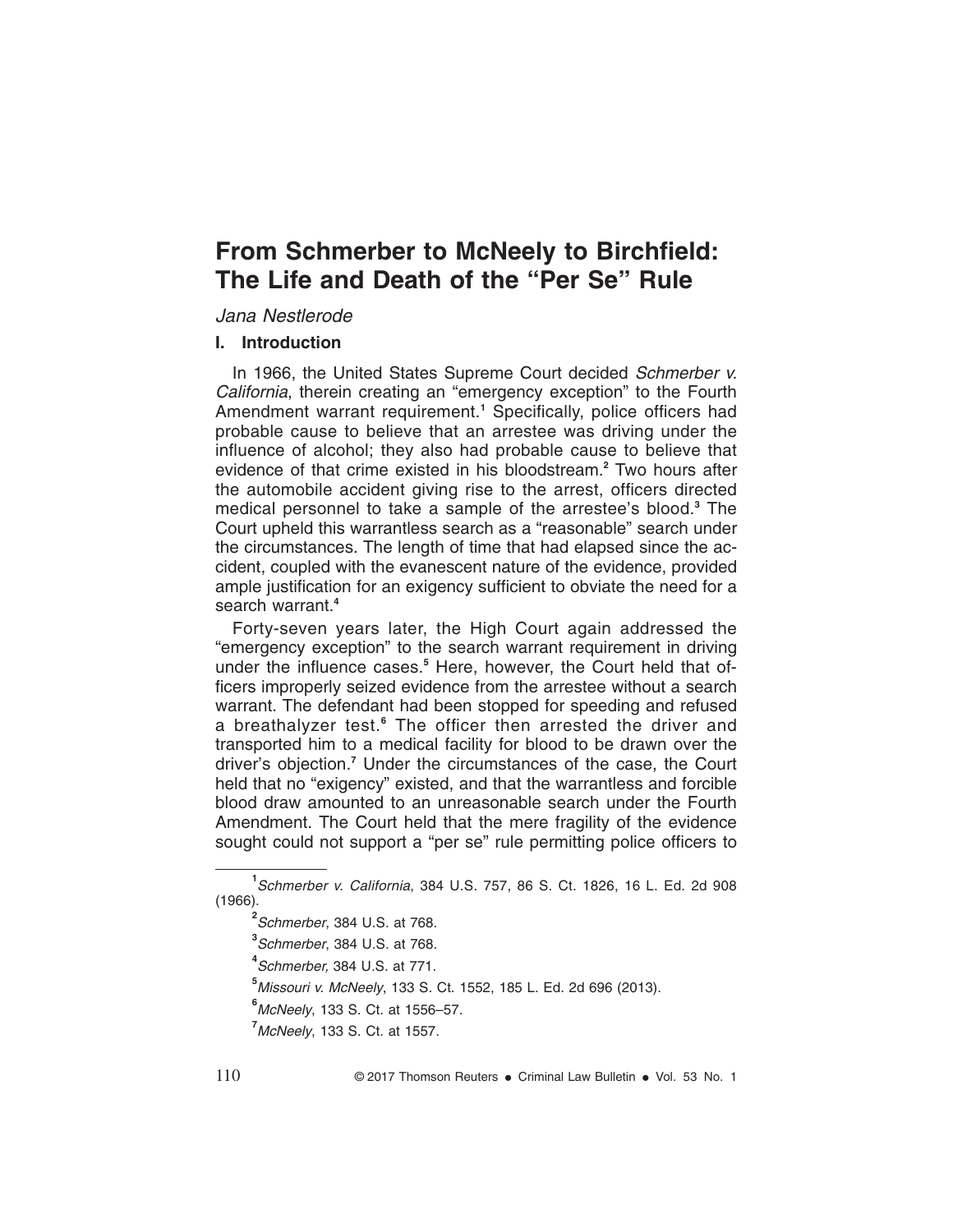conduct warrantless searches for evidence in the arrestee's blood in every driving under the influence case.**<sup>8</sup>**

The Court's decision was based in part on the notion that advances in modern technology had both simplified and streamlined the process of obtaining a warrant.**<sup>9</sup>** According to the Court, these advances in technology expedited the process to such a degree that officers could now obtain a search warrant for a blood draw relatively quickly. Thus, the majority concluded, a "per se" rule was both inappropriate and unnecessary.**<sup>10</sup>**

This recent Supreme Court jurisprudence appears to rely on the assumptions that modernizations and advances in technology have made it relatively easy for law enforcement officers to obtain prompt and expeditious approval of search warrants even in cases where there is evidence of urgency.**<sup>11</sup>** In support of these assumptions, the Court cited federal and state rules of procedure that now permit electronic search warrant applications.**<sup>12</sup>** This is obviously a more expeditious manner of securing a warrant and a benefit to officers needing to act with haste.

The law is sometimes criticized as failing to keep up with technology. Here, however, the question is: has technology kept up with the law? The Court presumes that because there is a rule of procedure in place permitting electronic approval of search warrants, the practice has followed suit. In doing so, the Court has made assumptions of fact about the prevalence of technology, how readily available that technology is, how well that technology works, and the ease with which officers can obtain a search warrant in an expeditious manner using that technology. Those assumptions will be questioned here.

Part II provides information about driving under the influence crimes and includes the state legislative responses to this phenomenon. Particular attention will be given to the statutory basis for warrantless blood draws in Pennsylvania. Part III of this article will detail the Court's reasoning in Schmerber v. California, and the advent of the "per se" rule. Part IV will address various state supreme court responses to the Schmerber decision. With several states adopting a "per se" rule, the issue was ripe for eventual U.S. Supreme Court review. Part V will explain the Court's reasoning in Missouri v. McNeely, including the reservations of the Chief Justice and the dissenting view of Justice Thomas. Part VI will address

**<sup>8</sup>**McNeely, 133 S. Ct. at 1568.

**<sup>9</sup>**McNeely, 133 S. Ct. at 1562.

**<sup>10</sup>**McNeely, 133 S. Ct. at 1561–62.

**<sup>11</sup>**McNeely, 133 S. Ct. at 1562.

**<sup>12</sup>**McNeely, 133 S. Ct. at 1561.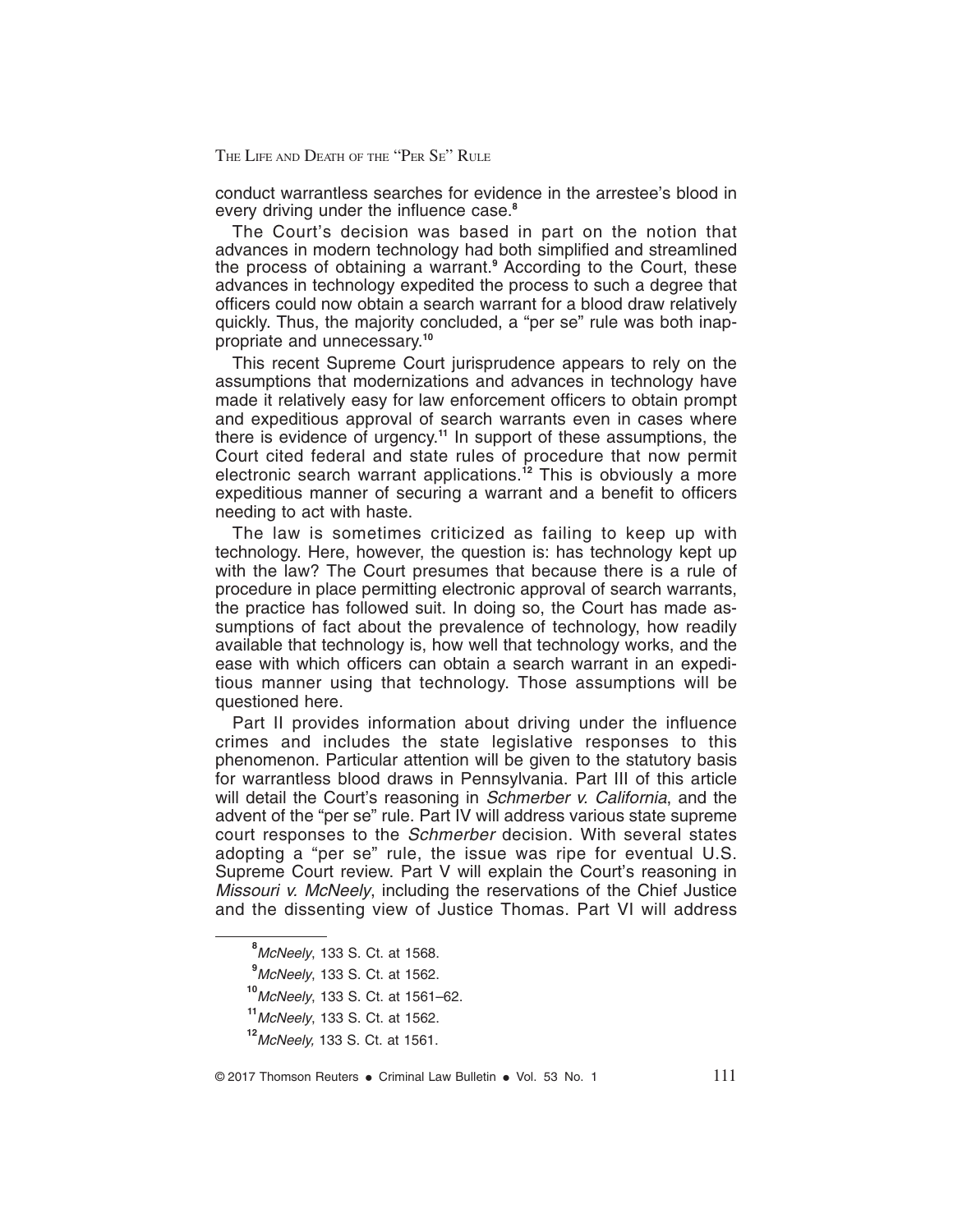some of the High Court's assumptions of fact about the ease with which law enforcement officers may obtain search warrants. Part VII will discuss the very recent Birchfield v. North Dakota case reaffirming McNeely and going further to address breathalyzer tests conducted incident to arrest, as well as the constitutionality of imposing criminal penalties for drivers refusing testing. Parts VIII and IX will challenge the Court's conclusions and suggest a tentative avenue for states to explore in the prosecution of drunk driving cases.

#### **II. Driving Under the Influence Statistics and State Legislative Responses**

#### **A. Statistics**

The issue of impaired driving causing numerous annual injuries and fatalities came to the public light in the 1980's. A contributing factor in this evolution of the public consciousness was the founding of Mothers Against Drunk Driving (MADD) in 1980. Researchers have concluded that: "there is considerable evidence that MADD has made a difference in the United States regarding alcoholimpaired drunk driving. MADD has contributed to the public view that drunk driving is socially unacceptable. MADD has played an important role in encouraging state legislatures to enact more effective impaired-driving laws . . ."**<sup>13</sup>**

Thanks in large part to this increased public awareness, fatalities caused by drunk drivers have generally decreased in the United States. According to the National Highway Traffic Safety Administration (NHTSA), such fatalities decreased from 13,096 in 2003 to 10,322 in 2012. That's a decline of twenty-one percent.**<sup>14</sup>** While that number is encouraging, the number of such fatalities actually increased from 2011 to 2012. In 2011, 9,865 people were killed by impaired drivers. That means that 4.6 percent more people were killed by drunk drivers in 2012 than in 2011. The 10,322 people killed by drunk drivers in 2012 translates to the death of one person every fifty-one minutes.**<sup>15</sup>** One researcher calculated the rate of driving under the influence fatalities for each state. He found that Pennsylvania has one of the highest fatality rates at 3.95 deaths per

**<sup>13</sup>**J. Fell and R. Voas, Mothers Against Drunk Driving (MADD): The First <sup>25</sup> Years, 7 TRAFFIC INJ PREVENTION 3, 195-212 (Jan. 2007) (hereinafter "Fell").

**<sup>14</sup>**U.S. Department of Transportation, National Highway Traffic Safety Administration (NHTSA), Traffic Safety Data, 2012 Data (hereinafter "NHTSA").

**<sup>15</sup>**NHTSA, supra note 8.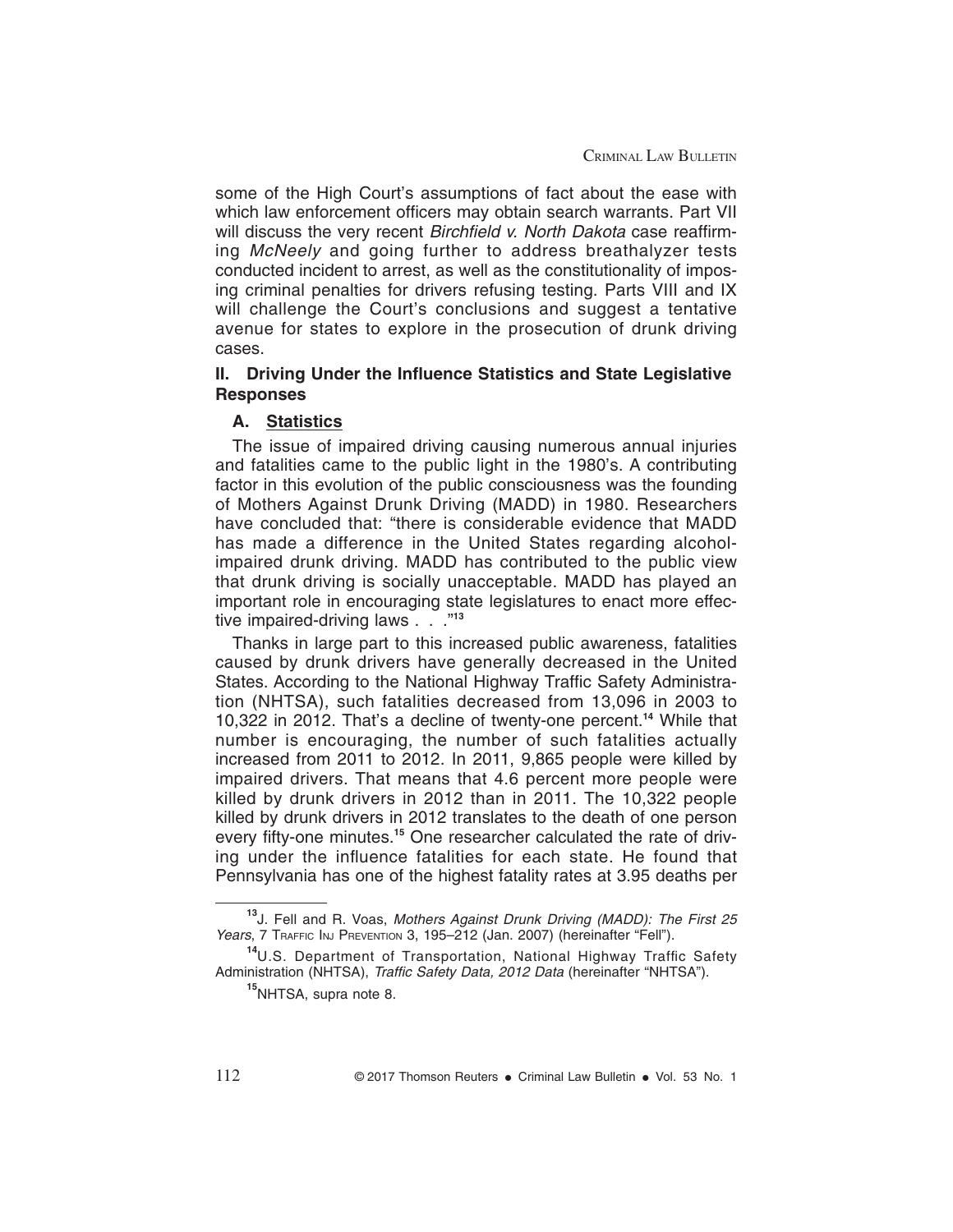100,000 persons. That's higher than the United States average of 3.88 deaths per 100,000 persons.**<sup>16</sup>**

The NHTSA estimates that impaired driving is the primary cause of thirty-one percent of all traffic fatalities.**<sup>17</sup>** In addition, it is estimated that the annual cost of alcohol-related traffic accidents is fifty-nine billion dollars.**<sup>18</sup>**

What is more disturbing is the number of drunk driving arrests that occur every year. The Federal Bureau of Investigation reports that 1,166,824 arrests were made in 2013 for driving under the influence.**<sup>19</sup>** How many of those arrests prevented serious injuries or fatalities cannot be estimated. But it is highly probable that those arrests saved lives.

Concurrent with the growth of MADD, media coverage of drunk driving issues increased substantially. In response, states began to pass laws addressing the problem and increasing criminal and civil penalties.**<sup>20</sup>**

#### **B. State Legislative Responses**

All fifty states now have laws that criminalize the operation of a motor vehicle by a driver with a blood alcohol level of 0.08 percent or greater. Most states impose greater penalties for a higher blood alcohol level.

The Commonwealth of Pennsylvania, for example, provides a typical state statute. This state considers all drivers with a blood alcohol level of 0.08 percent or greater to be impaired. But it lowers the acceptable level for certain classes of drivers: commercial drivers are impaired at a blood alcohol level of 0.04 percent; school bus drivers and drivers under the age of twenty-one are impaired at a blood alcohol level of 0.02 percent.**<sup>21</sup>**

Penalties increase for second and subsequent offenders. In addition, penalties increase for higher blood alcohol levels and include mandatory prison sentences. Those drivers with a blood alcohol level of 0.10 percent up to 0.16 percent will be imprisoned for at least forty-eight hours for a first offense, thirty days for a second of-

**<sup>16</sup>**S. Malanga, Pennsylvania: "So safe or not?", Public Sector, Inc. (June 19, 2013). http://www.publicsectorinc.org/2013/06/pennsylvania\_so\_safe\_its\_dangero us/.

**<sup>17</sup>**NHTSA, supra note 8.

**<sup>18</sup>**L. Blincoe, TA Miller, E. Zaloshnja, BA Lawrence, The Economic Impact of Motor Vehicle Crashes, 2010. Washington (DC): Dept. of Transportation (US), National Highway Traffic Safety Administration (NHTSA) (2014).

**<sup>19</sup>**Federal Bureau of Investigation, Uniform Crime Reports, Crime in the United States 2013, Table 29.

**<sup>20</sup>**Fell, supra note 7 at 197.

**<sup>21</sup>**75 Pa.C.S.A. § 3802.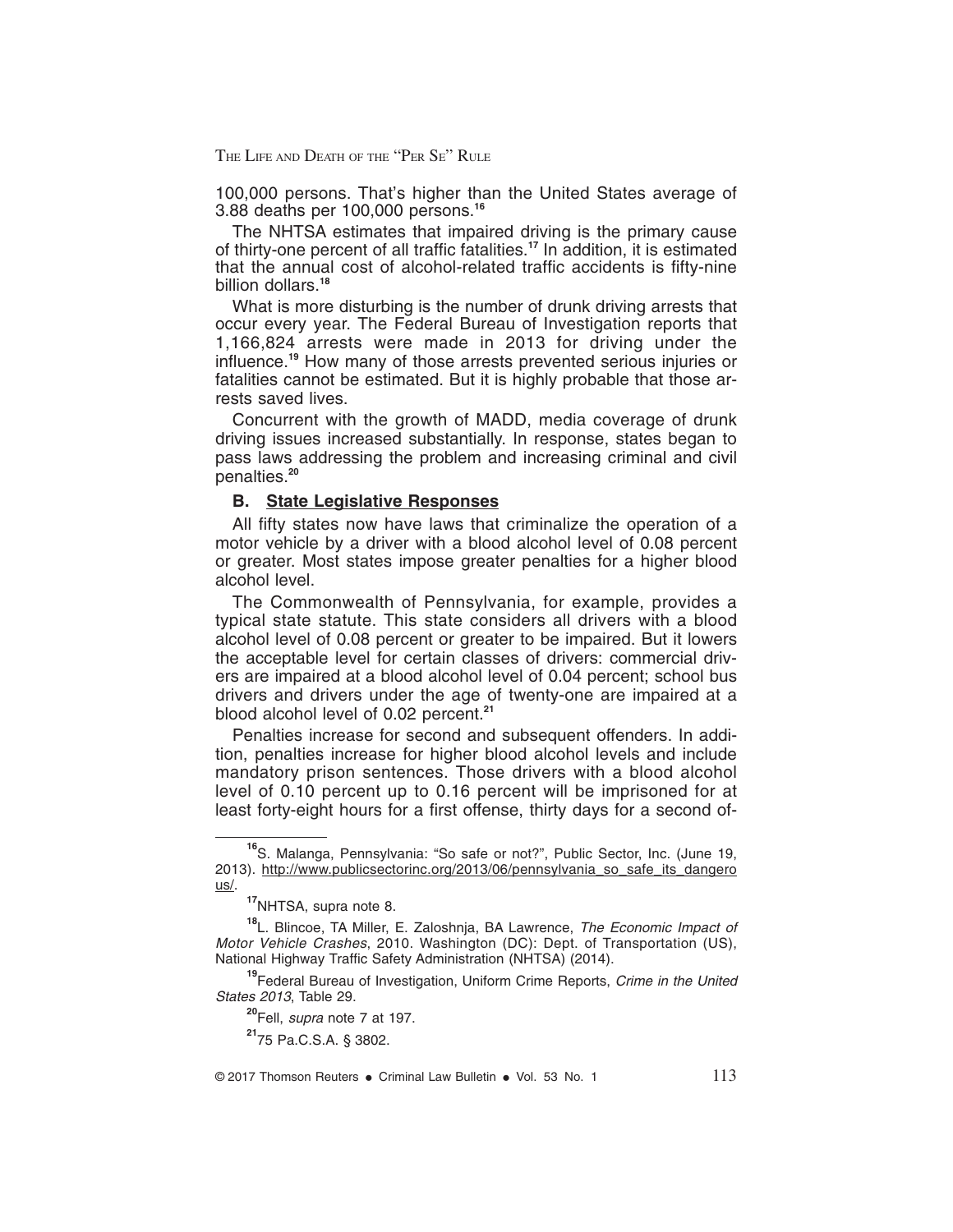fense, ninety days for a third offense, and one year for a fourth or subsequent offense.**<sup>22</sup>** Even greater penalties are imposed if the driver has a blood alcohol level of 0.16 percent or higher. A convicted drunk driver with those blood alcohol levels must be imprisoned for at least seventy-two hours for a first offense, ninety days for a second offense, and one year for a third or subsequent offense.**<sup>23</sup>**

Given the commonality of these types of crimes, all states now have implied consent laws which are based on the notion that driving is not a right, but a privilege and therefore conditions can be attached. Under these laws, drivers impliedly consent to a testing of their blood, breath or urine upon a reasonable request by a police officer. Failure to consent results in a suspension of the driver's license for a period of time which is often one year. The hope was that this civil penalty would provide a sufficient incentive to drivers to submit to such tests. However, drivers facing the choice of a license suspension or possible criminal penalties will often opt for the license suspension. In fact, researchers have found that these refusals significantly impair enforcement of drunk driving laws.**<sup>24</sup>**

Since drivers can and do refuse to submit to such tests, law enforcement officers must choose to either forego the tests altogether or seek a different way to secure the evidence. In seeking an alternative way, invasive procedures (such as blood draws) are generally not permitted simply because the driver is being arrested.**<sup>25</sup>** The question then arises, must the officer first undergo the timeconsuming task of obtaining a warrant, or may the evidence be seized under the exigent circumstances exception to the search warrant requirement?

#### **III. Schmerber v. California and the "Per Se" Rule**

#### **A. Facts**

Armando Schmerber and a female companion had spent the night drinking at a bowling alley and a tavern. At about midnight on November 24, 1964, Schmerber lost control of his vehicle and ran into a tree. Both Schmerber and his companion were injured.**<sup>26</sup>** Officers arrived at the scene shortly thereafter and noted an odor of alcohol on the defendant's breath and described his eyes as having

**<sup>25</sup>**Schmerber, 384 U.S. at 770; see also Birchfield v. North Dakota, 579 U.S.  $(2016).$ 

**<sup>26</sup>**Schmerber, 384 U.S. at 758 n.2.

**<sup>22</sup>**75 Pa.C.S.A. § 3804.

**<sup>23</sup>**75 Pa.C.S.A. § 3804.

**<sup>24</sup>**R.Voas, T. Kelly-Baker, E. Romano and R. Vishnuvajjala; Implied-Consent Laws: A Review of the Literature and Examination of Current Problems and Related Statutes, 40 J.SAFETY RES. 77-83 (2009) (hereinafter "Voas").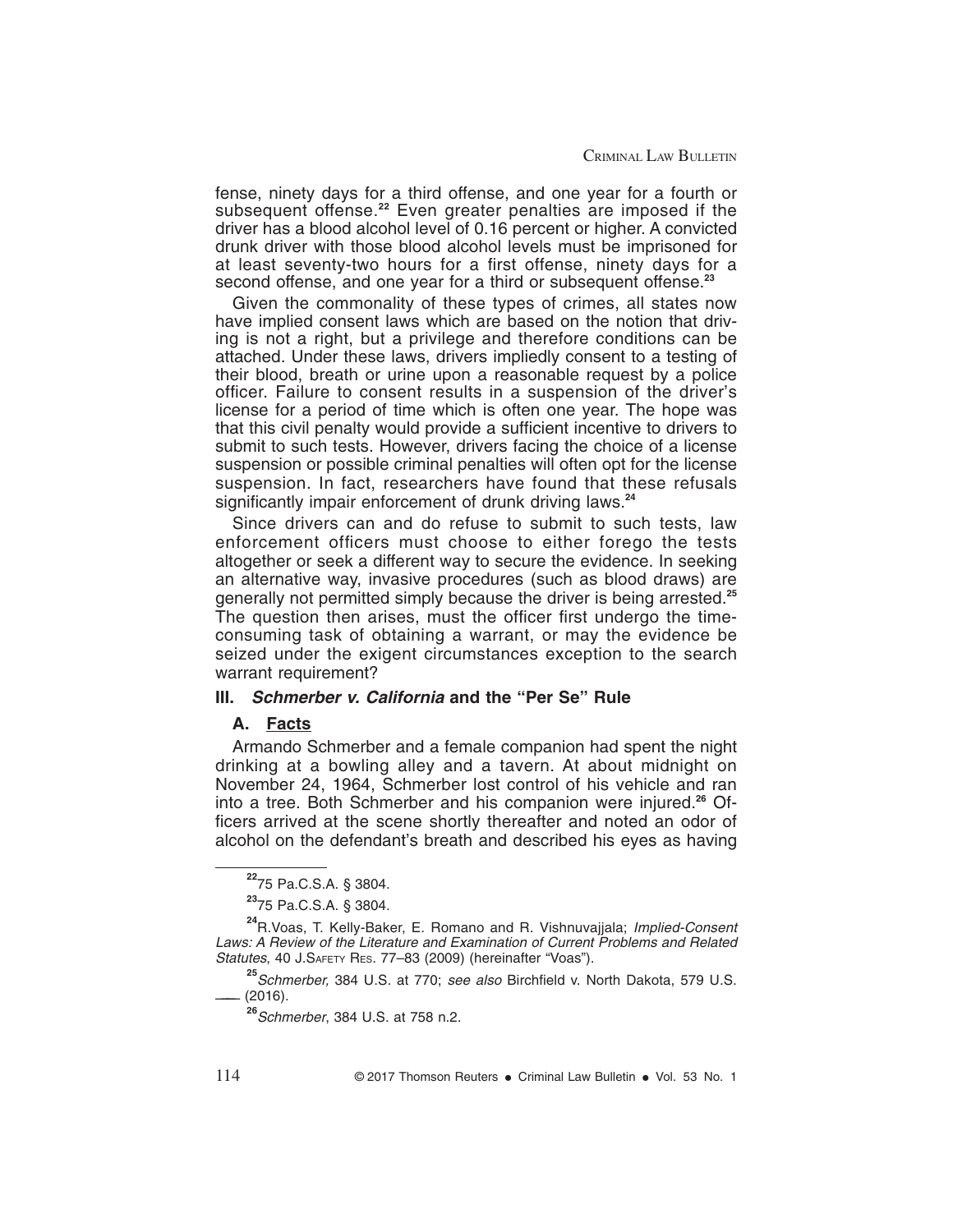a "bloodshot, watery, sort of a glassy appearance."**<sup>27</sup>** Schmerber and his companion were taken to the hospital for treatment of minor injuries.**<sup>28</sup>** Approximately two hours later, an officer arrived at the hospital and noted that Schmerber continued to exhibit signs of drunkenness.**<sup>29</sup>** The officer placed Schmerber under arrest for driving while intoxicated, a misdemeanor under California law. Schmerber was then informed of his right to counsel and right to remain silent.**<sup>30</sup>**

Schmerber refused to consent to a blood test.**<sup>31</sup>** Thereafter, a physician at the hospital performed the test at the officer's direction and over the objection of the defendant.**<sup>32</sup>** The test results provided evidence that the defendant was driving under the influence of alcohol.**<sup>33</sup>** The test results were admitted at his trial and he was convicted. He appealed his conviction to the California Supreme Court and thereafter to the United States Supreme Court.

#### **B. Issues Raised**

The defendant raised a plethora of issues. He asserted that the following Constitutional rights had been violated: Fourteenth Amendment due process, Sixth Amendment right to counsel, Fifth Amendment privilege against self-incrimination, and the Fourth Amendment right to be free from unreasonable searches and seizures.

#### **1. Fourteenth Amendment Due Process Claim**

The defendant claimed that the forcible taking of his blood was akin to the warrantless pumping of the defendant's stomach in Rochin v. California. **<sup>34</sup>** In that case, officers observed the defendant swallowing something as they entered his residence. They later arranged for his stomach to be pumped and discovered the evidence to be narcotic pills.**<sup>35</sup>** The Court overturned the defendant's conviction finding that the warrantless invasion of the defendant's body "shocked the conscience" and was in fact "brutal and "offensive".**<sup>36</sup>** The Court concluded that the defendant's right to fundamental fair-

**<sup>34</sup>**Rochin v. California, 342 U.S. 165, 72 S. Ct. 205, 96 L. Ed. 183, 25 A.L.R.2d 1396 (1952).

**<sup>35</sup>**Rochin, 342 U.S. at 166.

**<sup>36</sup>**Rochin, 342 U.S. at 172.

**<sup>27</sup>**Schmerber, 384 U.S. at 769.

**<sup>28</sup>**Schmerber, 384 U.S. at 758.

**<sup>29</sup>**Schmerber, 384 U.S. at 769.

**<sup>30</sup>**Schmerber, 384 U.S. at 769.

**<sup>31</sup>**Schmerber, 384 U.S. at 759.

**<sup>32</sup>**Schmerber, 384 U.S. at 758.

**<sup>33</sup>**Schmerber, 384 U.S. at 758–59.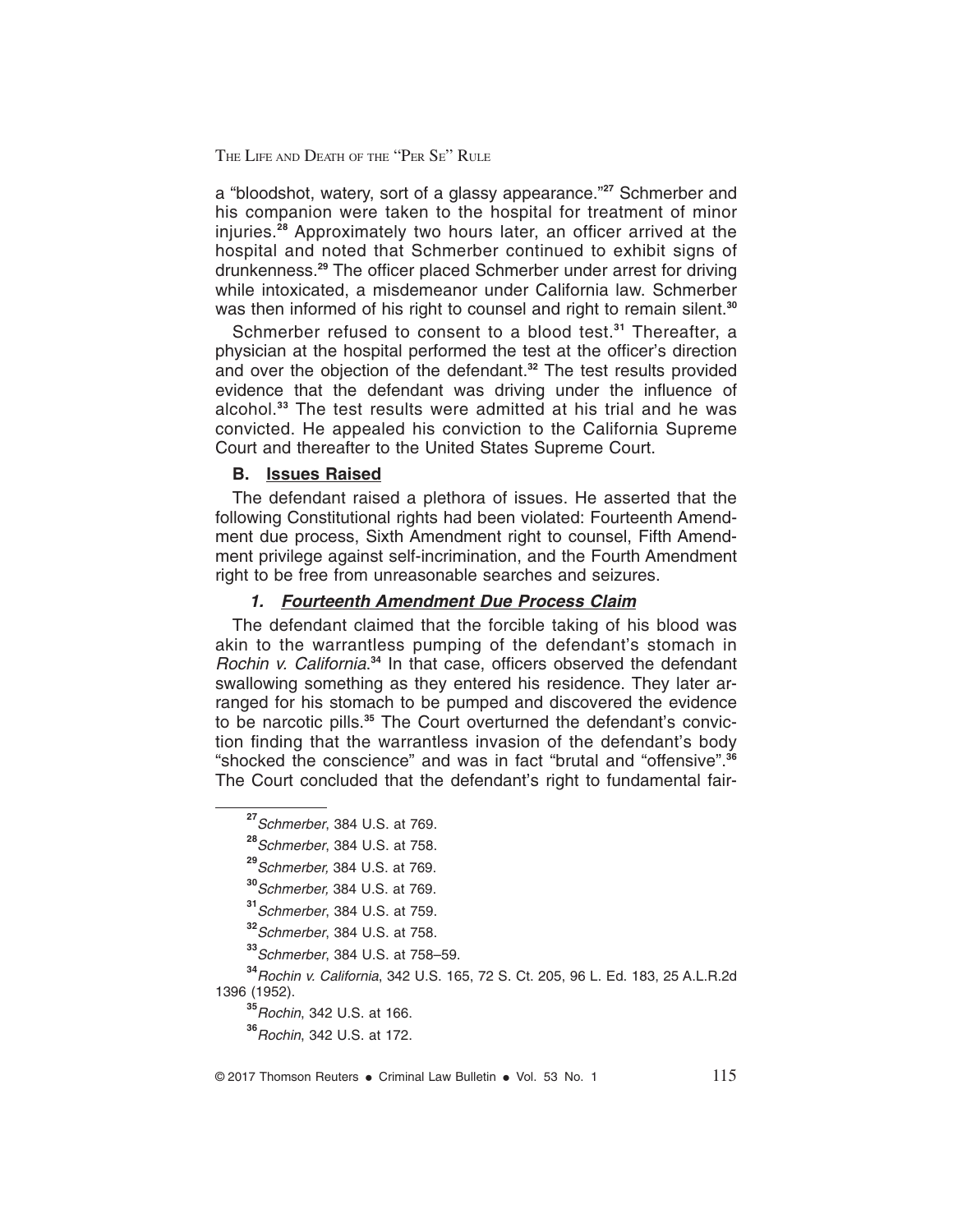ness under the Fourteenth Amendment due process clause had been violated.**<sup>37</sup>** Rochin's conviction was overturned.

The Schmerber Court found that a later case, Breithaupt v. Abram**<sup>38</sup>** was more applicable and relatable to the facts. In Breithaupt the defendant was the driver of a truck involved in a terrible accident which resulted in the deaths of three people. The defendant was also injured and unconscious.**<sup>39</sup>** He was transported to a local hospital. Officers at the hospital noted an odor of alcohol on the defendant's person and requested that the attending physician take a blood sample.**<sup>40</sup>** The test results showed that the defendant's BAC was 0.17 percent.<sup>41</sup> He was thereafter convicted of involuntary manslaughter.

The defendant in *Breithaupt* later appealed his conviction on the grounds that the warrantless taking of his blood while he was unconscious violated his due process rights under the Fourteenth Amendment.**<sup>42</sup>** The Court disagreed. Justice Clark, writing for the majority, said that blood tests like those administered to the defendant had become routine in society. There was nothing "offensive" or "brutal" about the simple drawing of blood, even from an unconscious defendant by a competent and careful physician under appropriate medical protocols.**<sup>43</sup>** The Court further noted that such a test is considered more scientifically reliable than human observation and may very well exonerate or incriminate an accused.**<sup>44</sup>** The defendant's conviction was affirmed.

Relying heavily on Breithaupt, the High Court rejected Schmerber's claim of a denial of fundamental fairness in the taking of his blood. The Court noted that, like Breithaupt, the police had probable cause to arrest and probable cause to believe there was evidence of a crime in the defendant's blood. According to the Court, there was, and is, nothing that "shocks the conscience" or is "brutal" or "offensive" about subjecting an arrestee to a routine medical procedure conducted by competent and qualified medical personnel in a safe and medically accepted manner.**<sup>45</sup>** Schmerber's due process claim was summarily rejected.

**<sup>37</sup>**Rochin, 342 U.S. at 172.

**<sup>38</sup>**Breithaupt v. Abram, 352 U.S. 432, 77 S. Ct. 408, 1 L. Ed. 2d 448 (1957).

**<sup>39</sup>**Breithaupt, 352 U.S. at 433.

**<sup>40</sup>**Breithaupt, 352 U.S. at 433.

**<sup>41</sup>**Breithaupt, 352 U.S. at 433.

**<sup>42</sup>**Breithaupt, 352 U.S. at 434.

**<sup>43</sup>**Breithaupt, 352 U.S. at 436.

**<sup>44</sup>**Breithaupt, 352 U.S. at 439.

**<sup>45</sup>**Schmerber, 384 U.S. at 760.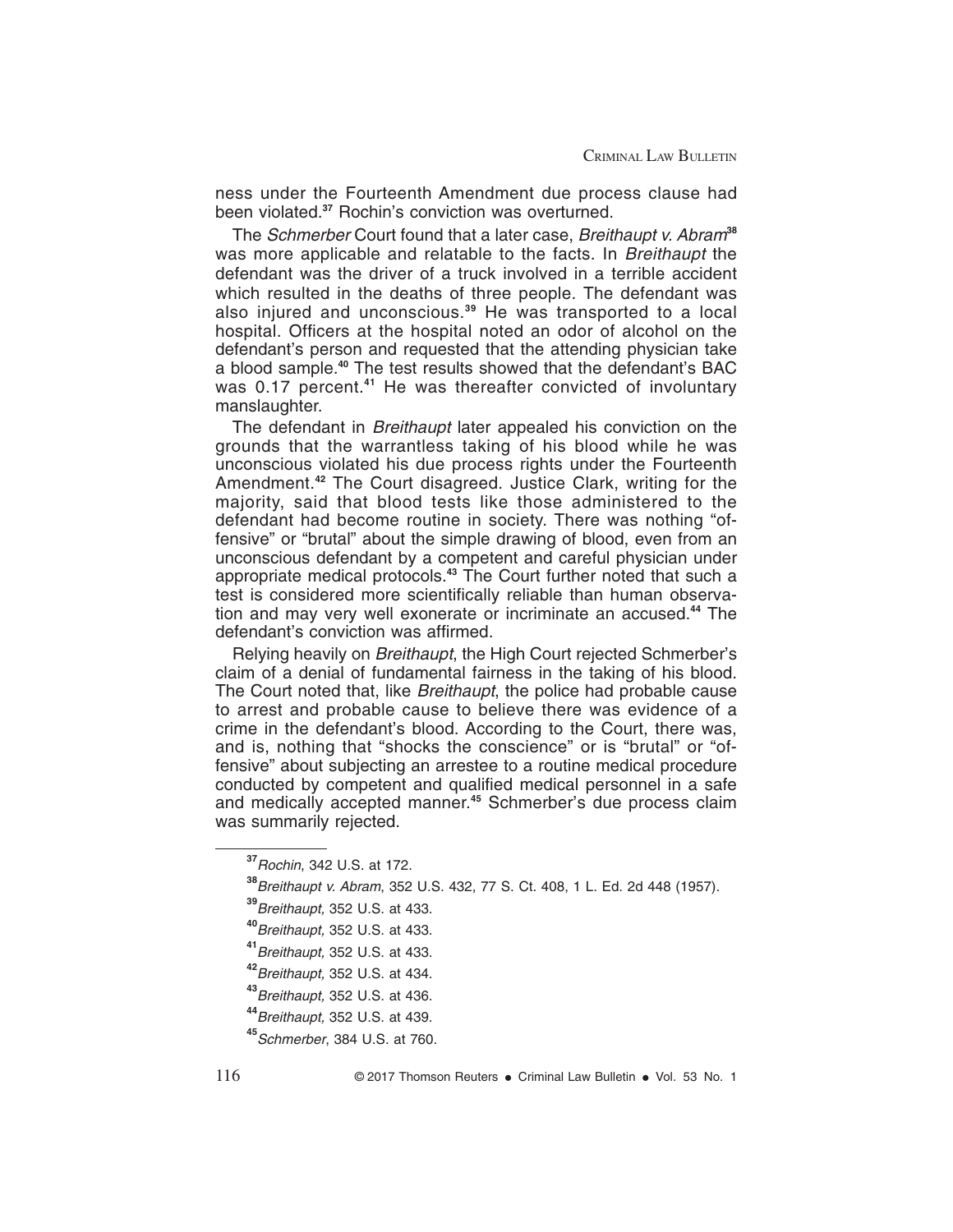#### **2. Sixth Amendment Right to Counsel Claim**

The High Court also rejected the defendant's claim under the Sixth Amendment. Schmerber claimed that because he had refused to consent to a test of his blood on the advice of his attorney, he was denied his Sixth Amendment right to the assistance of counsel.**<sup>46</sup>** He argued that the failure of the police to respect his refusal amounted to a denial of the right simply because his refusal was made on the advice of counsel. The Court rejected this argument because Schmerber had no right to counsel to assert at that point.**<sup>47</sup>**

#### **3. Fifth Amendment Privilege Against Self-Incrimination Claim**

More troubling for the Court was Schmerber's claim that the forcible taking of his blood and the subsequent admission of its written test results at trial, in essence, compelled him to be a witness against himself.**<sup>48</sup>** A similar claim had been rejected in Breithaupt because the Fifth Amendment proscription against self-incrimination had not yet been mandated in the states.**<sup>49</sup>** Given the now mandatory application of the self-incrimination clause in state courts, the issue was ripe for review.

The majority recognized that the taking of Schmerber's blood over his objection and at the direct order of the police amounted to "compulsion". But more important for the Court to consider was the issue of whether Schmerber was compelled "to be a witness against himself" in violation of the Fifth Amendment.**<sup>50</sup>** The Court noted that the purpose of the self-incrimination clause is to require the state to secure incriminating evidence by its own efforts, and not by forcibly extracting damning evidence from the accused.**<sup>51</sup>** It favorably referenced Justice Holmes' rationale in Holt v. United States. **<sup>52</sup>** In that case, the accused was forced to put on a blouse.**<sup>53</sup>** He later appealed his conviction for murder, arguing, *inter alia*, that displaying his person wearing the incriminating blouse violated the Fifth Amendment proscription against being a "witness against himself". Justice Holmes rejected this argument saying:

But the prohibition of compelling a man in a criminal court to be wit-

**<sup>46</sup>**Schmerber, 384 U.S. at 759.

**<sup>47</sup>**Schmerber, 384 U.S. at 766.

**<sup>48</sup>**Schmerber, 384 U.S. at 759.

**<sup>49</sup>**It was not until 1964 that the Court selectively incorporated this clause into the Fourteenth Amendment due process clause. Malloy v. Hogan, 378 U.S. 1, 84 S. Ct. 1489, 12 L. Ed. 2d 653 (1964).

**<sup>50</sup>**Schmerber, 384 U.S. at 761.

**<sup>51</sup>**Schmerber, 384 U.S. at 769.

**<sup>52</sup>**Holt v. U.S., 218 U.S. 245, 31 S. Ct. 2, 54 L. Ed. 1021 (1910).

**<sup>53</sup>**Holt, 218 U.S. at 253.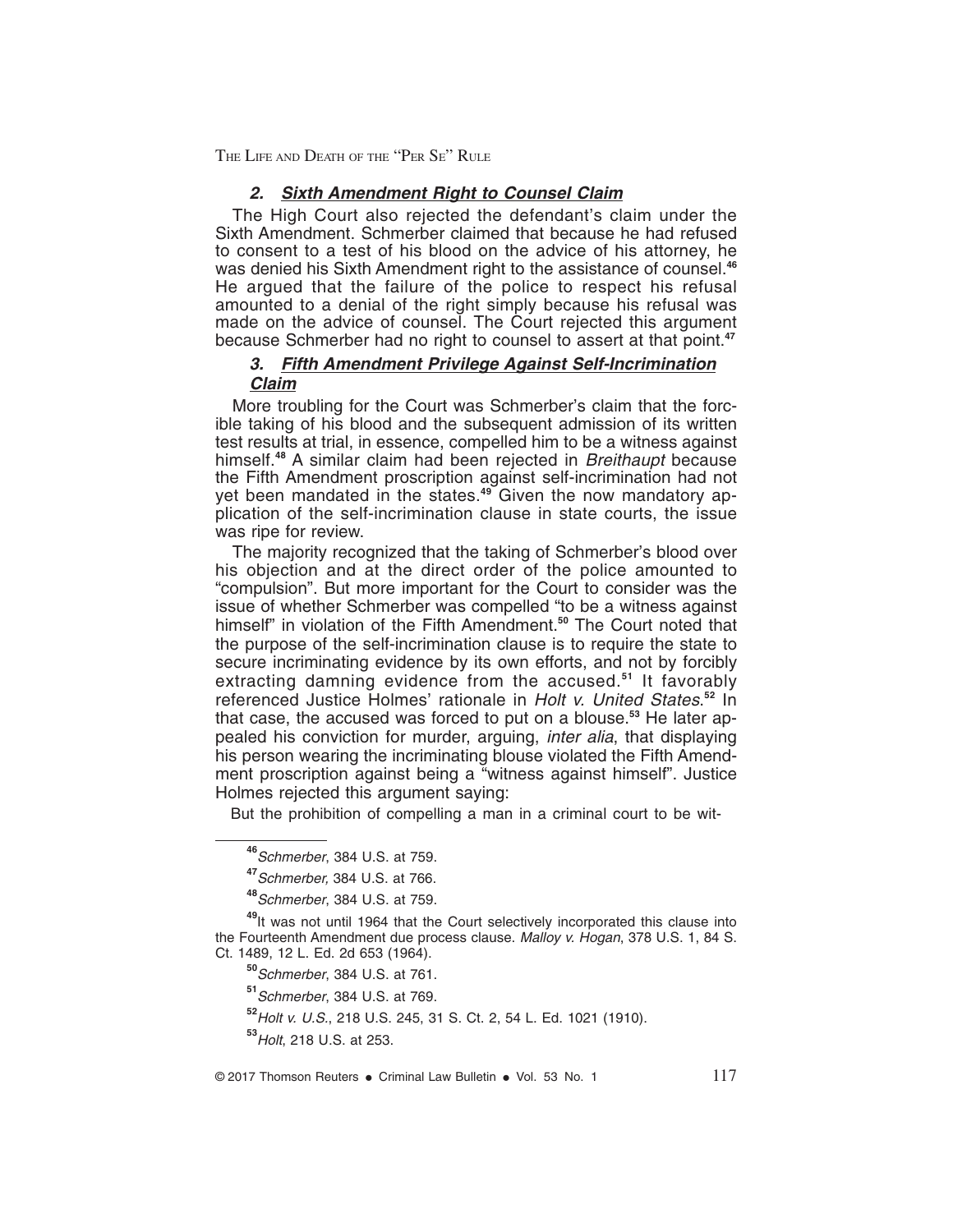ness against himself is a prohibition of the use of physical or moral compulsion to extort communications from him, not an exclusion of his body as evidence when it may be material. The objection in principle would forbid a jury to look at a prisoner and compare his features with a photograph in proof.**<sup>54</sup>**

Mr. Schmerber, according to the Court, was not required to testify, nor to engage in any communicative act which would trigger the privilege.**<sup>55</sup>** Thus, the defendant's Fifth Amendment claim was also rejected.**<sup>56</sup>**

It should be noted that Justices Black and Douglas filed a dissenting opinion diverging from this finding. Those Justices would have held that Schmerber's Fifth Amendment right against selfincrimination had been violated, in essence, because the testimony of the laboratory technician who analyzed the blood was both "testimonial" and "communicative" in nature and such testimony was necessarily derived directly from the forcible compulsion of the defendant.**<sup>57</sup>** Justice Fortas concurred in this dissent.**<sup>58</sup>**

#### **4. Fourth Amendment Claim**

Schmerber finally claimed that the insertion of a needle into his arm was a "search". He further asserted that the extraction of blood from his vein was a "seizure" within the meaning of the Fourth Amendment.**<sup>59</sup>**

In light of this, the Court was forced to decide, as a matter of first impression, whether such intrusion into the body by the state without a judicially approved search warrant violated the reasonableness standards of the Fourth Amendment. The Court reiterated its core principle that searches supported by judicially approved warrants are preferred: "the importance of informed, detached and deliberate determinations of the issue whether or not to invade another's body in search of evidence of guilt is indisputable and great."**<sup>60</sup>**

On this point, the court has also recognized exceptions to the search warrant requirement. In this case, it considered the officer's sense of urgency not only reasonable under the Fourth Amendment,

**<sup>54</sup>**Holt, 218 U.S. at 253.

**<sup>55</sup>**Schmerber, 384 U.S. at 765.

**<sup>56</sup>**Schmerber, 384 U.S. at 765.

**<sup>57</sup>**Schmerber, 384 U.S. at 774.

**<sup>58</sup>**Schmerber, 384 U.S. at 778–79.

<sup>&</sup>lt;sup>59</sup>The Court was not required to consider this argument in the 1957 Breithaupt case, as the exclusionary rule had not yet been selectively incorporated. This was accomplished in the 1961 case of Mapp v. Ohio. Mapp v. Ohio, 367 U.S. 643, 81 S. Ct. 1684, 6 L. Ed. 2d 1081, 86 Ohio L. Abs. 513, 84 A.L.R.2d 933 (1961).

**<sup>60</sup>**Schmerber, 384 U.S. at 770.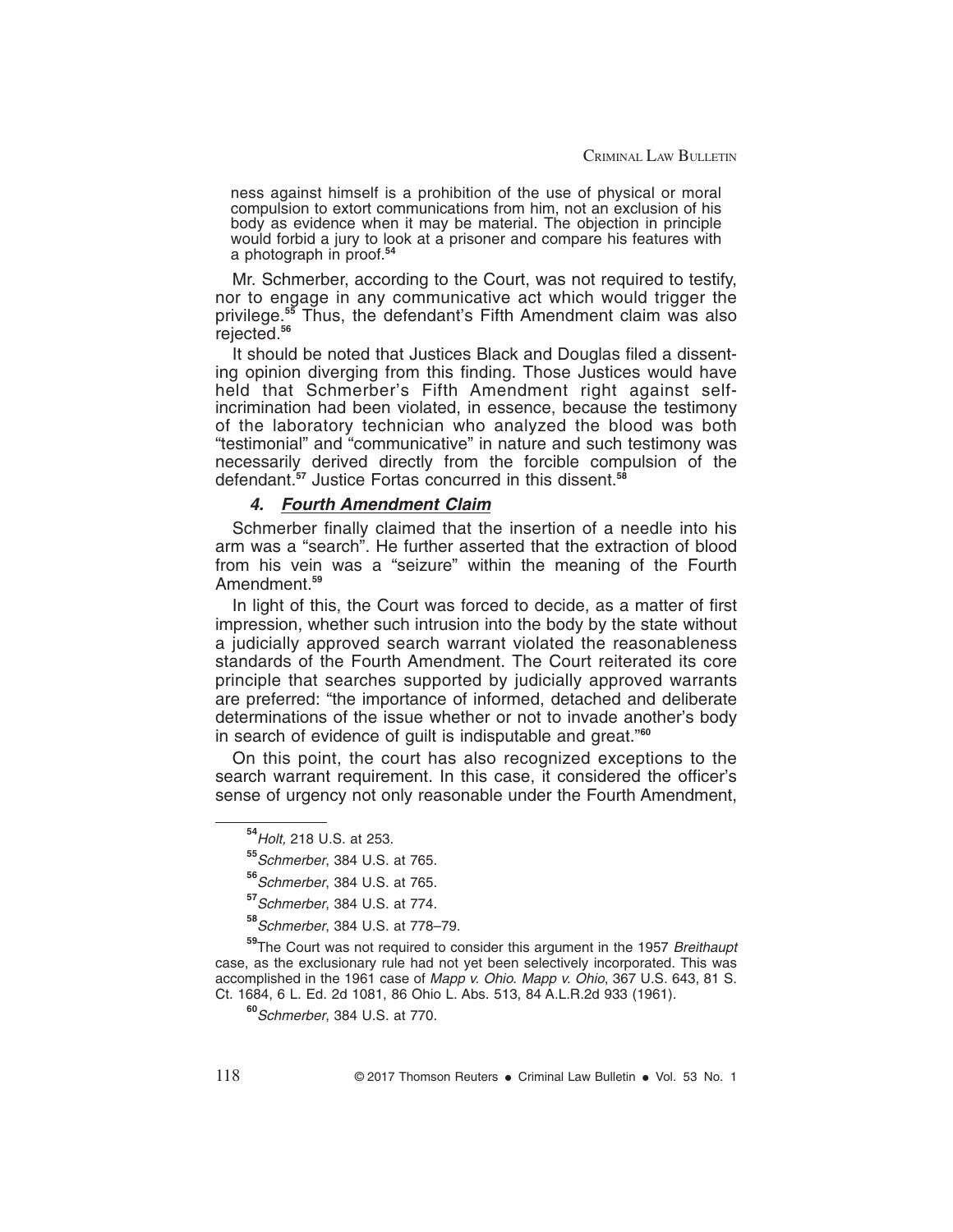but also sufficient to obviate the warrant requirement.**<sup>61</sup>** The Court recognized the evanescent nature of the evidence and the time that had elapsed as the officers investigated the accident scene and transported the defendant to the hospital. Under the circumstances, the Court found it reasonable for the officer to conclude that he did not have time to locate a magistrate and secure a warrant.**<sup>62</sup>** The defendant's conviction was affirmed.

#### **C. Rejection of a "Per Se" Rule**

The Court based its decision upon the unique facts of the case.

The officer in the present case, however, might reasonably have believed that he was confronted with an emergency, in which the delay necessary to obtain a warrant, under the circumstances, threatened 'the destruction of evidence.' Preston v. United States, 376 U.S. 364, 367. We are told the percentage of alcohol in the blood begins to diminish shortly after drinking stops, as the body functions to eliminate it from the system. Particularly in a case such as this, where time had to be taken to bring the accused to the hospital and to investigate the scene of the accident, there was not time to seek out a magistrate and secure a warrant. **Given these special facts**, we conclude that the attempt to secure evidence of blood-alcohol content in this case was an appropriate incident to petitioner's arrest.**<sup>63</sup>** (emphasis added)

Before concluding, Justice Brennan added an additional warning:

It bears repeating, however, that we reach this judgment only on the facts of the present record. The integrity of an individual's person is a cherished value of our society. That we today hold that the Constitution does not forbid the States minor intrusions into an individual's body under stringently limited conditions in no way indicates that it permits more substantial intrusions, or intrusions under other conditions.**<sup>64</sup>**

In doing so, the Court essentially rejected a bright line "per se" rule that would permit nonconsensual warrantless testing of a defendant's blood in all drunk driving cases.

#### **IV. State Responses to Schmerber**

The Court's warning in Schmerber was a clear rejection of a "per se" rule that would permit law enforcement officers to order a blood draw solely upon a showing of probable cause to believe the defendant was under the influence of alcohol or drugs. But this warning was unheeded by some law enforcement professionals who assumed that the evanescent nature of alcohol in the bloodstream in and of itself posed an exigency sufficient to justify the waiver of a warrant in cases where there was probable cause to believe a driver

**<sup>61</sup>**Schmerber, 384 U.S. at 771.

**<sup>62</sup>**Schmerber, 384 U.S. at 770–71.

**<sup>63</sup>**Schmerber, 384 U.S. at 770–71.

**<sup>64</sup>**Schmerber, 384 U.S. at 772.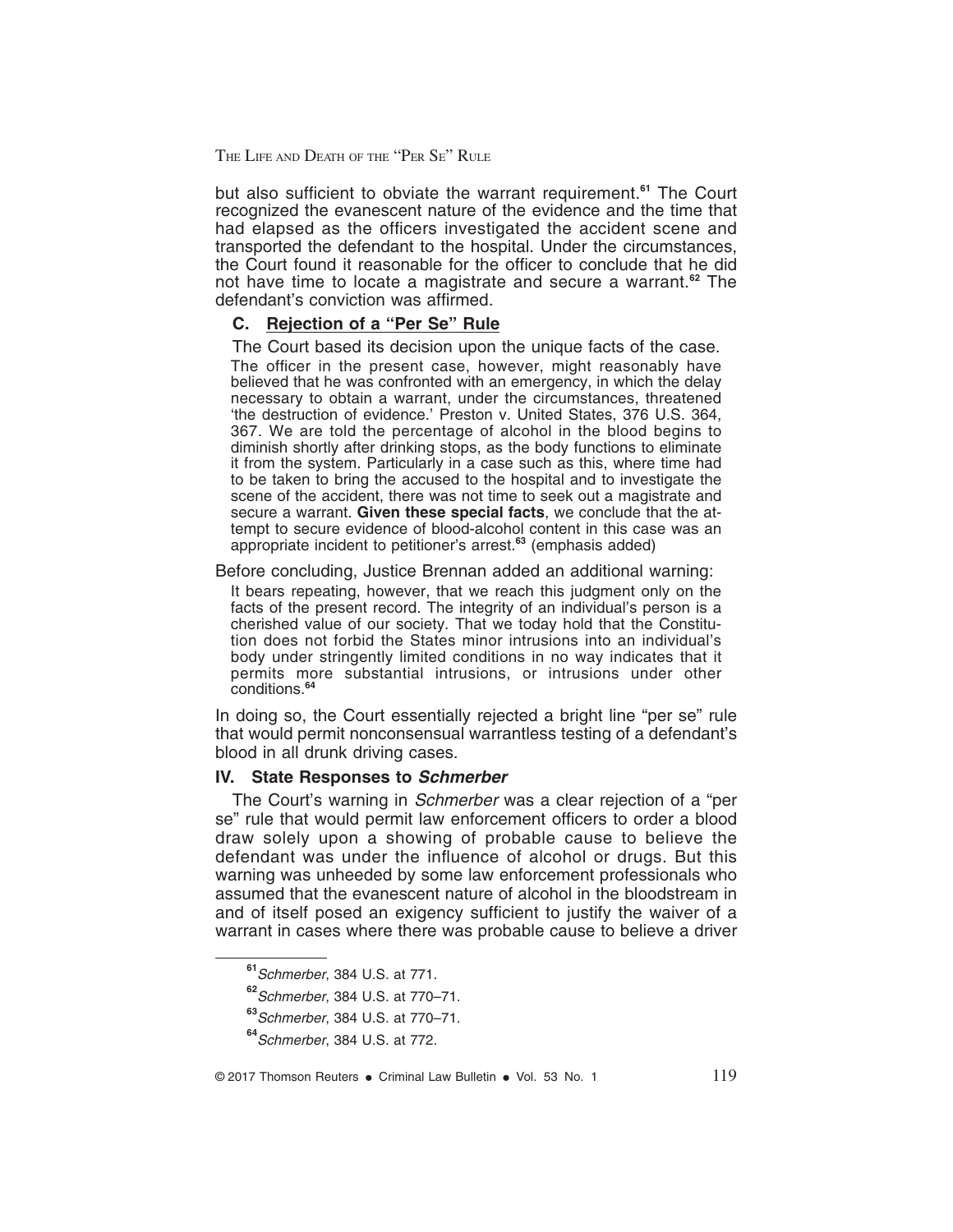was intoxicated. Predictably, the constitutionality of such warrantless blood draws was raised by defendants in state courts, providing those courts with the opportunity to review the wisdom or folly of adopting a "per se" rule.

Several state supreme courts interpreted Schmerber as specifically authorizing a "per se" rule. A smaller number of state supreme courts held otherwise. Those courts concluded that that the evanescent nature of the evidence was merely a factor to be considered in determining whether an exigency existed sufficient to obviate the need for a warrant.

Some state courts relied on Justice Brennan's reference to arrest in the Schmerber decision: "Given these special facts, we conclude that the attempt to secure evidence of blood-alcohol content in this case was an appropriate incident to petitioner's arrest."**<sup>65</sup>** These courts were ready to assume that the search of the arrestee's blood was permitted simply because the defendant had been arrested. They likened a search of the arrestee's blood with the seizure of a sample of the arrestee's hair, a clearly non-invasive procedure. Other state courts soundly rejected such reasoning.

Several state supreme courts relied on Skinner v. Railway Labor Executives' Ass'n**<sup>66</sup>** to provide federal heft to their positions. In that case, the U.S. Supreme Court held that blood and urine testing of railway employees involved in an accident resulting in injury or substantial property damage was constitutionally permissible. This was so even if officials did not have 1) probable cause to believe the employee was under the influence of alcohol or drugs at the time of the accident, 2) consent of the employee, or 3) a judicially approved warrant.**<sup>67</sup>** The Skinner Court cited Schmerber's recognition of the rapid destruction by normal metabolic processes of alcohol in the blood, and asserted that "the delay necessary to procure a warrant nevertheless may result in the destruction of valuable evidence."**<sup>68</sup>** The Court noted that requiring an official to first obtain a warrant would defeat the very purpose of the testing which is to ascertain the level of incapacitation, if any, of the employee.**<sup>69</sup>**

**<sup>65</sup>**Schmerber, 384 U.S. at 771.

**<sup>66</sup>**Skinner v. Railway Labor Executives' Ass'n, 489 U.S. 602, 109 S. Ct. 1402, 103 L. Ed. 2d 639, 4 I.E.R. Cas. (BNA) 224, 130 L.R.R.M. (BNA) 2857, 13 O.S.H. Cas. (BNA) 2065, 49 Empl. Prac. Dec. (CCH) P 38791, 111 Lab. Cas. (CCH) P 11001, 1989 O.S.H. Dec. (CCH) P 28476 (1989).

**<sup>67</sup>**Skinner, 489 U.S. at 624, 633.

**<sup>68</sup>**Skinner, 489 U.S. at 623.

**<sup>69</sup>**Skinner, 489 U.S. at 623.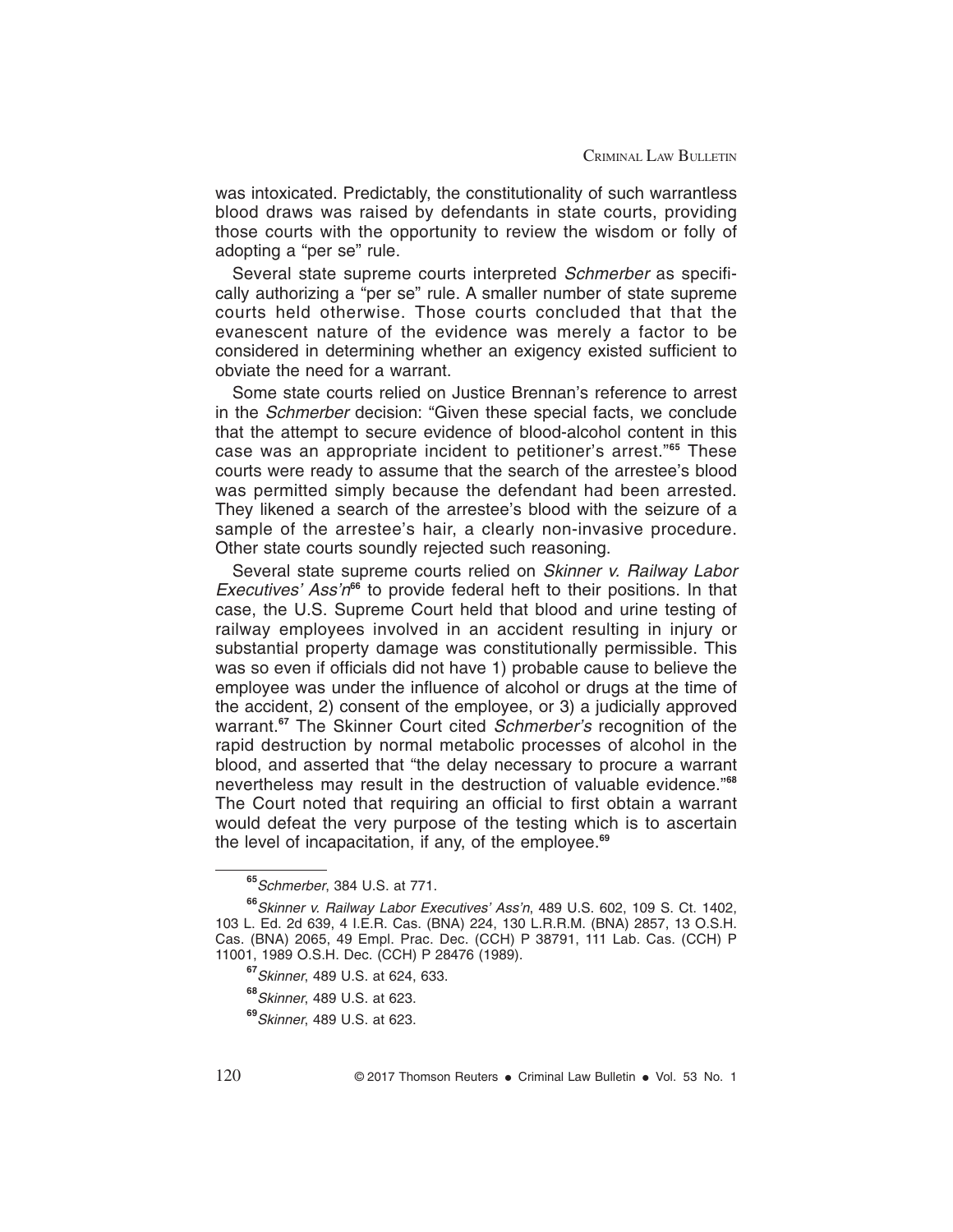Other state supreme court justices in either majority or dissenting opinions objected to the reliance on Skinner. **<sup>70</sup>** They asserted that the conduct permitted in Skinner constituted an administrative search, not a search for criminal investigative purposes. In fact, the Skinner Court stressed that the normal warrant and individualized suspicion requirements for criminal search warrants were not applicable to the testing of the railway employees because the purpose of the administrative search was to "prevent accidents and casualties in railroad operations that result from impairment of employees by alcohol or drugs,"**<sup>71</sup>** not to pursue a criminal prosecution.

Some courts justified the adoption of a "per se" rule on the reasoning provided by the High Court in Cupp v. Murphy.**<sup>72</sup>** The defendant in Cupp agreed to come to the police station to answer questions about the strangulation murder of his wife. Police noticed a dark substance under the defendant's fingernails which they suspected was blood, perhaps that of the victim.**<sup>73</sup>** The officer asked the defendant for permission to take a sample and the defendant refused.**<sup>74</sup>** The defendant then hid his hands behind his back and appeared to be rubbing his fingers together. Thereafter he put his hands in his pockets and seemed to be using metal (keys or coins) to destroy the evidence.**<sup>75</sup>** Alarmed, the officers then detained the defendant and forcibly secured a sample of the blood beneath his fingernails.**<sup>76</sup>** No warrant was obtained. The U.S. Supreme Court held that the search was permissible without a warrant because it was "necessary to preserve the highly evanescent evidence found under his fingernails."**<sup>77</sup>**

Still, other state supreme courts cited federal cases to support one hypothesis over another. But these cases were inapt in many respects.

United States v. Reid,**<sup>78</sup>** for example, used an exigent circumstances rationale to justify the warrantless use of a breathalyzer to ascertain blood alcohol levels of a defendant stopped for drunk driv-

**<sup>70</sup>**See for example, State v. Bohling, 173 Wis. 2d 529, 494 N.W.2d 399 (1993) (Abrahamson dissenting).

**<sup>71</sup>**Skinner, 489 U.S. at 620.

**<sup>72</sup>**Cupp v. Murphy, 412 U.S. 291, 93 S. Ct. 2000, 36 L. Ed. 2d 900 (1973).

**<sup>73</sup>**Cupp, 412 U.S. at 292.

**<sup>74</sup>**Cupp, 412 U.S. at 292.

**<sup>75</sup>**Cupp, 412 U.S. at 296.

**<sup>76</sup>**Cupp, 412 U.S. at 292.

**<sup>77</sup>**Cupp, 412 U.S. at 296.

**<sup>78</sup>**U.S. v. Reid, 929 F.2d 990 (4th Cir. 1991).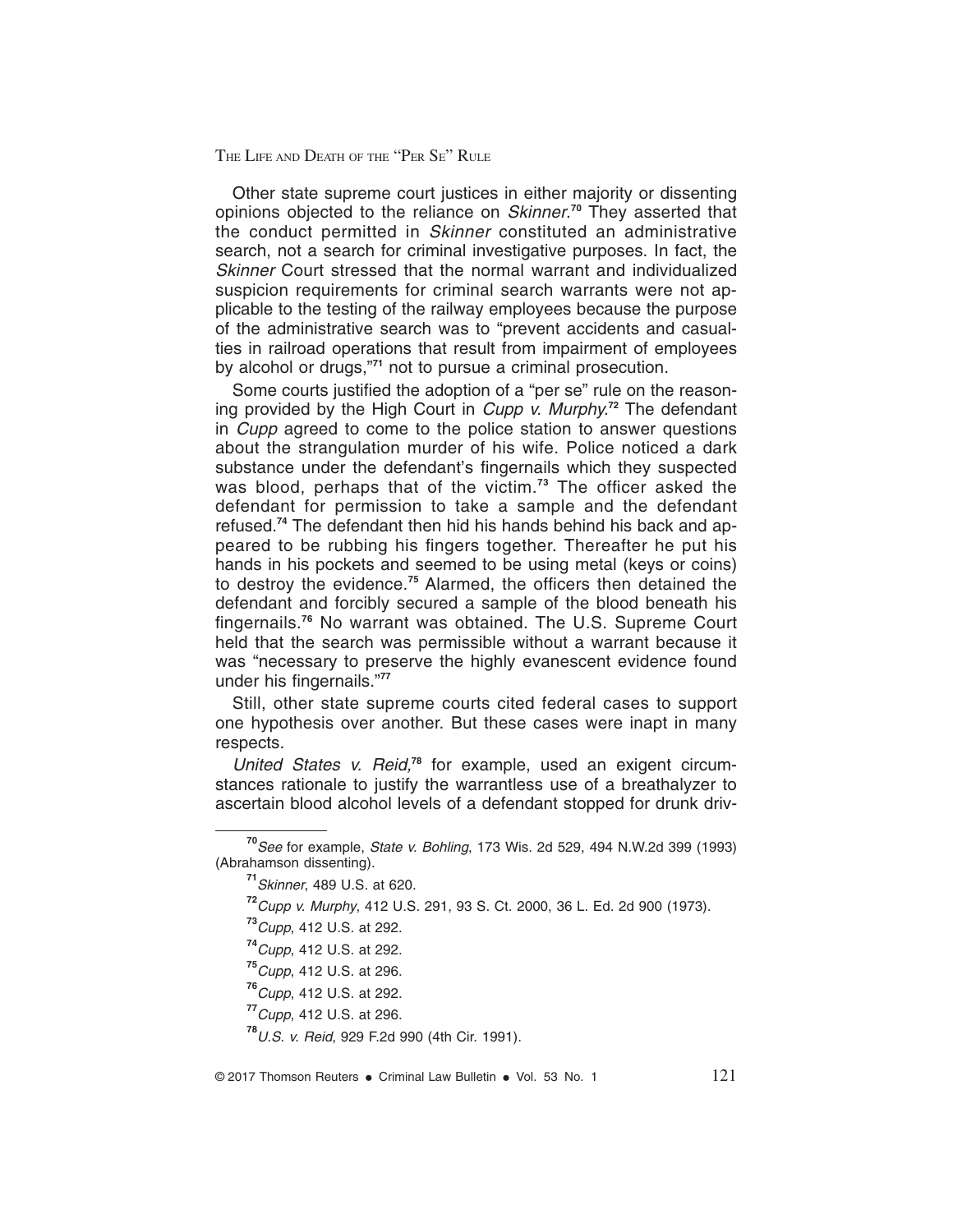ing where no accident had occurred.**<sup>79</sup>** Because a blood draw is an invasive procedure, whereas the analysis of one's breath is not, the ensuing analysis could not logically be used to justify a warrantless blood draw.

United States v. Eagle**<sup>80</sup>** involved a fatal automobile accident. The driver was subjected to a nonconsensual warrantless blood draw two hours after the accident.<sup>81</sup> The defendant raised the constitutionality of the admission of the blood test results at his trial for the first time on appeal; he had not preserved the issue by raising it before the trial court. Nevertheless, the U.S. Court of Appeals for the Eight Circuit noted that the existence of sufficient probable cause to believe that evidence would be found in the defendant's blood, coupled with the two hour lapse between the accident and the blood test were sufficient facts to justify the warrantless blood draw.**<sup>82</sup>** The court did not find it necessary to discuss the "per se" rule, nor to juxtapose it against the "totality of the circumstances" approach.

United States v. Talkington<sup>83</sup> involved the warrantless search of a home which the prosecution attempted to justify under the exigent circumstances exception to the warrant requirement. The Court noted that where there is a question as to exigency, the prosecution has the burden of showing that a warrant could not be obtained in an expeditious manner.**<sup>84</sup>** While the discussion of the legislative purpose of rules allowing electronic warrant approvals was informative, the search of a home requires a very different legal analysis than a search which requires invasion of a defendant's body. In addition, the evidence of exigency in the case was notably weak and based upon a substantial amount of speculation by the officers. By contrast, the deterioration of alcohol in the blood is not subject to such conjecture.

#### **A. States Adopting a "Per Se" Rule**

Some state supreme courts explicitly adopted a "per se" rule after the *Schmerber* case. Others simply declined to engage in a discussion of whether the police had time to secure a warrant. In some cases, there was a clear misreading of Schmerber; in others, the state supreme courts simply took a liberal view of the reasoning in Schmerber.

**<sup>79</sup>**Reid, 929 F.2d at 990.

**<sup>80</sup>**U.S. v. Eagle, 498 F.3d 885, 74 Fed. R. Evid. Serv. 257 (8th Cir. 2007).

**<sup>81</sup>**Eagle, 498 F.3d at 892.

**<sup>82</sup>**Eagle, 498 F.3d at 892.

**<sup>83</sup>**U.S. v. Talkington, 843 F.2d 1041 (7th Cir. 1988).

**<sup>84</sup>**Talkington, 843 F.2d at 1047.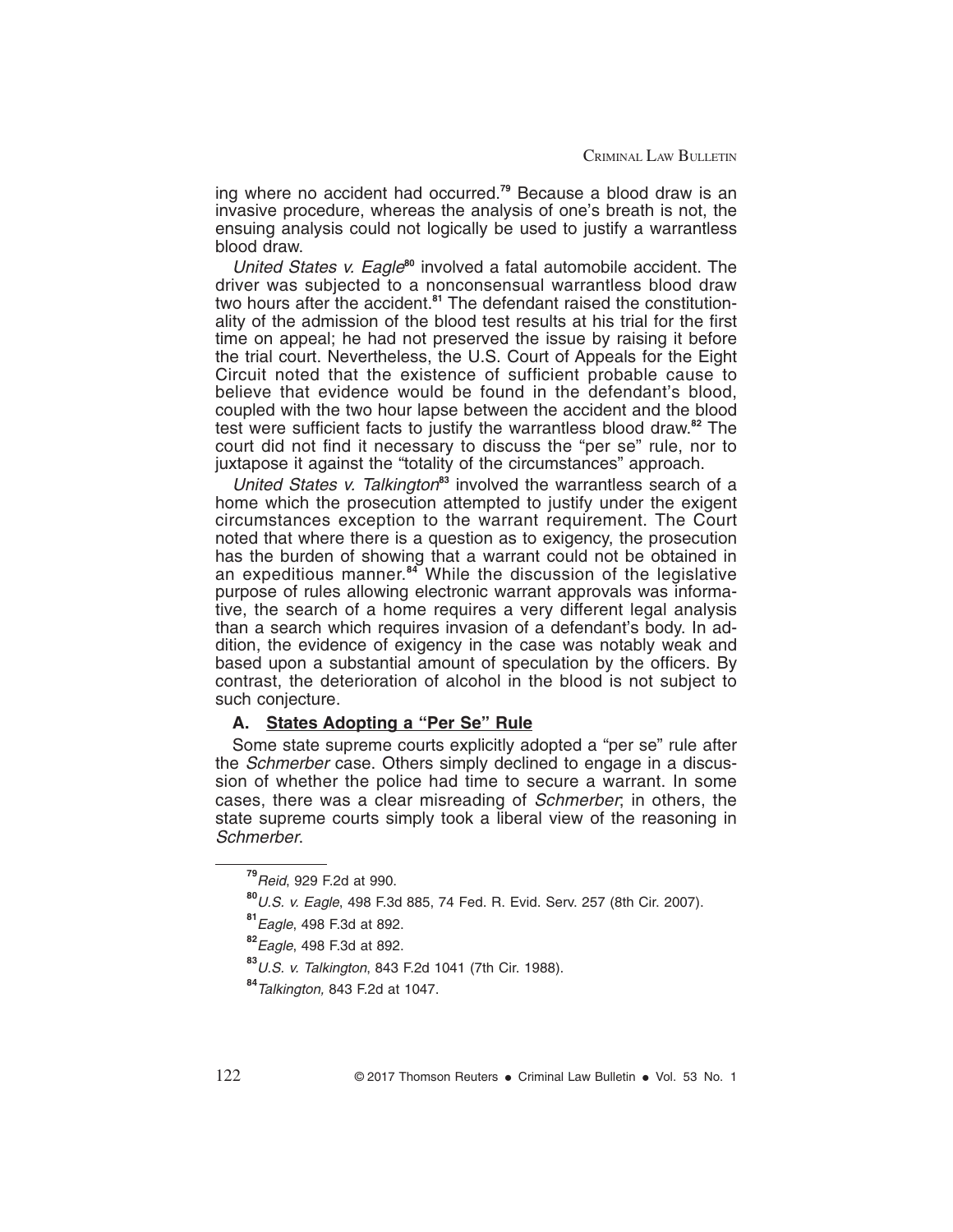#### Mississippi — Gregg v. State**<sup>85</sup>**

Thirteen years after Schmerber, the Mississippi Supreme Court weighed in on the issue. The defendant was driving a pickup truck when it crossed the center line and collided with an oncoming vehicle, killing the passenger in that vehicle.**<sup>86</sup>** Officers arriving at the scene noted that the defendant exhibited signs of intoxication including an odor of alcohol, a "thick tongue", and "trouble standing".**<sup>87</sup>** The defendant was arrested at the scene. One of the officers obtained a judicially approved warrant to secure a blood sample from the defendant.**<sup>88</sup>** At a local hospital, the warrant was executed and qualified medical personnel conducted the blood draw.**<sup>89</sup>** The defendant's motion to suppress was denied and he was subsequently convicted of manslaughter. On appeal, the defendant challenged the validity of the search warrant and argued that the blood test results should have been suppressed.**<sup>90</sup>**

The state Supreme Court opined that the validity, or lack thereof, of the warrant was essentially irrelevant.**<sup>91</sup>** The Court held that the officers would have been lawfully justified in securing a blood sample even without a warrant under the circumstances of the case. Specifically,

The arrest being legal . . . the officers had the right to react reasonably to the emergency situation — which was the potential loss of the evidence caused by the fact that the percentage of alcohol in the blood begins to diminish shortly after the drinking stops. Given the legal arrest and an emergency, the officers could, without any warrant attempt to secure evidence of blood-alcohol content as an appropriate incident to that arrest.**<sup>92</sup>**

Because the officers did in fact obtain a warrant, the state court found it unnecessary to engage in a discussion of the difficulty of obtaining one. The state court concluded that a lawful arrest, coupled with an exigency were sufficient to support a warrantless blood draw.**<sup>93</sup>** Although conflating searches permitted incident to a lawful custodial arrest with those justified by exigent circumstances the

**<sup>85</sup>**Gregg v. State, 374 So. 2d 1301 (Miss. 1979).

**<sup>86</sup>**Gregg, 374 So.2d at 1302.

**<sup>87</sup>**Gregg, 374 So.2d at 1302.

**<sup>88</sup>**Gregg, 374 So.2d at 1303.

**<sup>89</sup>**Gregg, 374 So.2d at 1303.

**<sup>90</sup>**Gregg, 374 So.2d at 1303.

**<sup>91</sup>**Gregg, 374 So.2d at 1304.

**<sup>92</sup>**Gregg, 374 So.2d at 1302 citing Schmerber, 384 U.S. at 770.

**<sup>93</sup>**Gregg, 374 So.2d at 1304.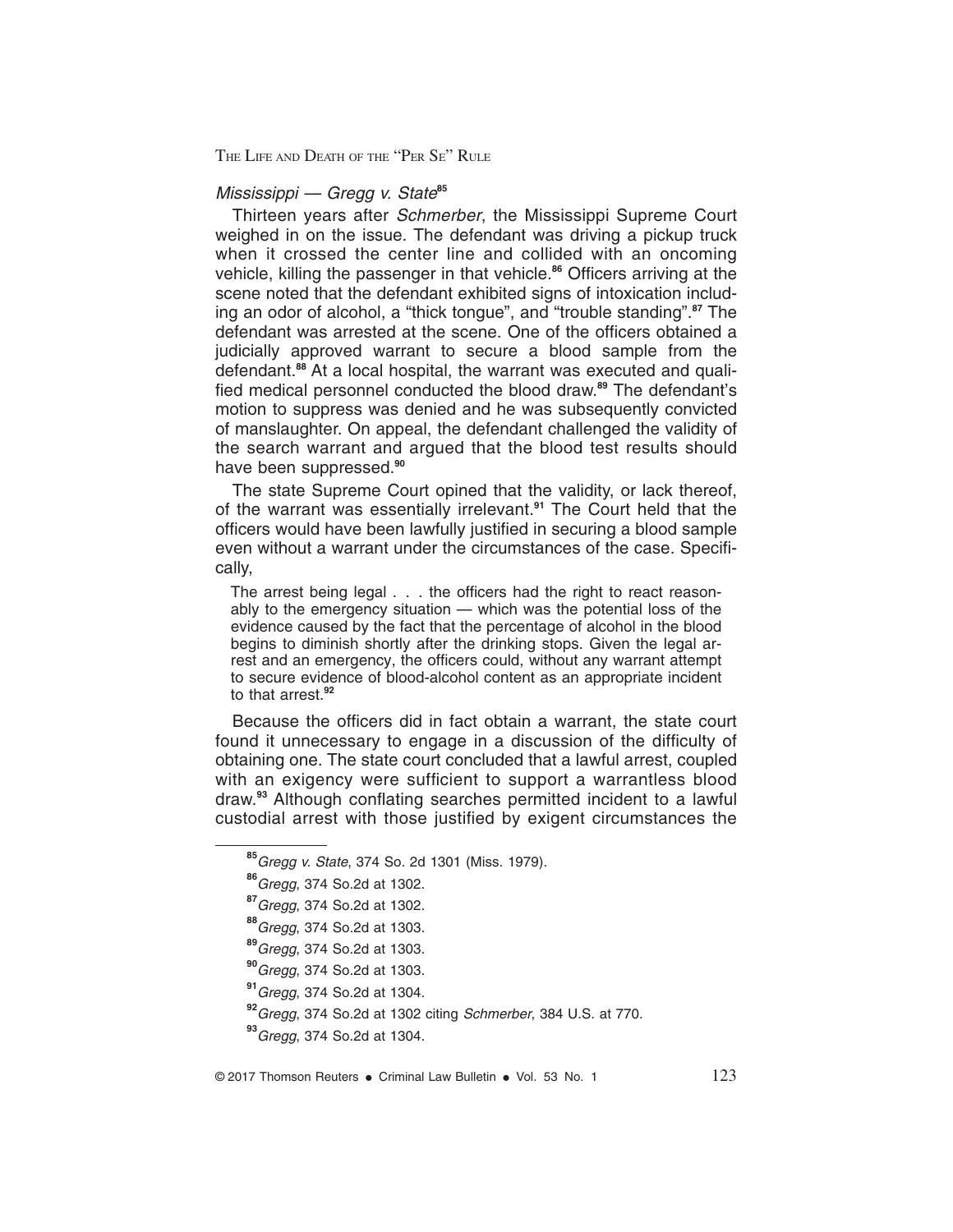Court had little trouble finding that fragility of the evidence was sufficient to justify the warrantless seizure of a blood sample.**<sup>94</sup>**

#### Maine — State v. Baker**<sup>95</sup>**

Six years later, the supreme courts of Maine and Arizona addressed the issue. In State v. Baker the Maine Supreme Court decided a case involving a two-car collision resulting in the death of the passenger of one of the vehicles.**<sup>96</sup>** Officers arriving at the scene were able to determine that one driver had ignored a stop sign and was obviously under the influence of alcohol.**<sup>97</sup>** The typical signs of alcohol consumption were present: a strong odor of alcohol on the defendant, bloodshot eyes, slurred speech, and unsteady gait.**<sup>98</sup>** Empty beer bottles were found in the defendant's car and near the deceased passenger lying beside the highway.**<sup>99</sup>** The defendant was transported to a local hospital where medical personnel, acting at the direction of the police, drew blood from the defendant.**<sup>100</sup>** The defendant was subsequently placed under arrest and charged with manslaughter, driving under the influence, and furnishing alcohol to minors. His motion to suppress the blood test results was granted and the state appealed.**<sup>101</sup>**

The trial court had interpreted Schmerber to hold that warrantless blood test results are admissible only when the blood draw occurred incident to a lawful custodial arrest.**<sup>102</sup>** The Maine Supreme Court disagreed and held that arrests were not intrinsic to the Schmerber reasoning. Instead, Schmerber relied on a straightforward analysis of probable cause and exigent circumstances.**<sup>103</sup>** The defendant had only challenged the sufficiency of probable cause in his original motion. He did not address or challenge the existence of an exigency. Nevertheless, the Maine Supreme Court, finding sufficient probable cause to arrest, and sufficient probable cause to believe evidence of intoxication would be found in the defendant's blood, concluded that exigent circumstances did indeed exist. "The bodily process that eliminates alcohol also provides exigent circumstances obviating the need to obtain a warrant prior to administering a blood

**<sup>94</sup>**Gregg, 374 So.2d at 1304.

**<sup>95</sup>**State v. Baker, 502 A.2d 489 (Me. 1985).

**<sup>96</sup>**Baker, 502 A.2d at 490.

**<sup>97</sup>**Baker, 502 A.2d at 490.

**<sup>98</sup>**Baker, 502 A.2d at 490.

**<sup>99</sup>**Baker, 502 A.2d at 490.

**<sup>100</sup>**Baker, 502 A.2d at 491.

**<sup>101</sup>**Baker, 502 A.2d at 491.

**<sup>102</sup>**Baker, 502 A.2d at 492.

**<sup>103</sup>**Baker, 502 A.2d at 492.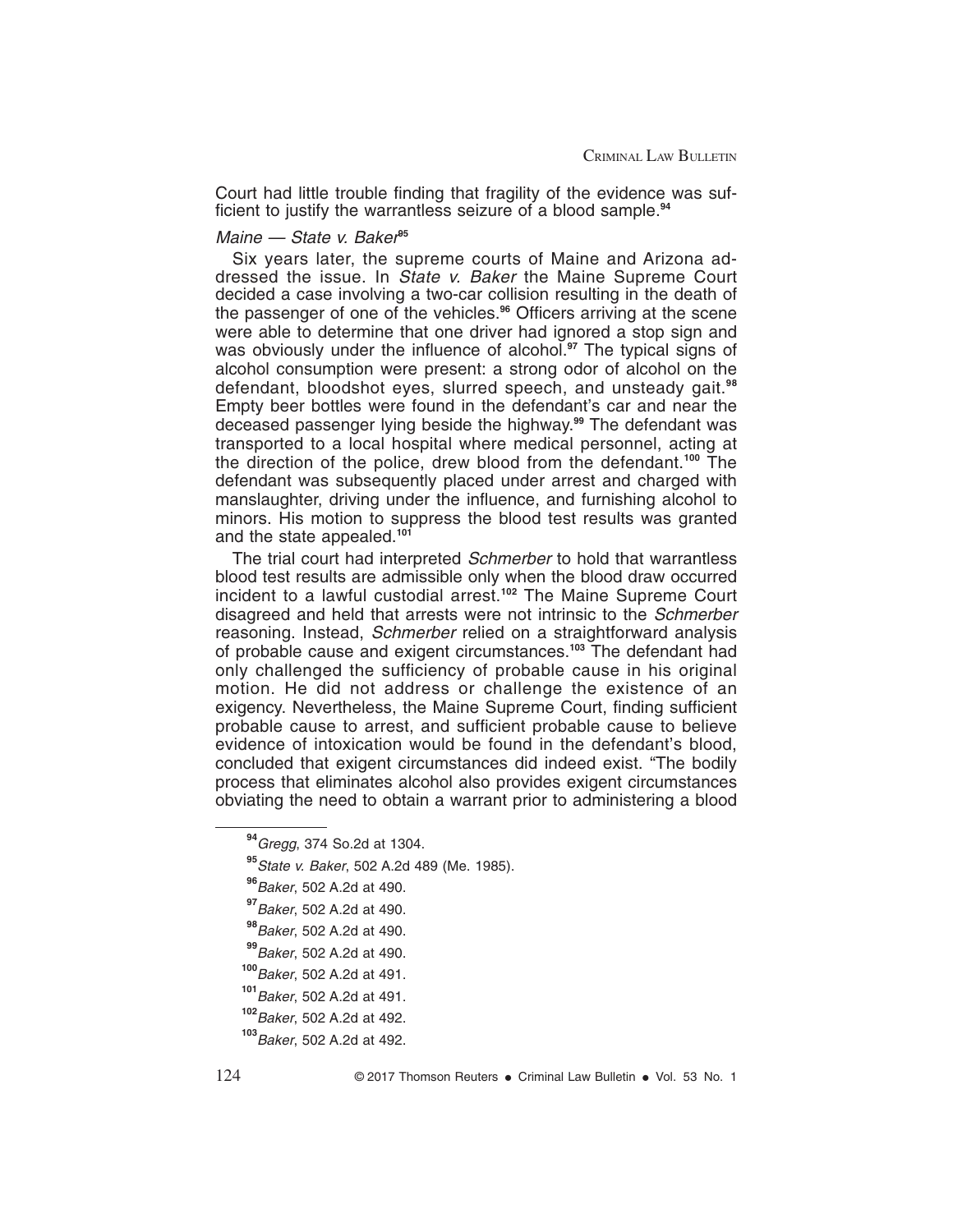test."**<sup>104</sup>** The Court found that the evidence of probable cause itself also supported a finding of exigency.**<sup>105</sup>**

#### Arizona — State v. Cocio**<sup>106</sup>**

In State v. Cocio the Arizona Supreme Court was faced with a vehicular fatality. The defendant was driving a truck which collided with another vehicle, killing its passenger.**<sup>107</sup>** Officers arrived at the scene shortly thereafter. Three officers separately concluded that the defendant was intoxicated as he smelled of alcohol, swayed as he stood, and had bloodshot eyes as well as dilated pupils.**<sup>108</sup>** Hospital personnel took the defendant's blood for medical purposes, and police obtained some of this sample for testing.**<sup>109</sup>** The defendant was not under arrest at the time.<sup>110</sup> Police did not seek or obtain a search warrant before obtaining the sample.**<sup>111</sup>** Police laboratory tests revealed a blood alcohol level of 0.28 percent; hospital test results revealed a blood alcohol level of 0.29 percent.**<sup>112</sup>**

The defendant was convicted and sentenced to life imprisonment.**<sup>113</sup>** He appealed his conviction and sentencing on multiple grounds, one of which was the warrantless seizure and testing of his blood by police. The Arizona Supreme Court found it necessary to address the state's implied consent law,**<sup>114</sup>** as it commonly governed the administration of blood tests in driving under the influence cases. The implied consent law purportedly required that the defendant be under arrest before being subjected to such a test. Relying on *Schmerber*, the state supreme court held that an arrest is not a necessary prerequisite to the taking of a defendant's blood.**<sup>115</sup>**

The Arizona Supreme Court, like other state supreme courts, relied on both *Cupp* and *Schmerber* to conclude that a defendant's blood may be drawn for police testing purposes without a warrant and without the defendant's consent under specific circumstances. Those circumstances include probable cause to believe the defendant has operated a vehicle while intoxicated and the existence

**<sup>104</sup>**Baker, 502 A.2d at 493.

**<sup>105</sup>**Baker, 502 A.2d at 493.

**<sup>106</sup>**State v. Cocio, 147 Ariz. 277, 709 P.2d 1336 (1985).

**<sup>107</sup>**Cocio, 147 Ariz. at 279.

**<sup>108</sup>**Cocio, 147 Ariz. at 288.

**<sup>109</sup>**Cocio, 147 Ariz. at 287.

**<sup>110</sup>**Cocio, 147 Ariz. at 285.

**<sup>111</sup>**Cocio, 147 Ariz. at 285.

**<sup>112</sup>**Cocio, 147 Ariz. at 279.

**<sup>113</sup>**Cocio, 147 Ariz. at 279.

**<sup>114</sup>**A.R.S. § 28-691.

**<sup>115</sup>**Cocio, 147 Ariz. at 285.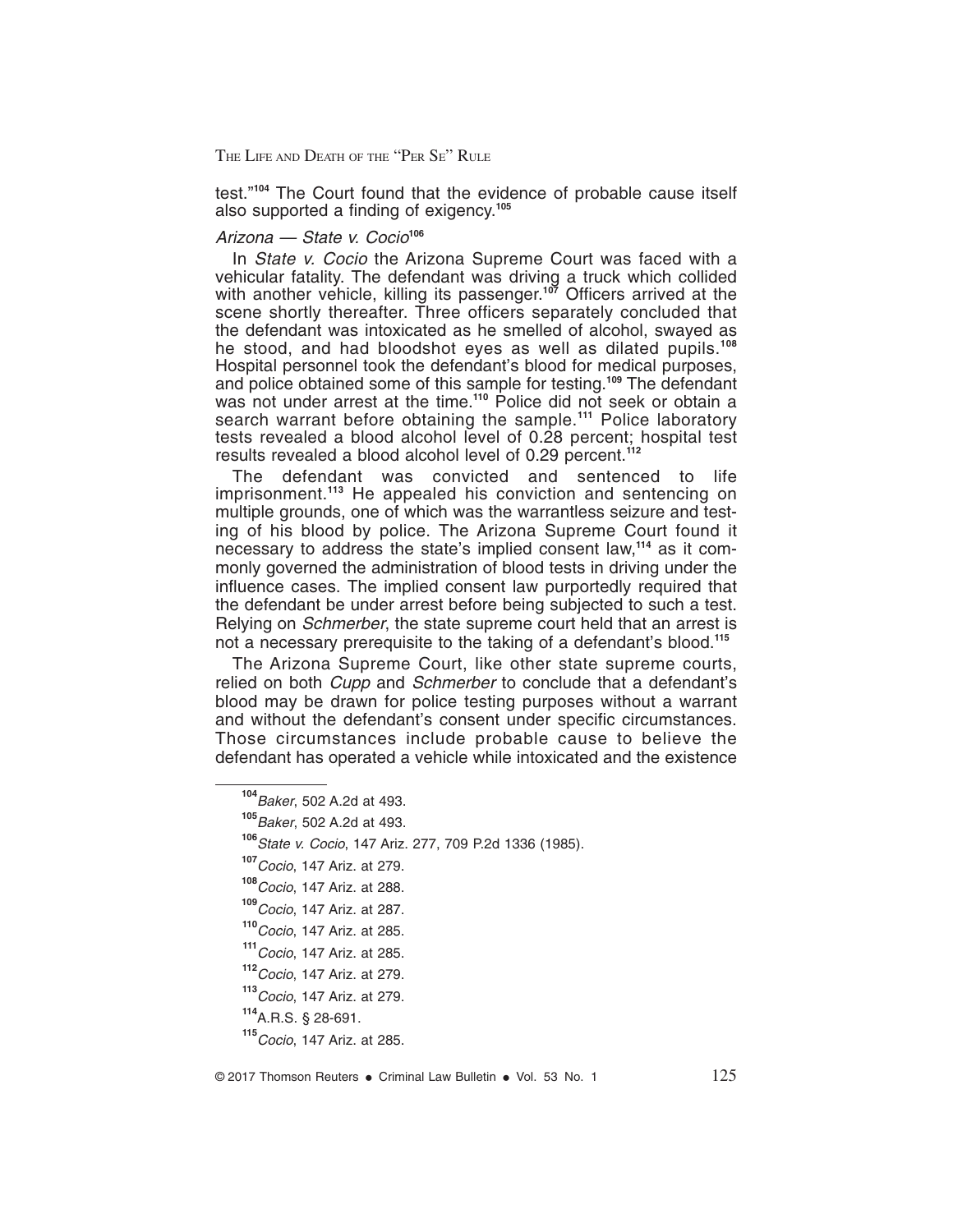of exigent circumstances.**<sup>116</sup>** Even when those circumstances exist, the procedure must be conducted in a reasonable manner by competent medical personnel.**<sup>117</sup>** The Court concluded that exigent circumstances existed here because "the highly evanescent nature of alcohol in the defendant's blood stream guaranteed that the alcohol would dissipate over a relatively short period of time."**<sup>118</sup>**

The defendant posed a second argument to the Court. He claimed that once the vial of blood was provided to the police by medical personnel, police had an obligation to then obtain a search warrant.**<sup>119</sup>** He argued that the exigency had passed as the blood was no longer subject to metabolic processes, and the officers had sufficient time to create the warrant and seek its approval. The defendant relied on prior U.S. Supreme Court cases that held that once police seize a closed container, they must obtain a search warrant before opening that container.**<sup>120</sup>** The Court rejected this argument stating that in the defendant's cited cases, the contents of the closed containers were unknown to the police. Law enforcement officers in those cases obtained a search warrant to ascertain the contents.**<sup>121</sup>** In the instant case, the Court opined that the vial containing the blood was not the subject of seizure; rather the content of the vial itself was the subject of the seizure. Therefore, since the seizure of the blood was valid, the subsequent testing was equally valid.**<sup>122</sup>**

### Oregon — State v. Milligan**<sup>123</sup>**

In State v. Milligan the defendant was charged with negligent homicide after the vehicle he was driving crashed into a power pole, killing his passenger.**<sup>124</sup>** Evidence showed that the defendant had been traveling at speeds up to ninety-five miles per hour, and a witness who had been drinking with the defendant prior to the accident said the defendant was "smashed".**<sup>125</sup>** In addition, the responding of-

**<sup>120</sup>**U.S. v. Place, 462 U.S. 696, 103 S. Ct. 2637, 77 L. Ed. 2d 110 (1983); U.S. v. Chadwick, 433 U.S. 1, 97 S. Ct. 2476, 53 L. Ed. 2d 538 (1977) (abrogated by, California v. Acevedo, 500 U.S. 565, 111 S. Ct. 1982, 114 L. Ed. 2d 619 (1991)).

**<sup>123</sup>**State v. Milligan, 304 Or. 659, 748 P.2d 130 (1988).

**<sup>124</sup>**Milligan, 304 Or. 659 at 131.

**<sup>116</sup>**Cocio, 147 Ariz. at 285–86.

**<sup>117</sup>**Cocio, 147 Ariz. at 287.

**<sup>118</sup>**Cocio, 147 Ariz. at 286.

**<sup>119</sup>**Cocio, 147 Ariz. at 287.

**<sup>121</sup>**Cocio, 147 Ariz. at 287.

**<sup>122</sup>**Cocio, 147 Ariz. at 287.

**<sup>125</sup>**Milligan, 304 Or. 659 at 132.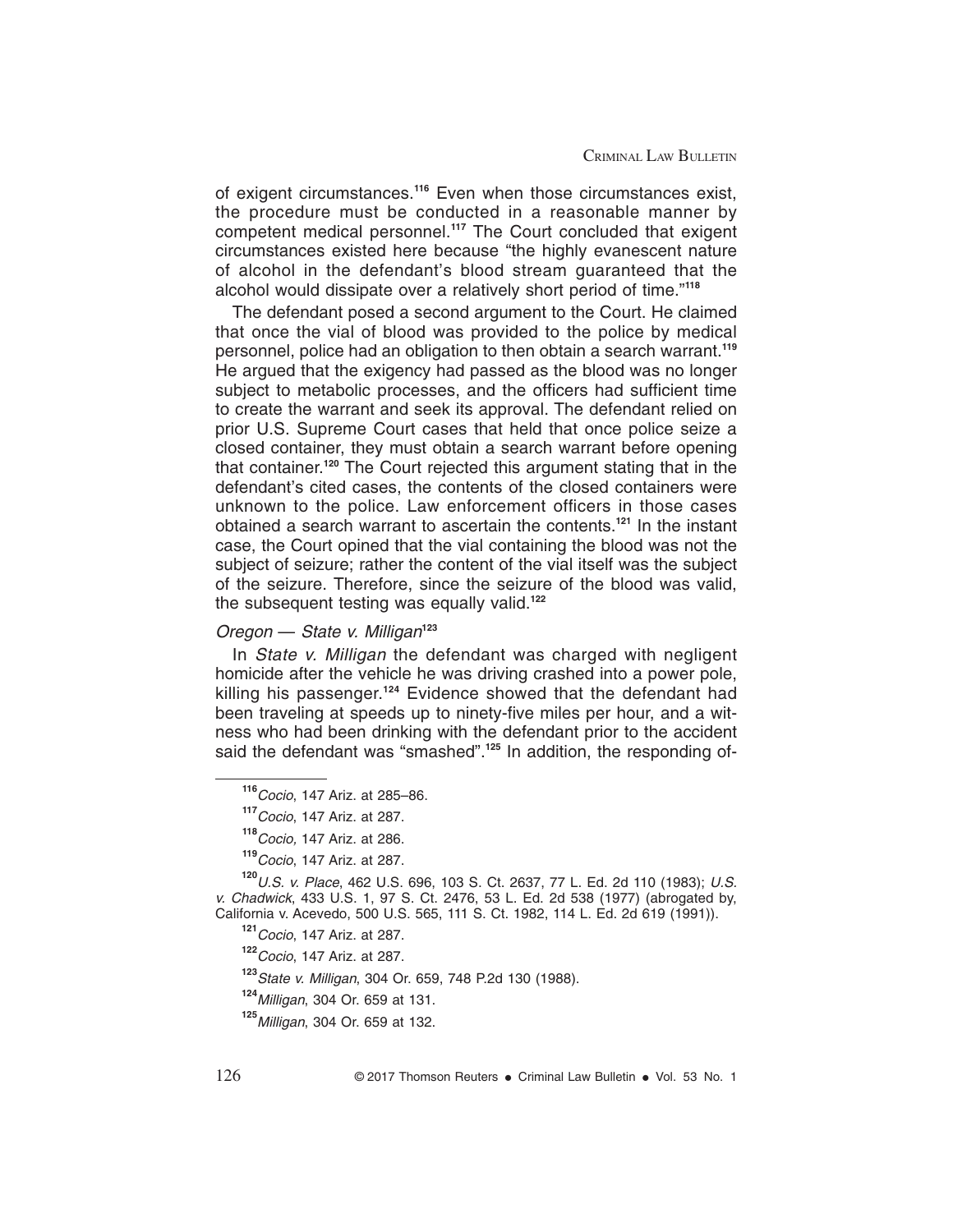ficer noticed an odor of alcohol on the defendant's breath.**<sup>126</sup>** The defendant was subsequently transported to the hospital by police. At the hospital two blood samples were drawn, two hours apart, at the direction of the police.**<sup>127</sup>** The defendant was not under arrest at the time, nor did he consent to the blood draw. A search warrant was not sought nor obtained.**<sup>128</sup>** The defendant was convicted and appealed.

The defendant objected to the admission of the blood test results at his criminal trial on the grounds that 1) he was not arrested at the time, 2) the police did not have probable cause to search, and 3) the police did not have a search warrant.**<sup>129</sup>** The Oregon Supreme Court held that the securing of the defendant and transport to the hospital constituted a "seizure" of his person sufficient to meet constitutional requirements.**<sup>130</sup>** The Court also held that the officers had sufficient probable cause to search given the statements of the witnesses, the severity of the accident, and the odor of alcohol on the defendant's breath.**<sup>131</sup>**

The Court then concluded that the evidence was lawfully obtained as "the defendant was a vessel containing evidence of the crime he had committed . . . evidence that was dissipating with every breath he took."**<sup>132</sup>** Relying on the fragility of the evidence, and not on an examination of the ease with which a warrant could be obtained, the court stated: "warrantless search and seizure under such circumstances therefore is constitutionally justified, unless a warrant can be obtained without sacrificing the evidence."**<sup>133</sup>**

The defendant argued that even if the first blood draw could be lawfully justified under the exigent circumstances exception to the search warrant requirement, the second blood draw could not. The defendant asserted that it was incumbent upon the state to prove that obtaining a telephonic warrant was not possible within a reasonable time frame.**<sup>134</sup>** This would have been an intriguing argument had the defendant raised it at the lower court. Because he did not, the Oregon Supreme Court refused to address it.**<sup>135</sup>**

Milligan, 304 Or. 659 at 132. Milligan, 304 Or. 659 at 132. Milligan, 304 Or. 659 at 132. Milligan, 304 Or. 659 at 132. Milligan, 304 Or. 659 at 134. Milligan, 304 Or. 659 at 134. Milligan, 304 Or. 659 at 134. Milligan, 304 Or. 659 at 134. Milligan, 304 Or. 659 at 135. Milligan, 304 Or. 659 at 135.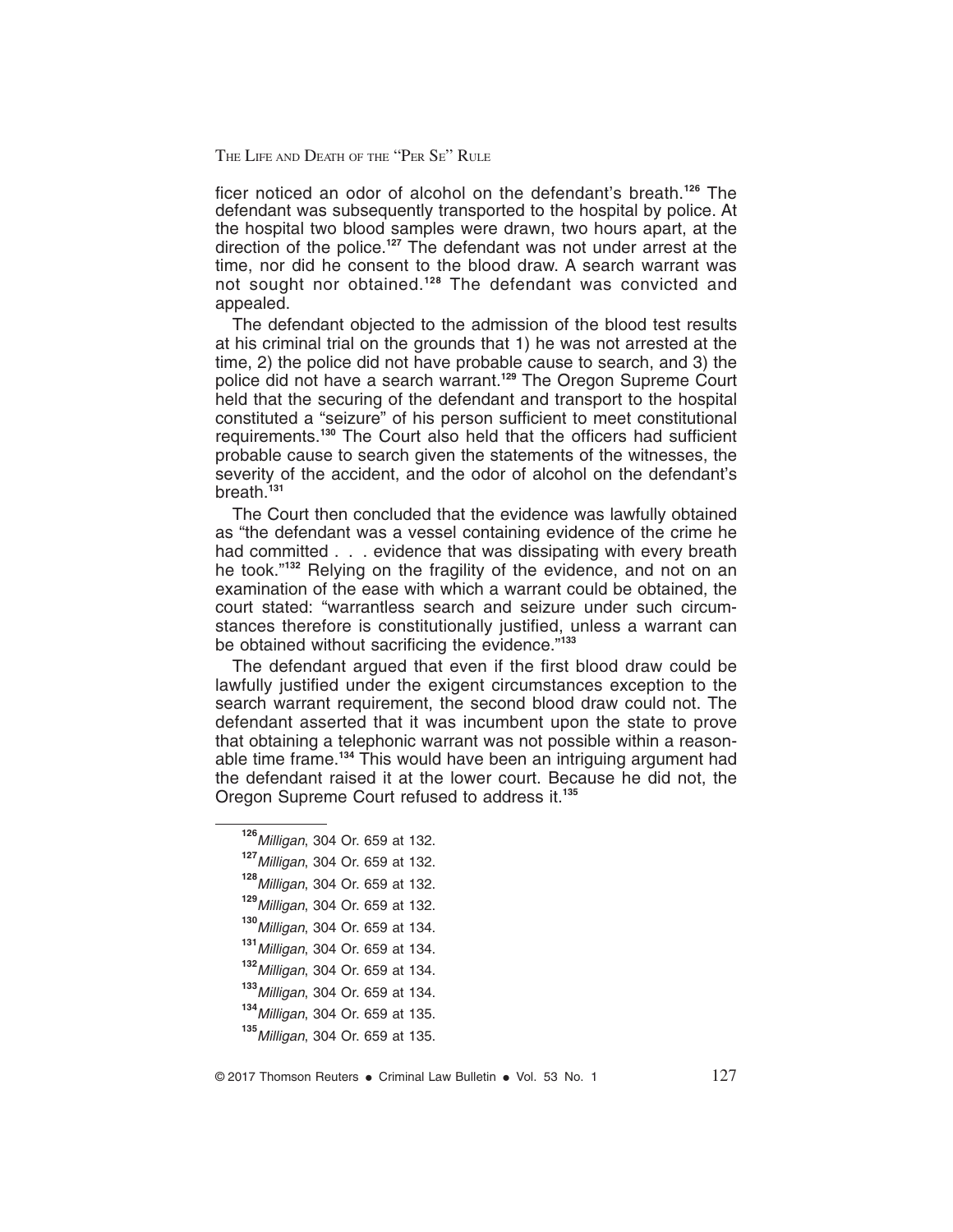#### Idaho — State v. Woolery**<sup>136</sup>**

The defendant was driving his pickup truck late in the evening of January 31, 1987.**<sup>137</sup>** At approximately 10:30pm, he ignored a stop sign, and at a high rate of speed hit an automobile killing the passenger and seriously injuring the driver.**<sup>138</sup>** Police arrived within five minutes.**<sup>139</sup>** Because the defendant had sustained both head and chest injuries, he was immediately transported to a local emergency room.**<sup>140</sup>** The treating physician indicated to the investigating officer that he believed the defendant to be intoxicated.**<sup>141</sup>** The investigating officer thereafter requested that medical personnel conduct a blood draw.**<sup>142</sup>** The defendant's blood alcohol content was 0.16 percent, well over the legal limit.**<sup>143</sup>** The defendant was charged and subsequently filed a motion to suppress the blood test results. The motion was denied and he was convicted of vehicular manslaughter and other offenses.**<sup>144</sup>**

His appeal to the Idaho Supreme Court raised multiple issues. First, the defendant argued that he had not been asked to submit to a blood test as was required under state law.**<sup>145</sup>** Idaho's implied consent law**<sup>146</sup>** presumes consent to a test for alcohol or a controlled substance as long as the officer has reasonable cause to make the request and the test is administered in a reasonable fashion. Under the law, however, the driver must first be informed of his right to refuse such test and the consequences of such refusal such as license suspension.**<sup>147</sup>** For these reasons, the defendant argued that the blood tests results should have been suppressed.

State implied consent laws have complicated these issues. Here, the defendant argued that the officer's failure to inform him of his right to refuse to consent to such testing and the consequences for such refusal should result in suppression of the blood test results.**<sup>148</sup>** But Idaho's law clearly provided that the penalty for refusal of a

**<sup>136</sup>**State v. Woolery, 116 Idaho 368, 775 P.2d 1210 (1989).

**<sup>137</sup>**Woolery, 775 P.2d at 1210.

**<sup>138</sup>**Woolery, 775 P.2d at 1210.

**<sup>139</sup>**Woolery, 775 P.2d at 1211.

**<sup>140</sup>**Woolery, 775 P.2d at 1211.

**<sup>141</sup>**Woolery, 775 P.2d at 1211.

**<sup>142</sup>**Woolery, 775 P.2d at 1211.

**<sup>143</sup>**Woolery, 775 P.2d at 1211.

**<sup>144</sup>**Woolery, 775 P.2d at 1212.

**<sup>145</sup>**Woolery, 775 P.2d at 1212.

**<sup>146</sup>**I.C. § 18-8002.

**<sup>147</sup>**I.C. § 18-8002(3).

**<sup>148</sup>**Woolery, 775 P.2d at 1212.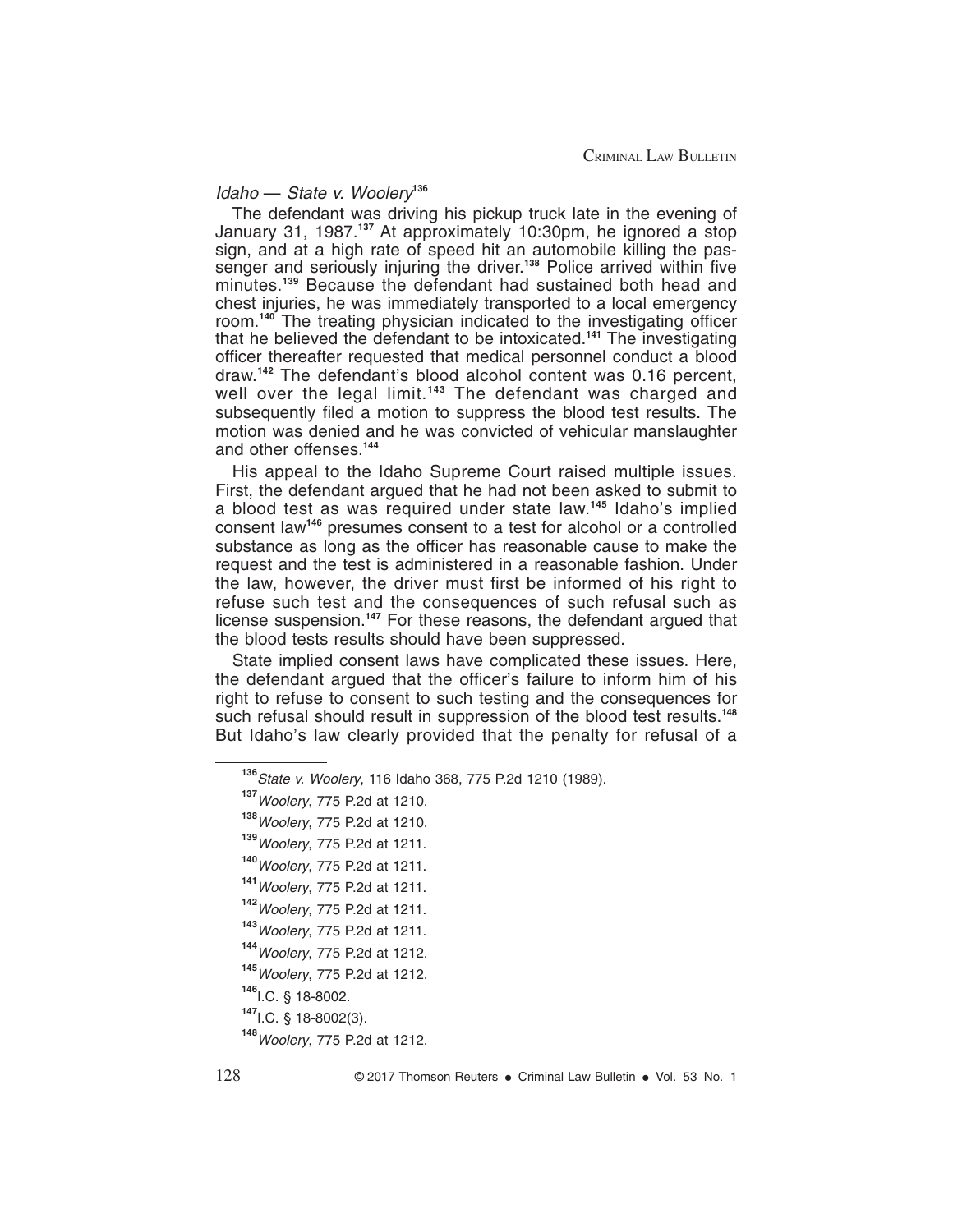reasonable request for the testing to be suspension of the driver's license.**<sup>149</sup>** The Idaho Supreme Court made a sharp distinction between the state legislature's intent to provide a civil penalty for refusal and the lawful gathering of evidence in a criminal investigation.**<sup>150</sup>** The Court held that there was no basis for suppression of this evidence in a criminal proceeding. The defendant's recourse under the state's implied consent law would be reinstatement of his license to drive.**<sup>151</sup>**

Second, the defendant argued that he did not consent to the blood draw, and therefore such an intrusion could only be justified by a finding of probable cause. The defendant asserted that at the time the officer requested the administration of the blood test he had not investigated the accident scene, nor had the officer questioned him or the witnesses.**<sup>152</sup>** Therefore, the defendant argued that the officer did not have the requisite probable cause to support the request for the testing.**<sup>153</sup>**

The Idaho Supreme Court concluded that the defendant's manner of driving — speeding through a stop sign, coupled with the treating physician's opinion that he was intoxicated, provided the officer with sufficient evidence to meet Fourth Amendment probable cause requirements.**<sup>154</sup>** The court further reasoned that a search warrant was not needed. Relying on *Schmerber*, the Court stated: "In the instant situation, the destruction of the evidence by metabolism of alcohol in the blood provides an inherent exigency which justifies a warrantless search<sup>".155</sup> Later the Court elaborated: "in Schmerber, the United States Supreme Court recognized that a warrantless seizure of the blood of a driver, as long as probable cause exists and the withdrawal of blood is done in a reasonable fashion, does comply with the provisions of the Fourth Amendment."**<sup>156</sup>**

The Idaho Supreme Court clearly interpreted Schmerber as adopting a "per se" rule authorizing evidentiary testing for alcohol or controlled substances in a driver's blood without a warrant, as long as the officer has probable cause to search and the testing is done in a reasonable manner. The lone dissenter did not challenge the majority's reliance on and interpretation of Schmerber. Justice Johnson merely contested the lack of testimony to prove that the

- **<sup>151</sup>**Woolery, 775 P.2d at 1213–14.
- **<sup>152</sup>**Woolery, 775 P.2d at 1212.
- **<sup>153</sup>**Woolery, 775 P.2d at 1212.
- **<sup>154</sup>**Woolery, 775 P.2d at 1216.

**<sup>149</sup>**I.C. § 18-8002(3)(c).

**<sup>150</sup>**Woolery, 775 P.2d at 1213.

**<sup>155</sup>**Woolery, 775 P.2d at 1212.

**<sup>156</sup>**Woolery, 775 P.2d at 1216.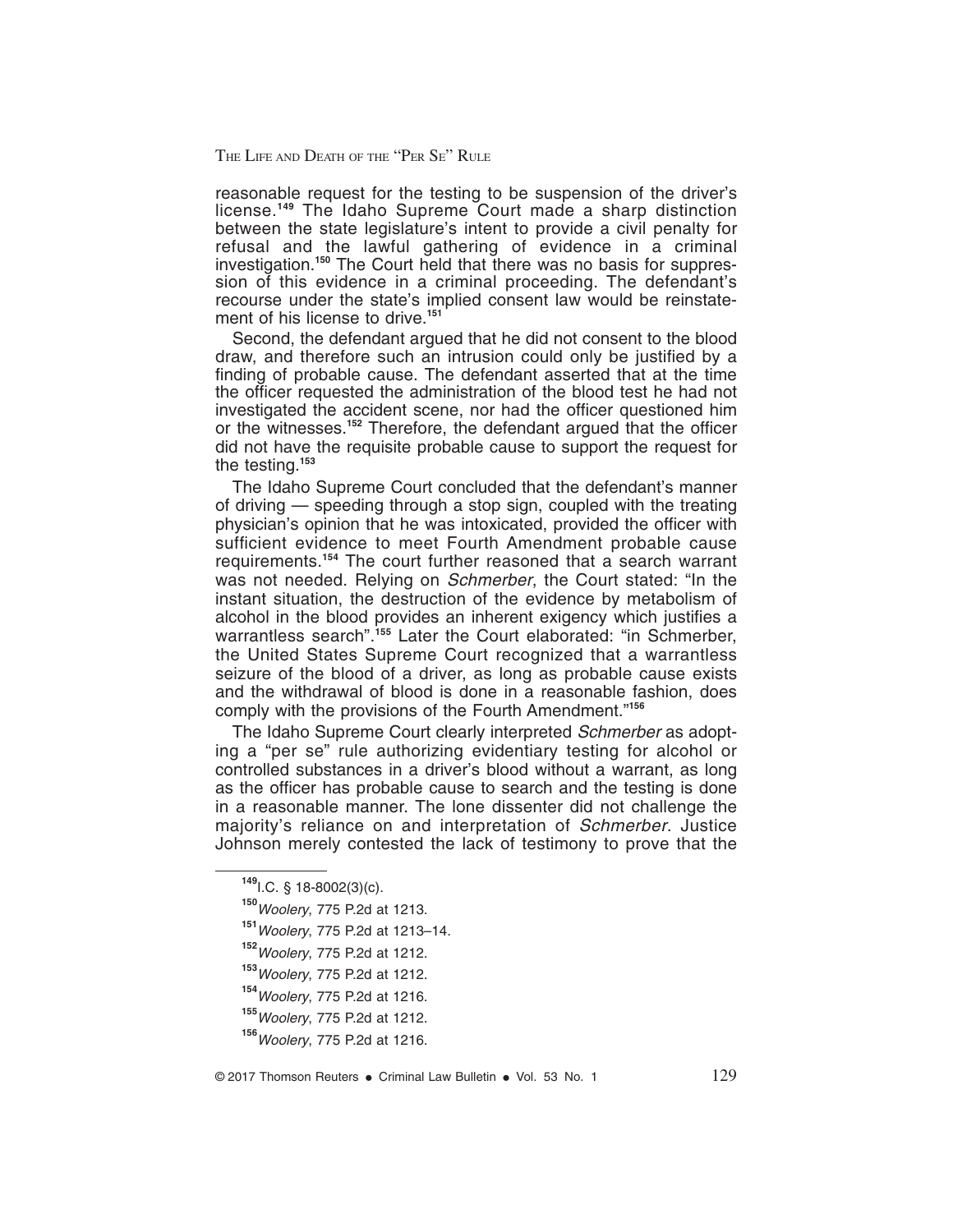treating physician actually communicated his opinion of the defendant's intoxication to the officer.**<sup>157</sup>**

#### Wisconsin — State v. Bohling**<sup>158</sup>**

This case involved the investigation of a two-car accident. The responding officer noted that there was an odor of alcohol on the defendant's breath, his eyes were bloodshot and he had poor balance.**<sup>159</sup>** The defendant refused both breathalyzer and blood tests.**<sup>160</sup>** Consequently, he was transported to a local medical facility where a blood draw was conducted without a warrant and without his consent.**<sup>161</sup>** The test results revealed a blood alcohol level of 0.205 percent.**<sup>162</sup>** Bohling was charged with driving while intoxicated and moved to suppress the blood test results. The Dane County Circuit Court granted the motion to suppress. The Wisconsin Court of Appeals affirmed holding that the state failed to prove additional exigent circumstances beyond the fragility of blood alcohol, to justify a warrantless seizure.**<sup>163</sup>** The Wisconsin Supreme Court disagreed.

Relying specifically on *Schmerber*, the Wisconsin Supreme Court held:

the dissipation of alcohol from a person's bloodstream constitutes a sufficient exigency to justify a warrantless blood draw under the following circumstances: 1) the blood draw is taken at the direction of a law enforcement officer from a person lawfully arrested for a drunk-driving related violation or crime, and 2) there is a clear indication that the blood draw will produce evidence of intoxication.**<sup>164</sup>**

The Court noted that the test to determine whether an exigency exists is an objective one.**<sup>165</sup>** That test is met if the officer reasonably believes that a delay in securing a warrant would result in destruction of evidence.**<sup>166</sup>** The Court held that because the officer had taken the time to conduct an examination of the accident scene and to transport the defendant to the hospital, it was reasonable for the

**<sup>157</sup>**Woolery, 775 P.2d at 1216.

**<sup>158</sup>**State v. Bohling, 173 Wis. 2d 529, 494 N.W.2d 399 (1993) (abrogated by, Missouri v. McNeely, 133 S. Ct. 1552, 185 L. Ed. 2d 696 (2013)).

**<sup>159</sup>**Bohling, 173 Wis. at 534. **<sup>160</sup>**Bohling, 173 Wis. at 534–35. **<sup>161</sup>**Bohling, 173 Wis. at 535. **<sup>162</sup>**Bohling, 173 Wis. at 535. **<sup>163</sup>**Bohling, 173 Wis. at 535. **<sup>164</sup>**Bohling, 173 Wis. at 537–38. **<sup>165</sup>**Bohling, 173 Wis. at 538. **<sup>166</sup>**Bohling, 173 Wis. at 538.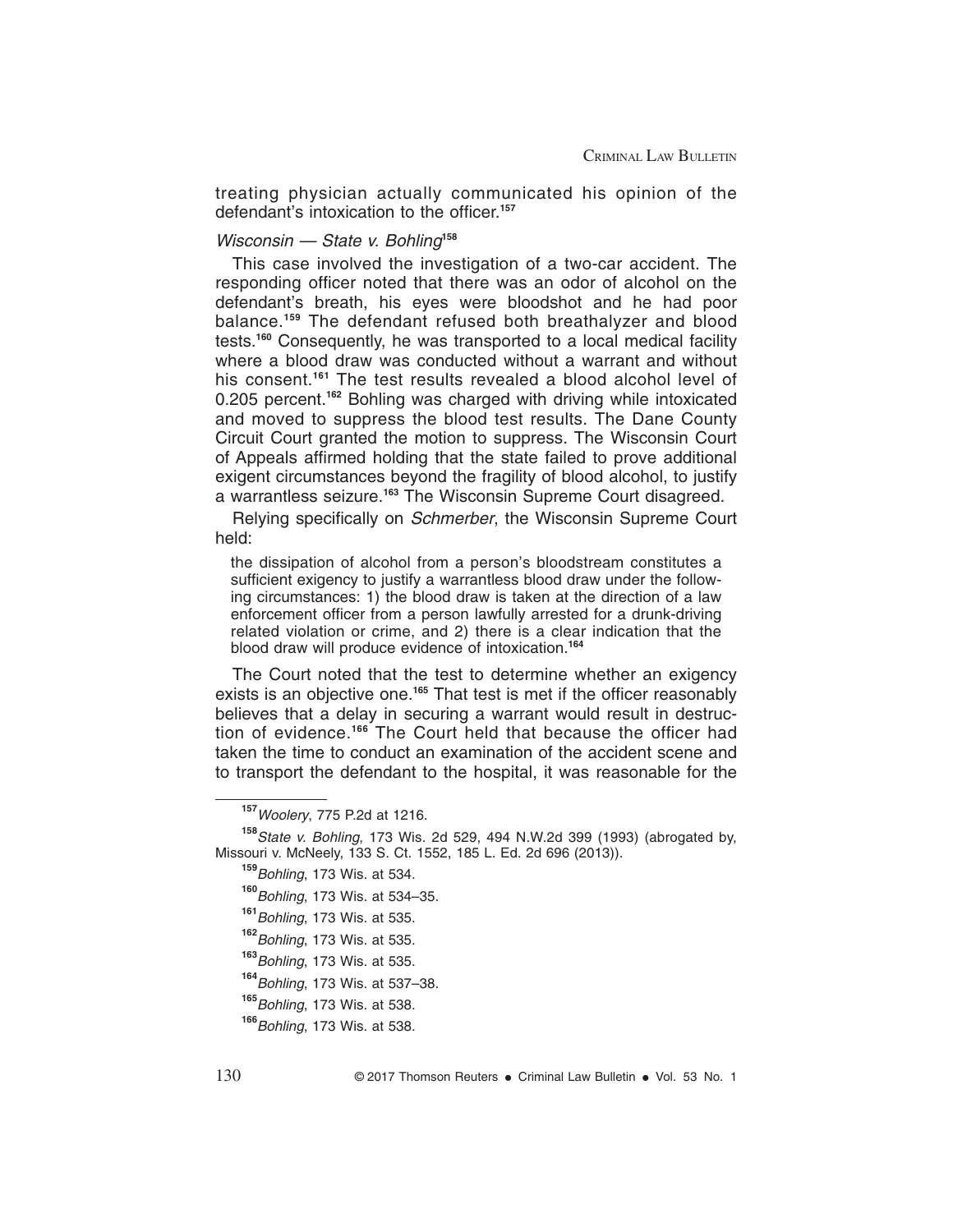arresting officer to conclude that taking the time to secure a warrant would compromise the integrity of the evidence.**<sup>167</sup>**

The Court reasoned that *Schmerber* could logically be interpreted either of two ways:

the rapid dissipation of alcohol in the bloodstream alone constitutes sufficient exigency for a warrantless blood draw to obtain evidence of intoxication following a lawful arrest for drunk driving . . . or that the rapid dissipation of alcohol in the bloodstream, coupled with an accident, hospitalization, and the lapse of two hours until arrest, constitute exigent circumstances for such a blood draw.**<sup>168</sup>**

The Court rejected the second interpretation noting that even in drunk driving cases where no accident occurred, significant time is spent in the transportation of the defendant to a medical facility for a blood draw by qualified medical personnel. The Court noted that such time expenditure is necessary in all drunk driving cases.**<sup>169</sup>**

Adopting a bright line rule, the Court relied on a strong state interest in enforcing drunk driving laws. It also referenced the endorsement of such warrantless tests by the U.S. Supreme Court in Skinner.<sup>170</sup> In Skinner, the U.S. Supreme Court held that those engaging in an activity that involves risk of injury to the public have a reduced expectation of privacy.**<sup>171</sup>** Thus, railway employees involved in the operation of the trains may be tested for the presence of alcohol or a controlled substance after any accident involving injury or property damage. This warrantless testing may be conducted without a showing of a reasonable suspicion of alcohol consumption or drug use, nor assertion of probable cause.**<sup>172</sup>** The Wisconsin Supreme Court likened the public safety interest iterated in *Skinner* with the public safety interest a state has in keeping drunk drivers off the roads. The Court reasoned that the privacy interest asserted by a drunk driving arrestee is outweighed by the public interest in safety on the public highways. "Wisconsin's interest in enforcing its drunk driving laws . . . is vital, whereas the resulting intrusion on individual privacy is minimal."**<sup>173</sup>**

The Wisconsin Supreme Court also noted that under state law, a blood test conducted within three hours after the event is admissible

**<sup>167</sup>**Bohling, 173 Wis. at 539.

**<sup>168</sup>**Bohling, 173 Wis. at 539.

**<sup>169</sup>**Bohling, 173 Wis. at 540.

**<sup>170</sup>**Skinner, 489 U.S. at 602.

**<sup>171</sup>**Skinner, 489 U.S. at 627.

**<sup>172</sup>**Skinner, 489 U.S. at 633.

**<sup>173</sup>**Bohling, 173 Wis. at 545.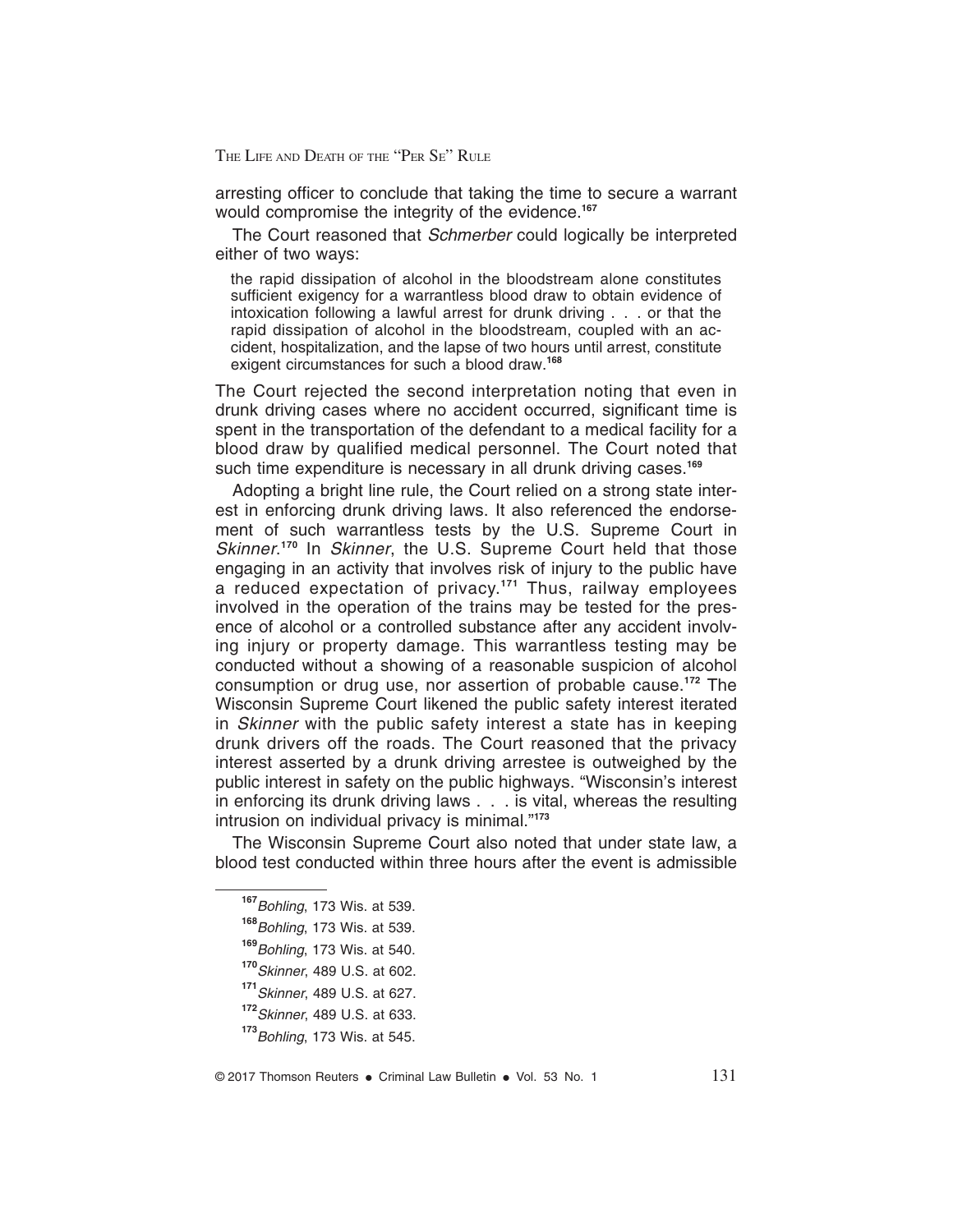in court without the need for an expert.**<sup>174</sup>** A blood test conducted more than three hours after the event is admissible only if a qualified expert provides sufficient evidence of its validity.**<sup>175</sup>** The Court recognized that evanescent evidence is most reliable when obtained expeditiously and that extrapolations of blood test results obtained after delays are speculative.**<sup>176</sup>** The Court also pointed out that because blood alcohol continues to rise even after consumption has stopped, it is in the interest of an innocent driver to have a blood test as close in time to the event as possible. A delay in testing may actually result in a finding of a higher blood alcohol level than existed at the time the defendant was driving.**<sup>177</sup>**

#### Hawaii — State v Entrekin**<sup>178</sup>**

The defendant was driving his vehicle at approximately 9 a.m. when it inexplicably crossed the center line, sideswiping the opposite guardrail, swerving back into the proper lane and colliding with a dirt embankment.**<sup>179</sup>** Thereafter, police arrived and observed the defendant standing outside his vehicle.**<sup>180</sup>** The defendant identified himself as the driver and sole occupant.**<sup>181</sup>** The officer immediately noticed an odor of alcohol and requested that the driver perform standard field sobriety tests.**<sup>182</sup>** The driver declined citing a neck injury from the accident.**<sup>183</sup>** Medical personnel transported the driver for treatment at a local medical center. At that facility, police directed a nurse to obtain a sample of the driver's blood.**<sup>184</sup>** The defendant did not consent to the seizure. Nor was a search warrant obtained in advance.**<sup>185</sup>** The defendant was subsequently charged with driving under the influence of alcohol.

The defendant's motion to suppress the blood test results was granted by the trial court.**<sup>186</sup>** The prosecution appealed. At issue was the correct interpretation of the state's implied consent law. This

**<sup>178</sup>**State v. Entrekin, 98 Haw. 221, 47 P.3d 336 (2002), as corrected, (May 21, 2002).

**<sup>174</sup>**Bohling, 173 Wis. at 546.

**<sup>175</sup>**Bohling, 173 Wis. at 546.

<sup>176</sup> Bohling, 173 Wis. at 546.

**<sup>177</sup>**Bohling, 173 Wis. at 547.

**<sup>179</sup>**Entrekin, 47 P.3d at 338.

**<sup>180</sup>**Entrekin, 47 P.3d at 338.

**<sup>181</sup>**Entrekin, 47 P.3d at 338.

**<sup>182</sup>**Entrekin, 47 P.3d at 339.

**<sup>183</sup>**Entrekin, 47 P.3d at 339.

**<sup>184</sup>**Entrekin, 47 P.3d at 339.

**<sup>185</sup>**Entrekin, 47 P.3d at 339.

**<sup>186</sup>**Entrekin, 47 P.3d at 339–40.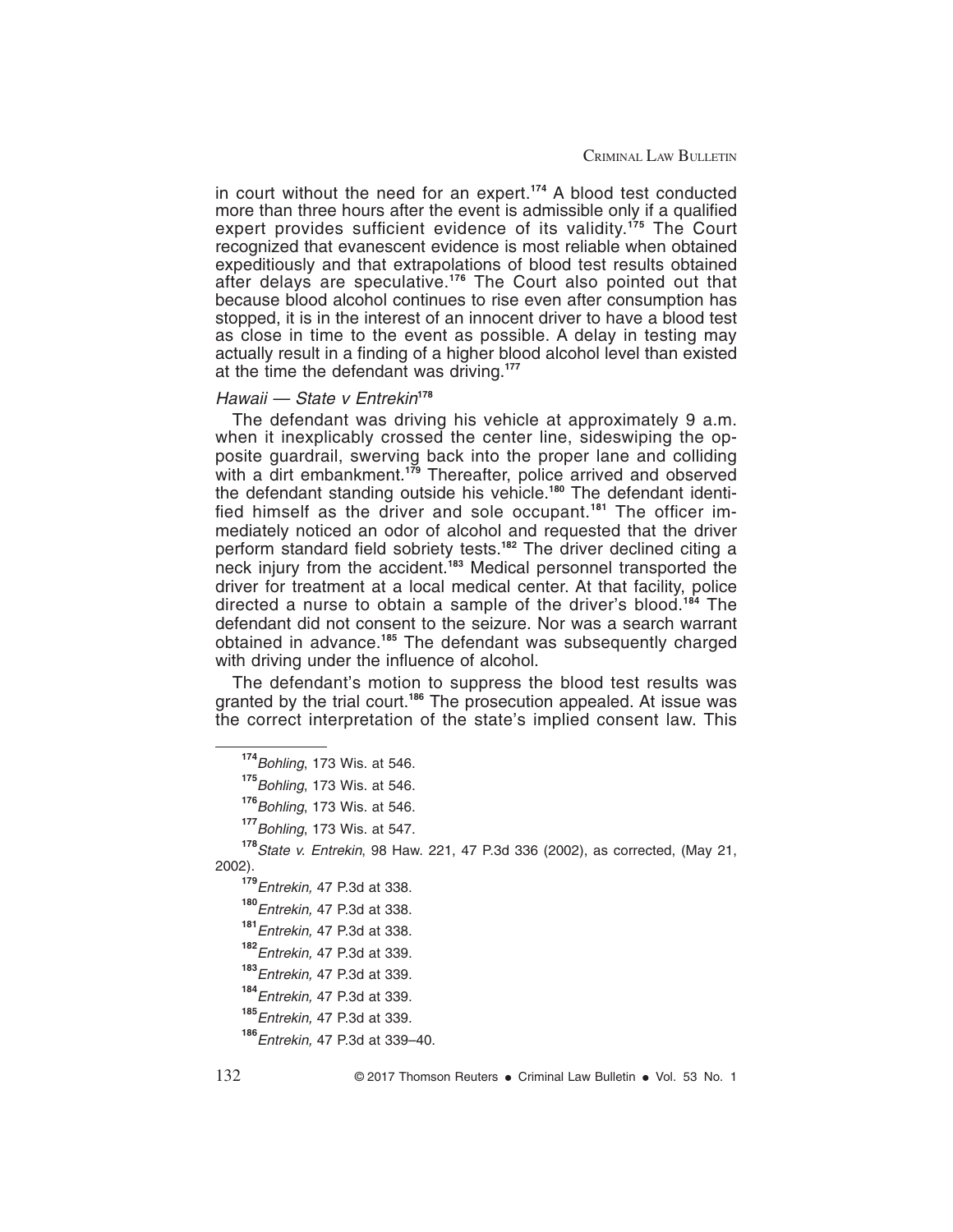unique law mandated the testing of a driver's blood in the event that the driver was involved in any accident that involved injury or death to any person.**<sup>187</sup>** The Supreme Court of Hawaii found that mandate to be constitutionally permissible.**<sup>188</sup>**

The defendant also raised constitutional challenges arguing that since he had not been arrested at the time of the seizure, his Fourth Amendment right to be free from unreasonable searches had been violated.**<sup>189</sup>** The state supreme court rejected this argument as well by relying heavily on *Schmerber*. The court concluded that the police had probable cause to arrest the defendant and that exigent circumstances existed justifying the warrantless seizure of the defendant's blood.**<sup>190</sup>**

While acknowledging a "totality of the circumstances" test as the appropriate one when determining whether an "exigency" exists,**<sup>191</sup>** the Court did not hesitate to conclude that one did here. Citing Schmerber, the court stated that "it is undisputed that 'the percentage of alcohol in the blood begins to diminish shortly after drinking stops, as the body functions to eliminate it from its system.' ''**<sup>192</sup>** The Court did not pose any questions about the ability or inability of the police to secure a warrant in a timely fashion, instead relying solely on the fragility of the evidence to support the existence of exigent circumstances.

#### Minnesota — State v. Shriner**<sup>193</sup>**

The defendant caused a head-on collision with another vehicle. After pursuit by police, she refused to cooperate and was forcibly removed from her vehicle.**<sup>194</sup>** Although she was uninjured, the driver of the other vehicle sustained serious injuries.**<sup>195</sup>** Approximately fortyfive minutes after her arrest, medical personnel drew a blood sample at the request of police. The test results revealed a blood alcohol level of 0.33 percent.**<sup>196</sup>** The defendant's motion to suppress was

**<sup>187</sup>**H.R.S. § 286-163.

**<sup>188</sup>**Entrekin, 47 P. 3d at 341–42.

**<sup>189</sup>**Entrekin, 47 P.3d at 339.

**<sup>190</sup>**Entrekin, 47 P.3d at 348.

**<sup>191</sup>**Entrekin, 47 P.3d at 347.

**<sup>192</sup>**Entrekin, 47 P. 3d at 348 citing Schmerber, 384 U.S. at 770.

**<sup>193</sup>**State v. Shriner, 751 N.W.2d 538 (Minn. 2008).

**<sup>194</sup>**Shriner, 751 N.W.2d at 539.

**<sup>195</sup>**Shriner, 751 N.W.2d at 539.

**<sup>196</sup>**Shriner, 751 N.W.2d at 540.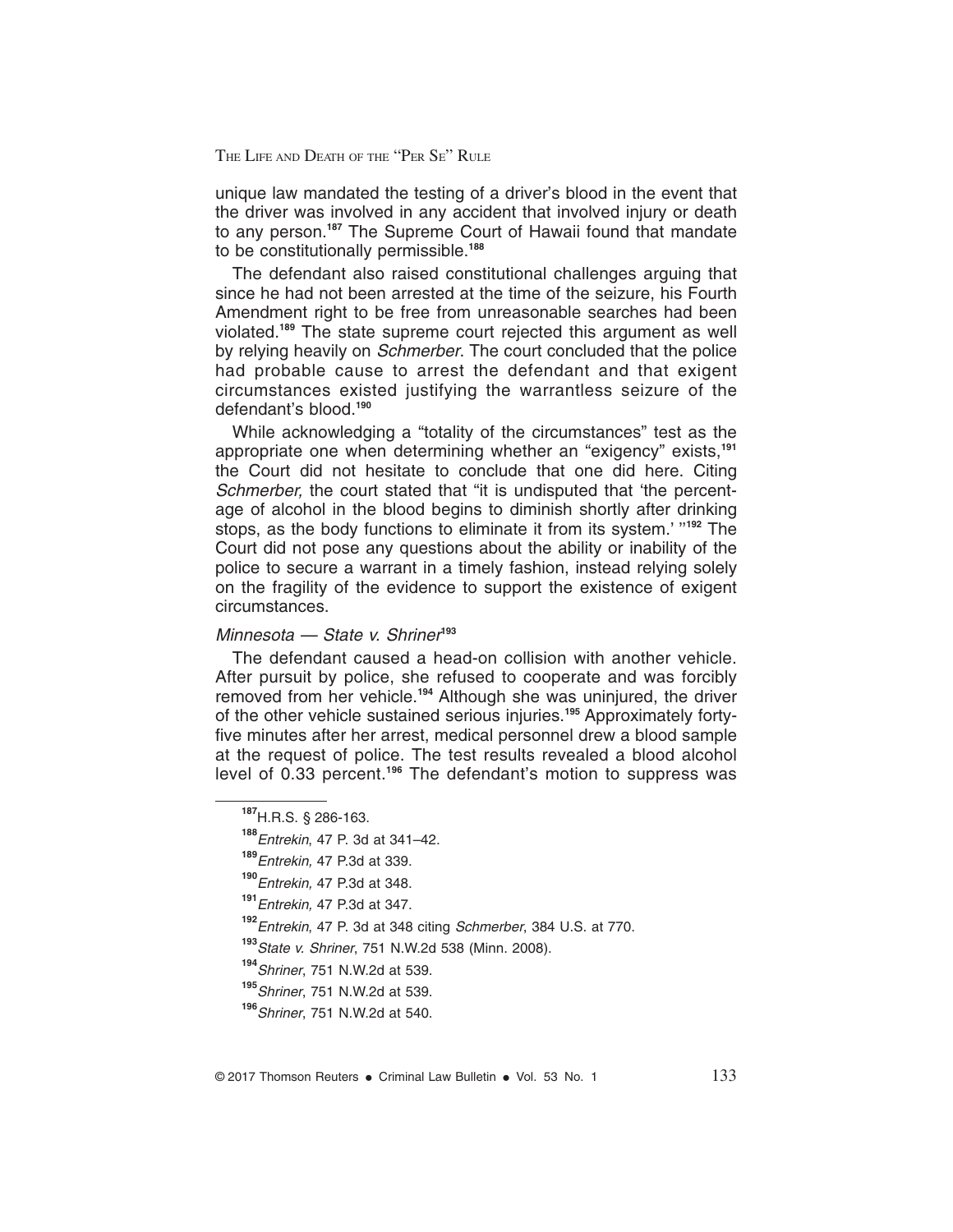granted by the trial court and affirmed by the Minnesota Court of Appeals.**<sup>197</sup>** The prosecution appealed.

Interestingly, the Minnesota Supreme Court acknowledged that Schmerber did not delineate a bright line rule that the evanescent nature of alcohol in the bloodstream is sufficient evidence of exigency to permit a warrantless blood draw. The Court, relying on state precedent, opined that warrantless searches justified by exigent circumstances could fall into one of two categories: "(1) single factor exigent circumstances, and (2) in the absence of any of these factors, a 'totality of the circumstances' test."**<sup>198</sup>** The Court identified examples of "single factor" exigencies as hot pursuit of a fleeing felon, imminent destruction or removal of evidence, protection of human life, likely escape of the suspect, and fire."**<sup>199</sup>** The Court clarified that when a single factor constituted an exigency, the "totality of the circumstances" analysis is unnecessary.**<sup>200</sup>**

The Court relied heavily on the Schmerber Court's discussion of the fragility of the evidence. The Court then asserted that the subsequent U.S. Supreme Court case of *Cupp v. Murphy*<sup>201</sup> confirmed the Court's conclusion that easily destroyed evidence constitutes an exigency in and of itself.**<sup>202</sup>**

Like the Wisconsin Supreme Court, the Minnesota Supreme Court also relied on Skinner's rationale. The Court in Skinner said that the whole purpose of securing a blood test after a railway accident involving injury or property damage would be thwarted if a warrant were required because "alcohol and other drugs are eliminated from the bloodstream at a constant rate, and blood and breath samples taken to measure whether these substances were in the bloodstream when [an accident] occurred must be obtained as soon as possible."**<sup>203</sup>**

The Minnesota Supreme Court opined that testing of an arrestee's blood within two hours of the accident resulting in injury is important.

With every passing minute, the most probative evidence of this crime is subjected to destruction by the body's natural processes. The rapid dissipation of alcohol in the blood creates single-factor exigent circumstances that will justify the police taking a warrantless, nonconsensual blood draw from the defendant, provided that the police

**<sup>197</sup>**State v. Shriner, 739 N.W.2d 432 (Minn. Ct. App. 2007).

**<sup>198</sup>**Shriner, 751 N.W.2d at 541–42.

**<sup>199</sup>**Shriner, 751 N.W.2d at 542.

**<sup>200</sup>**Shriner, 751 N.W.2d at 542.

**<sup>201</sup>**Cupp v. Murphy, 412 U.S. 291, 93 S. Ct. 2000, 36 L. Ed. 2d 900 (1973).

**<sup>202</sup>**Shriner, 751 N.W. 2d at 543.

**<sup>203</sup>**Skinner, 402 U.S. at 632.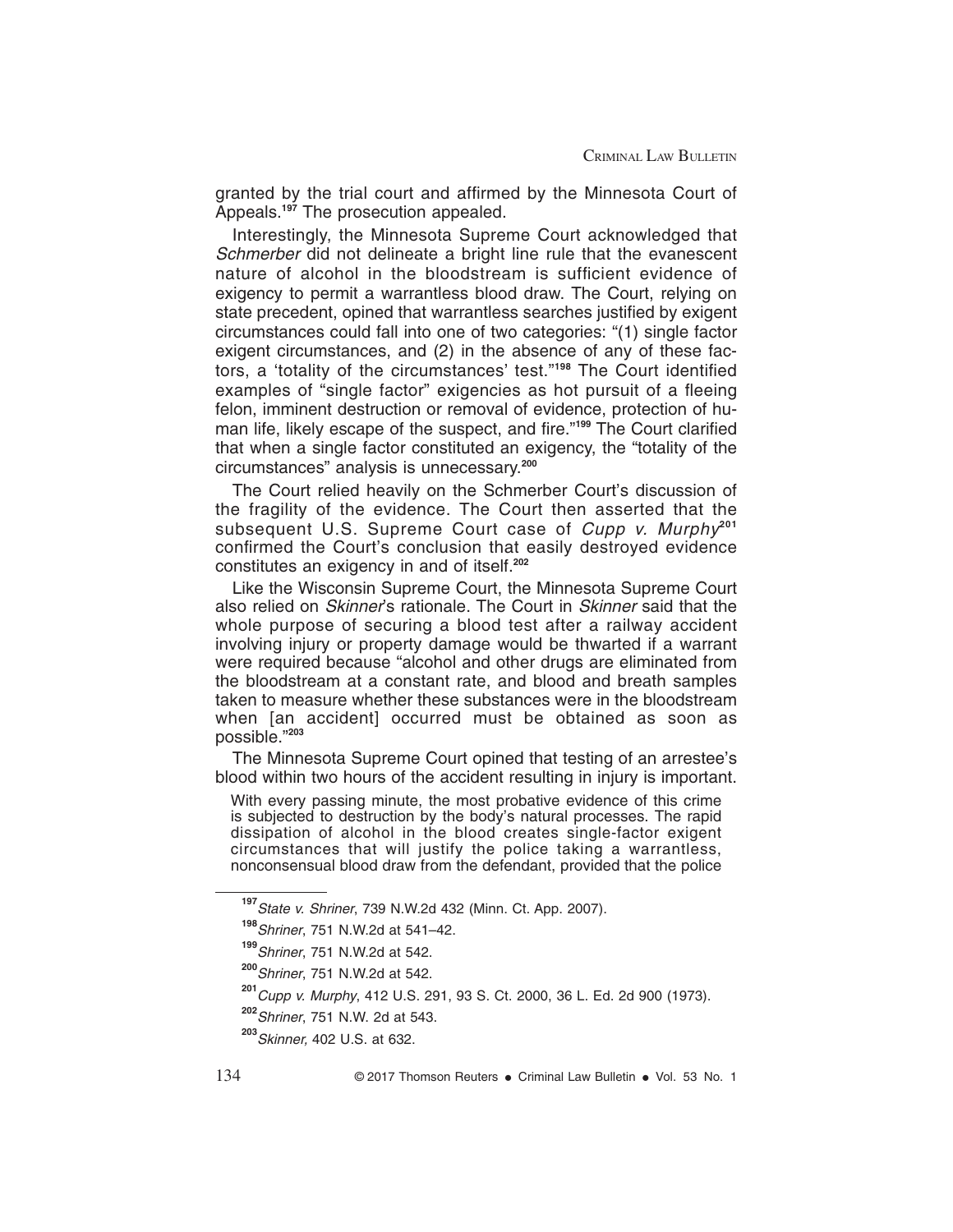have probable cause to believe the defendant committed criminal vehicular operation.**<sup>204</sup>**

#### **B. States Rejecting a "Per Se" Rule**

Fewer state supreme courts explicitly rejected a bright line rule. Instead, these states embraced a "totality of the circumstances" approach. Both state courts found the evidence admissible against the defendant using this test.

#### Utah — State v. Rodriguez<sup>205</sup>

The defendant was charged with vehicular homicide after she veered into the path of a school bus.**<sup>206</sup>** The crash resulted in severe injuries to her and the eventual death of her passenger.**<sup>207</sup>** The defendant and her passenger were transported to separate medical facilities for treatment.**<sup>208</sup>** Paramedics on the scene informed investigating officers that the driver smelled of alcohol.**<sup>209</sup>** An open and partially full bottle of vodka was found in the driver's purse.**<sup>210</sup>** An officer was then sent to the hospital to secure a blood sample from the driver.**<sup>211</sup>** The officer originally went to the hospital where the passenger was being treated and had to backtrack and go to the hospital where the driver was being treated.<sup>212</sup> The officer testified that he had to wait approximately twenty to twenty-five minutes for a technician to arrive to draw the defendant's blood.**<sup>213</sup>** The officer witnessed the blood draw and noted that the defendant smelled of alcohol, had bloodshot eyes, and slurred speech.**<sup>214</sup>** The testing revealed that defendant's blood alcohol level was 0.39 percent.**<sup>215</sup>**

The defendant's motion to suppress the blood test results was denied.**<sup>216</sup>** She was subsequently convicted and appealed. The intermediate appellate court reversed the conviction on the grounds that the officers had not first obtained a search warrant for the blood

- **<sup>207</sup>**Rodriguez, 156 P.3d at 772.
- **<sup>208</sup>**Rodriguez, 156 P.3d at 772.
- **<sup>209</sup>**Rodriguez, 156 P.3d at 772.
- **<sup>210</sup>**Rodriguez, 156 P.3d at 772.
- **<sup>211</sup>**Rodriguez, 156 P.3d at 772.
- **<sup>212</sup>**Rodriguez, 156 P.3d at 772.
- **<sup>213</sup>**Rodriguez, 156 P.3d at 772.
- **<sup>214</sup>**Rodriguez, 156 P.3d at 772.
- **<sup>215</sup>**Rodriguez, 156 P.3d at 772.

**<sup>204</sup>**Shriner, 71 N.W. 2d at 545.

**<sup>205</sup>**State v. Rodriguez, 2007 UT 15, 156 P.3d 771 (Utah 2007).

**<sup>206</sup>**Rodriguez, 156 P.3d at 772.

**<sup>216</sup>**Rodriguez, 156 P.3d at 772.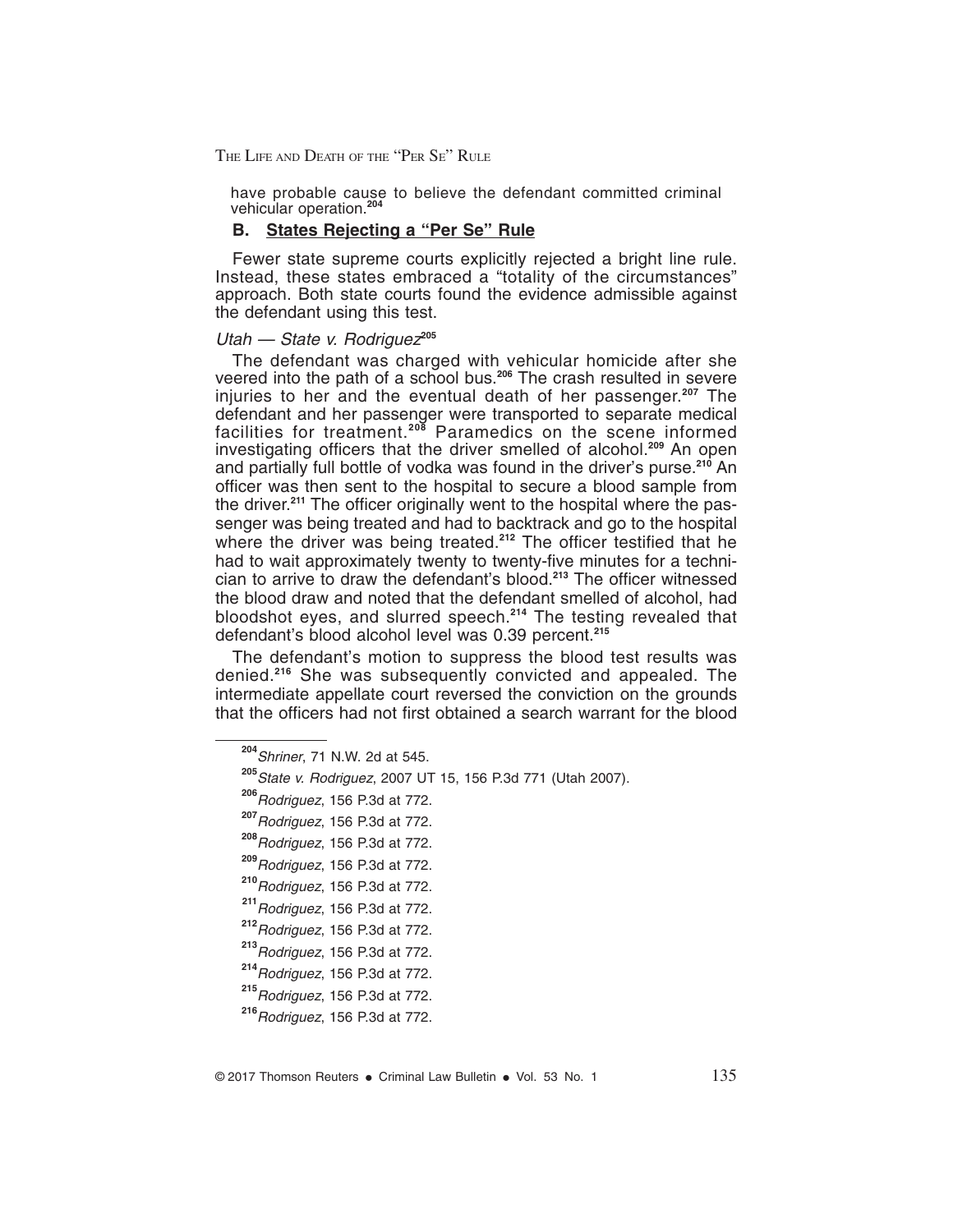draw.**<sup>217</sup>** The court held that the evanescent nature of the evidence would not in and of itself create an exigency sufficient to allow the officer to forego the warrant requirement.**<sup>218</sup>** The state appealed to the Utah Supreme Court.

The state Supreme Court interpreted Schmerber as acknowledging exigency when evidence is fragile, but rejecting a bright line rule and instead adopting the broader "totality of the circumstances" test.**<sup>219</sup>** Thereafter, the Court spoke at length about the technological advances in law enforcement under the continuously evolving rules of Utah Criminal Procedure that permit electronic approval of search warrants. The Court noted that "as far back as 1980, the Utah Code section 77-7-10 allowed a magistrate to issue a warrant by "telegraph, telephone or other reasonable means."**<sup>220</sup>** The Court also noted that Rule 40 of the Utah Rules of Procedure states "communications between the magistrate and the peace officer or prosecuting attorney requesting the warrant may be remotely transmitted by voice, image, text, or any combination of those, or by other means."**<sup>221</sup>**

Notwithstanding the state rules permitting more expeditious ways of securing search warrants, the Utah Supreme Court concluded that the officers acted within constitutional parameters in securing the defendant's blood without a warrant.**<sup>222</sup>** Interestingly, the Court did not address factors that might have delayed the search warrant process such as the time to transport the injured to a medical facility, the time to investigate the scene, and the officer initially going to the wrong hospital. The Court noted that the seriousness of the accident, coupled with the strong evidence that alcohol had contributed to it, were sufficient to meet the standards of the "totality of the circumstances" test.**<sup>223</sup>**

#### Iowa — State v. Johnson**<sup>224</sup>**

At approximately 4:41pm, the defendant caused an automobile accident which resulted in the serious injury of another.**<sup>225</sup>** He fled the

**<sup>217</sup>**Rodriguez, 156 P.3d at 773.

**<sup>218</sup>**State v. Rodriguez, 2004 UT App 198, 93 P.3d 854 (Utah Ct. App. 2004).

**<sup>219</sup>**Rodriguez, 156 P.3d at 776.

**<sup>220</sup>**Rodriguez, 156 P.3d at 778.

**<sup>221</sup>**Rodriguez, 156 P.3d at 778 referencing Utah R.Civ.P. 40.

**<sup>222</sup>**Rodriguez, 156 P.3d at 782.

**<sup>223</sup>**Rodriguez, 156 P.3d at 780.

**<sup>224</sup>**State v. Johnson, 744 N.W.2d 340 (Iowa 2008).

**<sup>225</sup>**Johnson, 744 N.W.2d at 341.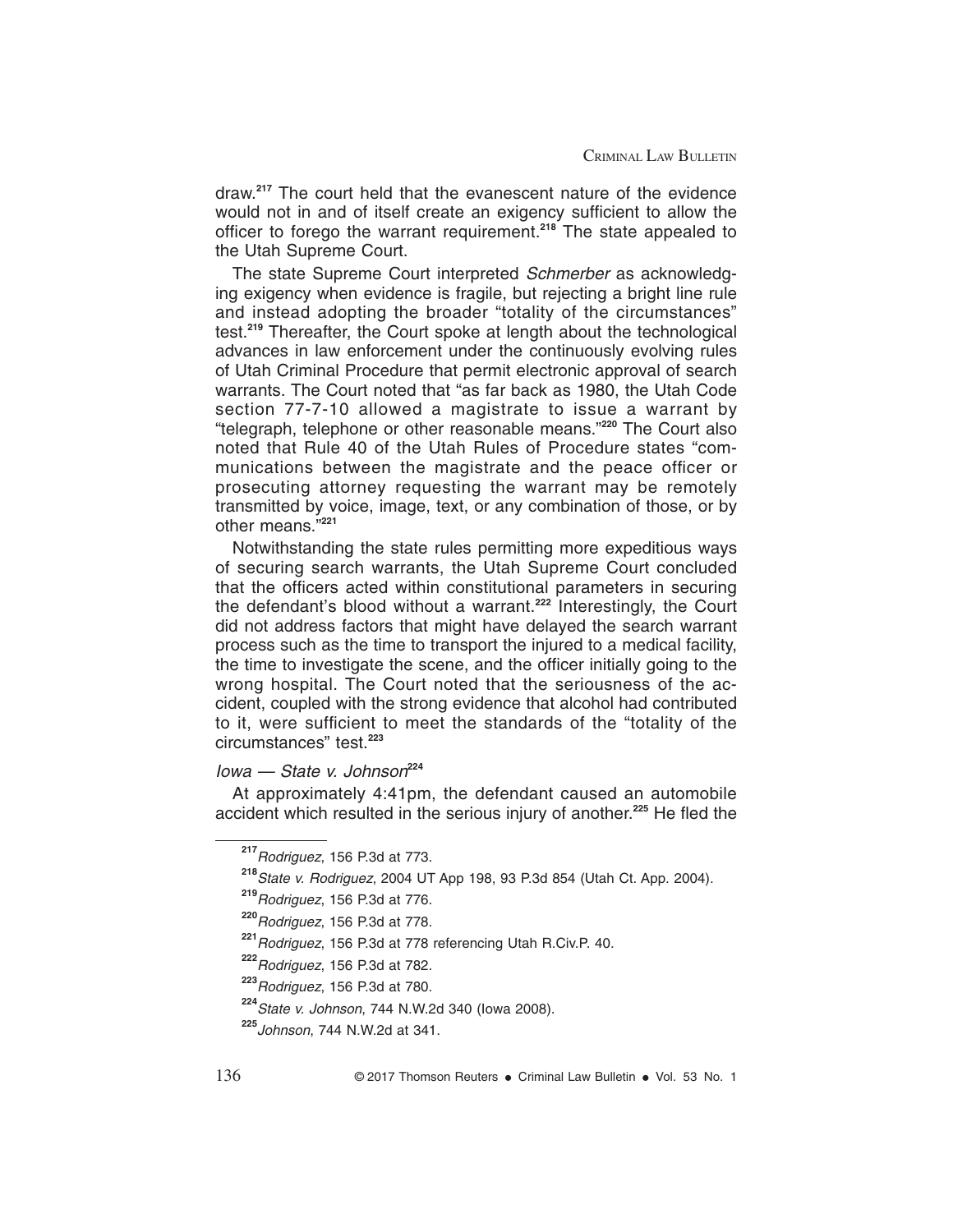scene on foot, but police later found him several blocks away.**<sup>226</sup>** He failed several field sobriety tests and was taken to the police station where he refused a blood test at 6:25pm.**<sup>227</sup>** Thereafter he was transported to a local hospital where blood was taken from him at 7:20pm.**<sup>228</sup>** This blood draw was performed without the defendant's consent and without a warrant.**<sup>229</sup>** The test result revealed a blood alcohol level of 0.250 percent.**<sup>230</sup>** The defendant was subsequently convicted of multiple offenses, including driving while intoxicated. The defendant appealed his convictions on the grounds that his blood had been drawn without a warrant or other justification.

The Iowa implied consent law provided that a nonconsensual blood draw would be permitted when three conditions were met: 1) the officer reasonably believed that the test would show evidence of intoxication, 2) the test was performed by medical personnel in a reasonable manner, and 3) the officer reasonably believed that the integrity of the evidence would be threatened by the delay needed to obtain a warrant.**<sup>231</sup>** The sole question for the court was the third condition.

The Iowa Supreme Court rejected the notion that Schmerber embraced a "per se" rule.**<sup>232</sup>** Instead, the state court asserted that Schmerber in fact specifically rejected such a rule and concluded that "the evanescence of blood-alcohol was never special enough to create an exigent circumstance by itself."**<sup>233</sup>** Instead, a totality of the circumstances approach was adopted.

The court likened the facts in the instant case with those in Schmerber. Specifically, it found that the significant lapse in time caused by the defendant's actions, and the need for multiple transports was sufficient to justify the officer's reasonable belief that the time needed to obtain a warrant would result in further destruction of the evidence for which he had probable cause to seize.**<sup>234</sup>** The Court specifically rejected the notion that the availability of electronic communication with the magistrate mitigated this exigency.**<sup>235</sup>**

- **<sup>226</sup>**Johnson, 744 N.W.2d at 341.
- **<sup>227</sup>**Johnson, 744 N.W.2d at 341.
- **<sup>228</sup>**Johnson, 744 N.W.2d at 341.
- **<sup>229</sup>**Johnson, 744 N.W.2d at 341.
- **<sup>230</sup>**Johnson, 744 N.W.2d at 341.
- **<sup>231</sup>**Johnson, 744 N.W.2d at 342.
- **<sup>232</sup>**Johnson, 744 N.W.2d at 344.
- **<sup>233</sup>**Johnson, 744 N.W.2d at 344.

**<sup>234</sup>**Johnson, 744 N.W.2d at 344–45.

**<sup>235</sup>**Johnson, 744 N.W.2d at 345.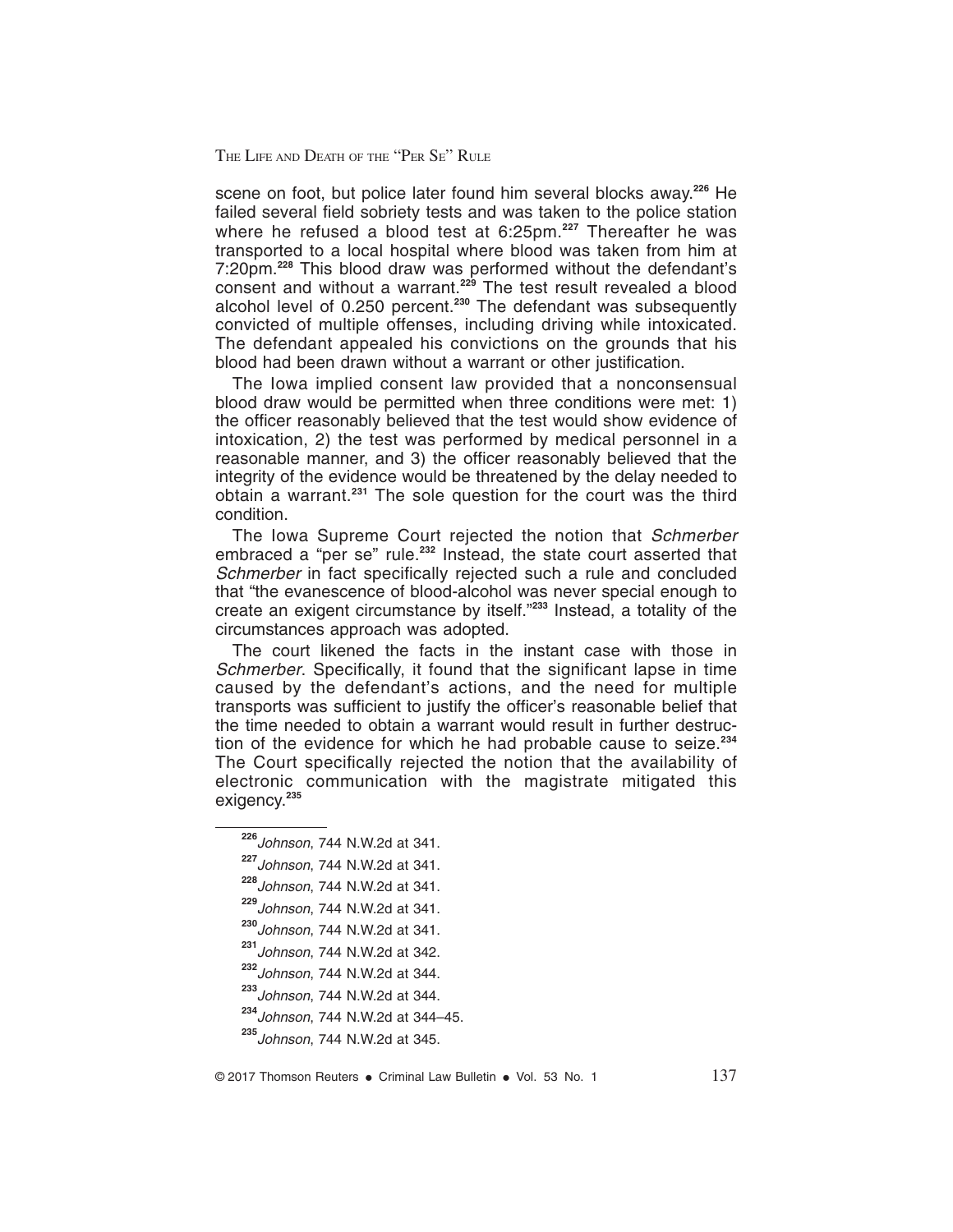#### **V. Missouri v. McNeely: The Death of the "Per Se" Rule**

Forty-seven years after Schmerber, the U.S. Supreme Court reaffirmed its essential holding in that case. In Missouri v. McNeely**<sup>236</sup>** the Court held that no bright line rule would be approved for warrantless blood draws, despite the uniquely and consistently evanescent nature of alcohol in a defendant's blood.

#### **A. Facts**

At approximately 2:08am on October 3, 2010, Tyler McNeely was stopped by a Missouri highway patrolman for speeding and failing to stay in his lane.**<sup>237</sup>** He failed several field sobriety tests and refused to submit to a breathalyzer test.**<sup>238</sup>** The officer then placed McNeely under arrest and transported him to a local hospital to have his blood drawn for testing.**<sup>239</sup>** The officer asked McNeely if he would consent to the blood test, warning him that a refusal would result in a suspension of his driving privileges. McNeely refused.**<sup>240</sup>** The officer then directed the lab technician to secure the blood sample.**<sup>241</sup>** The time was approximately 2:35am. At no time did the officer attempt to secure judicial authorization for the blood draw.**<sup>242</sup>**

#### **B. Majority Opinion**

Unlike Schmerber, McNeely did not raise Fifth, Sixth or Fourteenth Amendment issues. Instead, he argued only that his Fourth Amendment right to be free from unreasonable searches and seizures had been violated by the warrantless seizure of the evidence.**<sup>243</sup>**

The trial court granted the defendant's motion to suppress the results of the blood test; the Missouri Supreme Court affirmed.**<sup>244</sup>** The state did not proffer any testimony or facts to support the notion that exigent circumstances existed in the case. Instead, the state argued that the Court should adopt a "per se" rule that the evanescent nature of alcohol in the blood is an exigency in and of itself sufficient to obviate the need for a judicially approved warrant to secure a sample.**<sup>245</sup>**

Because lower courts were divided on this issue, the Supreme

**<sup>236</sup>**Missouri v. McNeely, 133 S. Ct. 1552, 185 L. Ed. 2d 696 (2013).

**<sup>237</sup>**McNeely, 133 S. Ct. at 1556.

**<sup>238</sup>**McNeely, 133 S. Ct. at 1556–57.

**<sup>239</sup>**McNeely, 133 S. Ct. at 1557.

**<sup>240</sup>**McNeely, 133 S. Ct. at 1557.

**<sup>241</sup>**McNeely, 133 S. Ct. at 1557.

**<sup>242</sup>**McNeely, 133 S. Ct. at 1557.

**<sup>243</sup>**McNeely, 133 S. Ct. at 1557.

**<sup>244</sup>**McNeely, 133 S. Ct. at 1557.

**<sup>245</sup>**McNeely, 133 S. Ct. at 1560.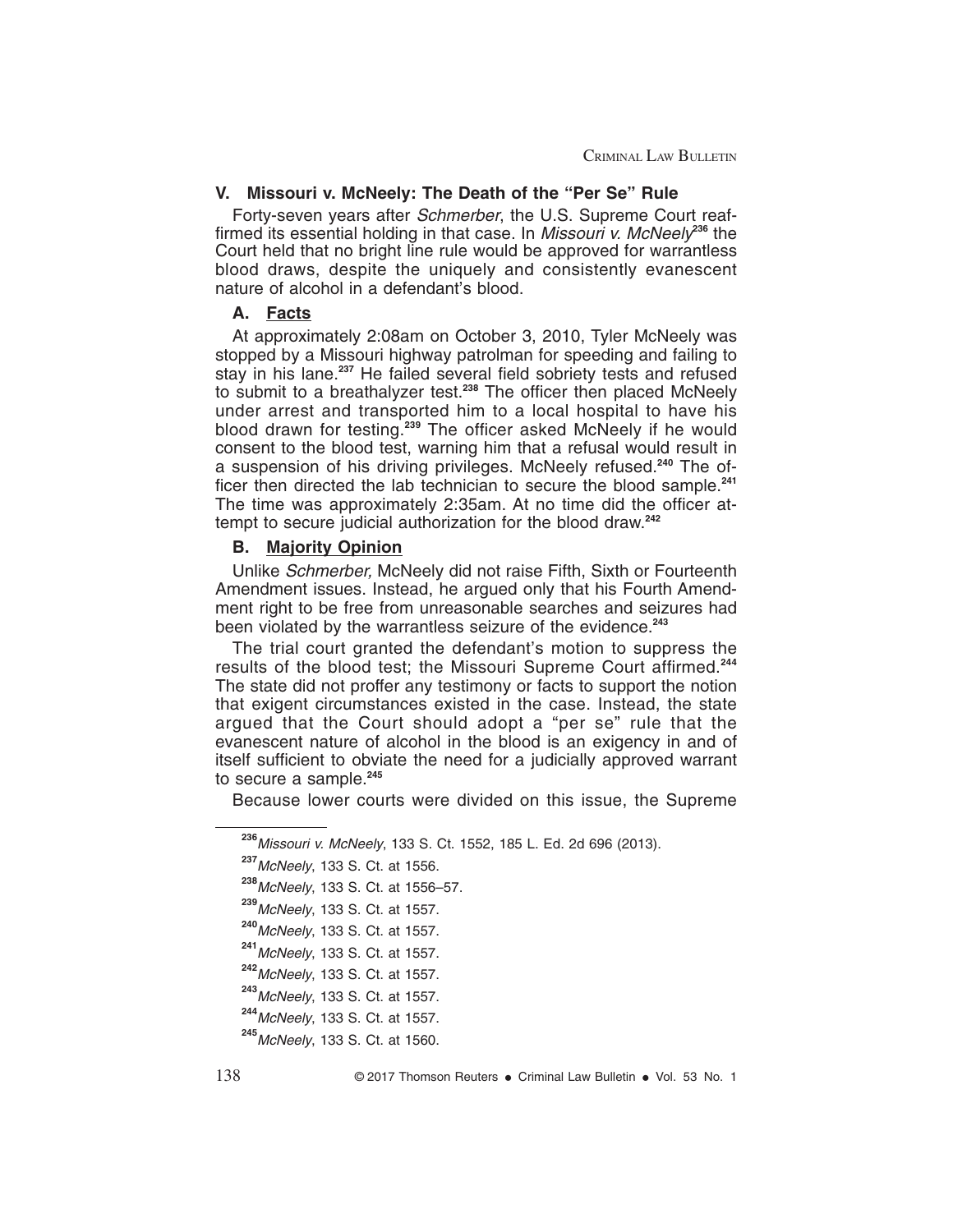Court granted certiorari to determine whether "the natural dissipation of alcohol in the bloodstream establishes a per se exigency that suffices on its own to justify an exception to the warrant requirement for nonconsensual blood testing in drunk-driving investigations."**<sup>246</sup>**

Justice Sotomayor, writing for the majority, stated that the "importance of requiring authorization by a 'neutral and detached magistrate' before allowing a law enforcement officer to invade another's body in search of evidence of guilt is indisputable and great."**<sup>247</sup>** She further noted that a long-accepted exception to the search warrant requirement exists "when the exigencies of the situation make the needs of law enforcement so compelling that a warrantless search is objectively reasonable under the Fourth Amendment."**<sup>248</sup>**

The Court has recognized such exigencies when a resident needs emergency assistance, when officers are in "hot pursuit" of a fleeing suspect, for the entry into a burning building to investigate the cause of the fire, and to prevent the imminent destruction of evidence.**<sup>249</sup>** However, under each of these circumstances, the Court looked to the "totality of the circumstances" to determine the extent and sufficiency of the exigency.

The Court noted that this same test was applied in the original Schmerber decision. In Schmerber, the lapse of time between the crime of drunk driving and the blood draw caused by the investigation of the accident scene and the need to transport the suspect to the hospital for treatment, amounted to approximately two hours.**<sup>250</sup>** The Court also took note of the scientific evidence establishing that blood alcohol normally dissipates at a rate of approximately 0.02 percent per hour — depending on gender, weight and individual tolerance of alcohol.**<sup>251</sup>** In the instant case, however, there was a very short period of time between the arrest (2:08am) and the blood draw (2:35am). Therefore, it would appear that the officer had sufficient time to obtain a warrant without jeopardizing the accuracy of the test results.

**<sup>250</sup>**Schmerber, 384 U.S. at 769.

**<sup>251</sup>**McNeely, 133 S. Ct. at 1560.

 $\degree$  2017 Thomson Reuters • Criminal Law Bulletin • Vol. 53 No. 1 139

**<sup>246</sup>**McNeely, 133 S. Ct. at 1558.

**<sup>247</sup>**McNeely, 133 S. Ct. at 1558, citing Johnson v. U.S., 333 U.S. 10, 13–14, 68 S. Ct. 367, 92 L. Ed. 436 (1948).

**<sup>248</sup>**McNeely, 133 S.Ct.at 1558 citing Kentucky v. King, 563 U.S. 452, 131 S. Ct. 1849, 1856, 179 L. Ed. 2d 865 (2011).

**<sup>249</sup>**McNeely, 133 S.Ct. at 1558 citing Michigan v. Fisher, 558 U.S. 45, 47–48, 130 S. Ct. 546, 175 L. Ed. 2d 410, 58 A.L.R.6th 839 (2009); U.S. v. Santana, 427 U.S. 38, 42–43, 96 S. Ct. 2406, 49 L. Ed. 2d 300 (1976); Michigan v. Tyler, 436 U.S. 499, 509–510, 98 S. Ct. 1942, 56 L. Ed. 2d 486 (1978); and Cupp v. Murphy, 412 U.S. 291, 296, 93 S. Ct. 2000, 36 L. Ed. 2d 900 (1973).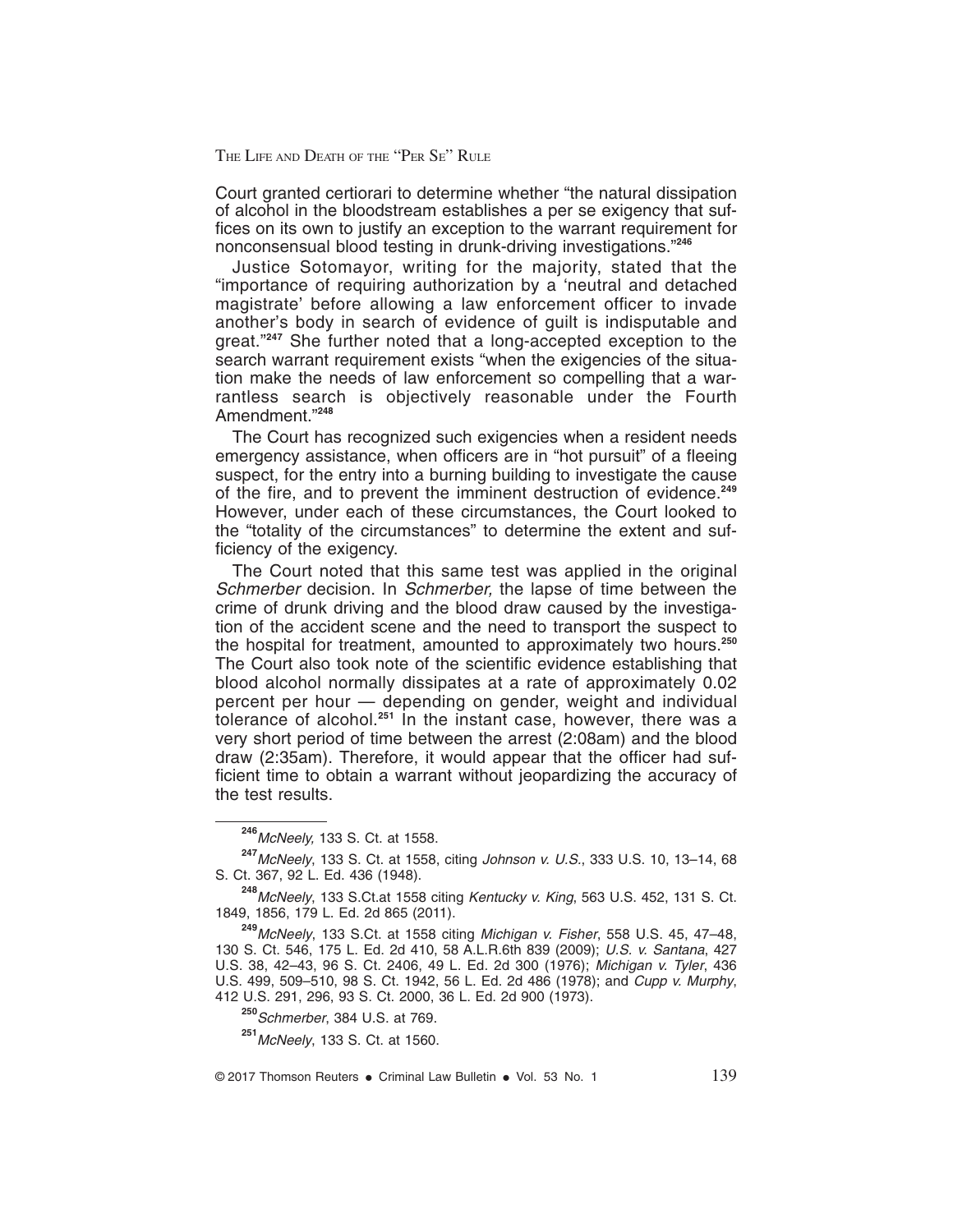Accordingly, the Court held "in those drunk driving investigations where police officers can reasonably obtain a warrant before a blood sample can be drawn without significantly undermining the efficacy of the search, the Fourth Amendment mandates they do so."**<sup>252</sup>** The Court also took note of the advances in communication that have occurred since the 1966 Schmerber case. The Court asserted that officers in many jurisdictions can now obtain a search warrant approval by telephone, email, or video conferencing.**<sup>253</sup>** According to the Court, these developments further support the notion that a "per se" rule is unnecessary.

It should be noted that the burden is on the state to prove (by a preponderance of the evidence) that an exception to the search warrant requirements exists. In this case, the state's argument was notoriously weak. In fact, the officer testified to facts that seriously undermined the prosecution's position that a "per se" rule was advisable. Specifically, the officer testified under oath that:

- 1) he had made no effort to obtain a search warrant before the blood draw;
- 2) he was sure that a prosecutor was on call at the time;
- 3) he had no reason to believe that a magistrate was unavailable to review a warrant;
- 4) he had obtained search warrants in the past without difficulty before taking a blood draw; and
- 5) he could not establish a justification for an "exigency exception" under the facts of this case, but argued that the law simply did not require him to obtain a warrant in advance of a blood draw.**<sup>254</sup>**

#### **C. Chief Justice Dissent**

Chief Justice Roberts, along with Justices Breyer and Alito, dissented in part. He argued that the known dissipation of alcohol in the bloodstream, along with disturbing statistics of drunk driving fatalities (one person died every fifty-three minutes due to drinking and driving in 2011) make a strong case for the application of the exigent circumstances exception.**<sup>255</sup>** While essentially agreeing with the majority's "totality of the circumstances" approach, Chief Justice Roberts was troubled by the fact that law enforcement officers doing their best to comply with the law had received so little guidance from

**<sup>252</sup>**McNeely, 133 S. Ct. at 1561.

**<sup>253</sup>**McNeely, 133 S. Ct. at 1562.

**<sup>254</sup>**McNeely, 133 S. Ct. at 1567.

**<sup>255</sup>**McNeely, 133 S. Ct. at 1571 (Roberts, dissenting) citing National Highway Traffic Safety Admin. (NHTSA), Traffic Safety Facts, 2011 Data 1 (No. 811700, Dec. 2012).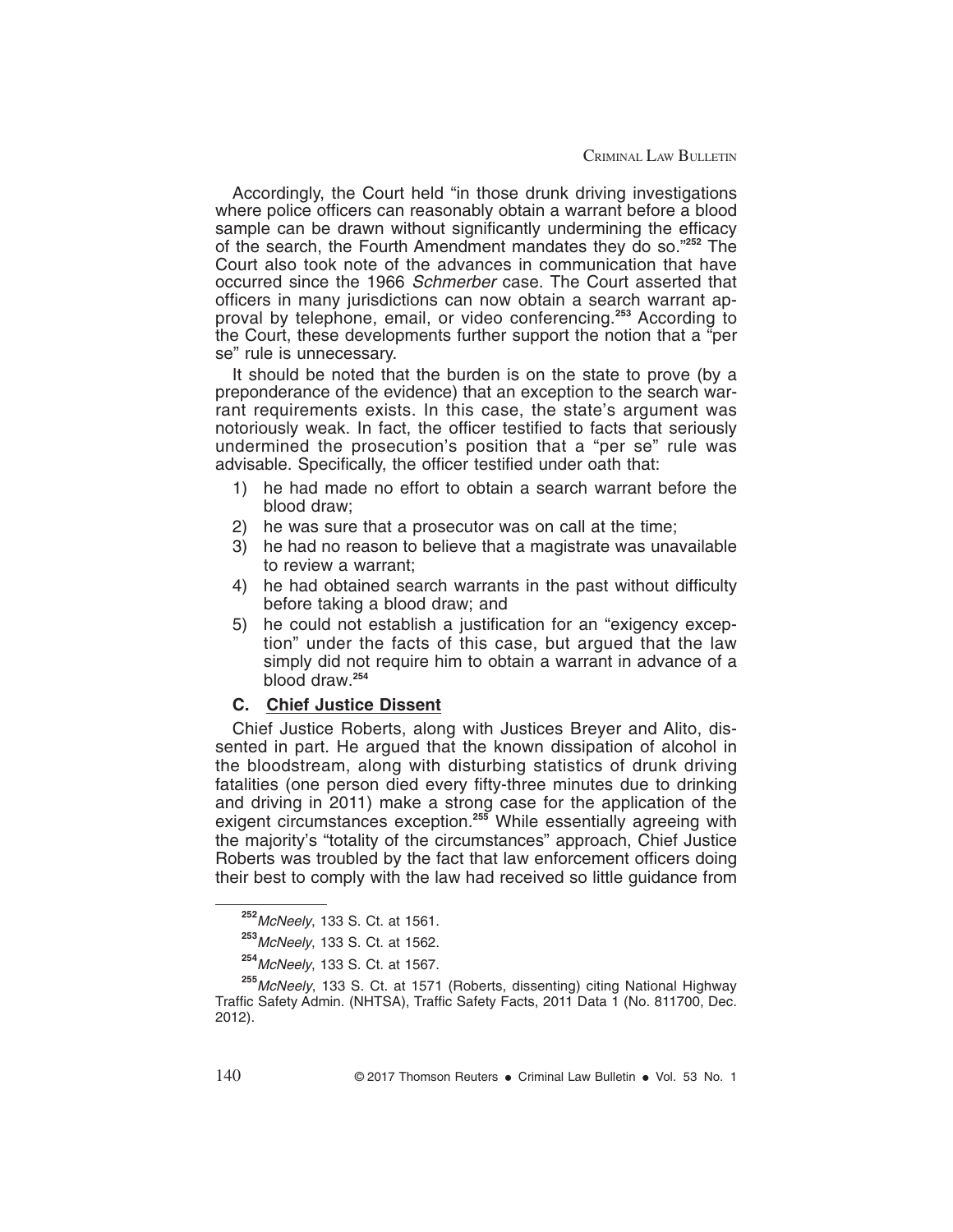the majority.**<sup>256</sup>** The Chief Justice would instead reduce the inquiry to a single question: "was there time to secure a warrant"?**<sup>257</sup>** Accordingly, he would have remanded the case to the Missouri Supreme Court to address that specific question.

#### **D. Justice Thomas Dissent**

Justice Thomas dissented in whole. He would hold that a "per se" rule is warranted under current Fourth Amendment jurisprudence.**<sup>258</sup>** In addition, he noted that the disparities in procedures, technological capabilities, availabilities of appropriate judicial officers, transportation distances, transportation delays, hospital personnel availability, etc. among the states calls for a bright line rule.**<sup>259</sup>** The "facts-andcircumstances" approach which the majority and even the Chief Justice adopted would be, in his opinion, much too difficult to administer.**<sup>260</sup>** Justice Thomas asserted that the relentless destruction of evidence is a certainty while the ability to obtain a warrant expeditiously is not. Officers should not be required to guess how long it will take to obtain a warrant.**<sup>261</sup>**

Justice Thomas also noted that it is the prosecutor's burden to prove with relative accuracy, the BAC of the driver at the time he or she was driving the vehicle. In most states, the BAC level determines the severity of the crime and the ensuing punishment. The greater the delay between the act of driving and the drawing of the blood sample, the less accurate the test result will be.**<sup>262</sup>** In many case, experts must rely on extrapolation to "calculate back" the test results to determine the BAC at the time the defendant was driving.**<sup>263</sup>** This leads to less accurate and less reliable evidence, and to a courtroom "battle of the experts".**<sup>264</sup>** Nor, Justice Thomas argues, should the Court force the prosecution to tolerate certain destruction of some evidence simply because it will not be destroyed in its entirety.**<sup>265</sup>** Justice Thomas hypothesized a case where police witness a person throwing bundles of marijuana from a larger pile of marijuana bundles into a burning fire. Would the Court require the police to first obtain a warrant before securing the remaining bundles simply

- **<sup>256</sup>**McNeely, 133 S. Ct. at 1569 (Roberts, dissenting).
- **<sup>257</sup>**McNeely, 133 S. Ct. at 1574 (Roberts, dissenting).
- **<sup>258</sup>**McNeely, 133 S. Ct. at 1574 (Thomas, dissenting).
- **<sup>259</sup>**McNeely, 133 S. Ct. at 1577 (Thomas, dissenting).
- **<sup>260</sup>**McNeely, 133 S. Ct. at 1577 (Thomas, dissenting).
- **<sup>261</sup>**McNeely, 133 S. Ct. at 1579 (Thomas, dissenting).
- **<sup>262</sup>**McNeely, 133 S. Ct. at 1577 (Thomas, dissenting).

**<sup>263</sup>**McNeely, 133 S. Ct. at 1578 n. 2 (Thomas, dissenting).

**<sup>264</sup>**McNeely, 133 S. Ct. at 1578 n. 2 (Thomas, dissenting).

**<sup>265</sup>**McNeely, 133 S. Ct. at 1576 (Thomas, dissenting).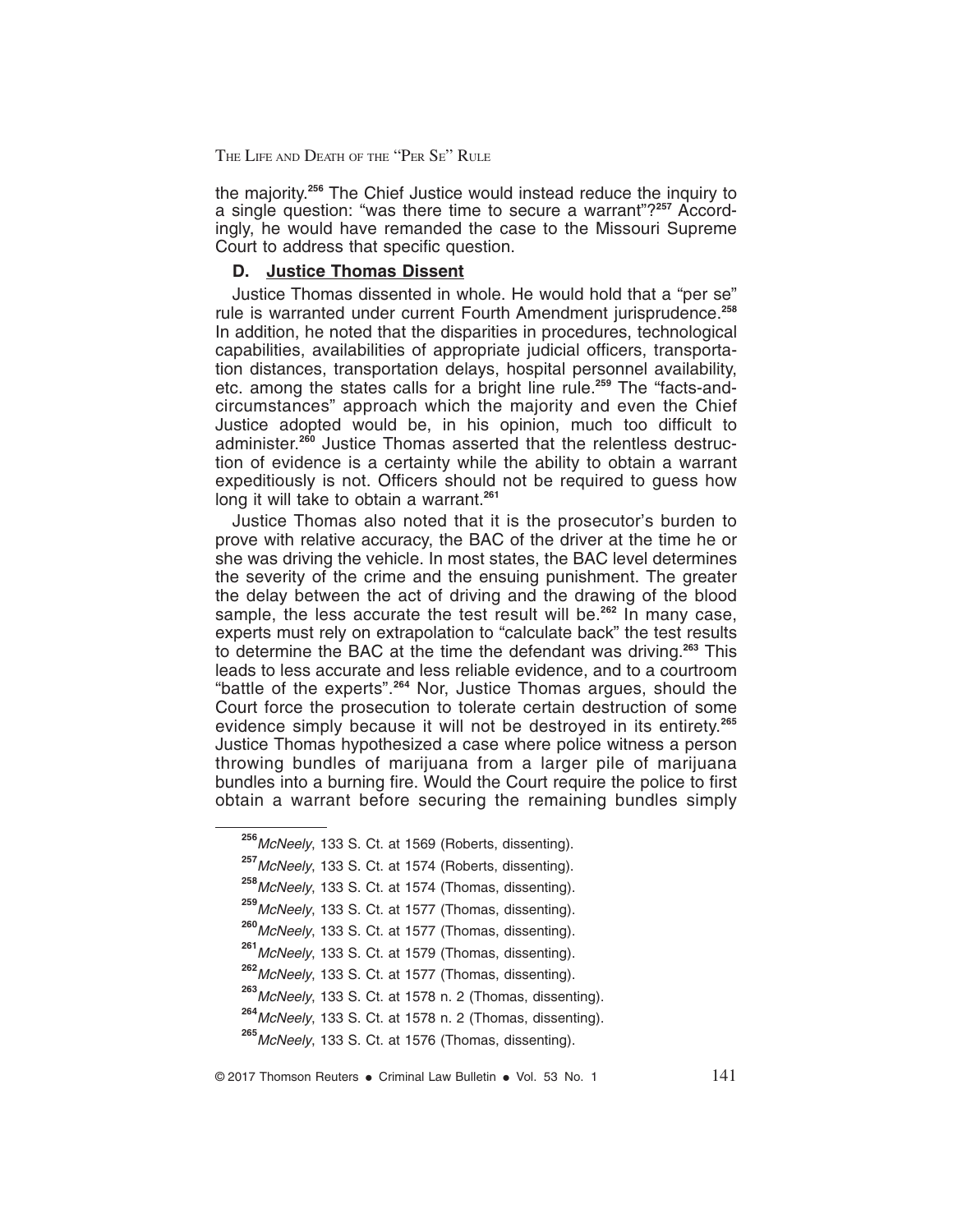because it was feasible to do so before all of the bundles were destroyed?**<sup>266</sup>** While not well analogized to an invasion of the body, his point was well made.

#### **VI. Evidence-based Jurisprudence?**

#### **A. The Assumptions**

The McNeely majority grounded their ruling in part on the alleged advances in technology that facilitate warrant acquisition.

The Federal Rules of Criminal Procedure were amended in 1977 to permit federal magistrate judges to issue a warrant based on sworn testimony communicated by telephone. See 91 Stat. 319. As amended, the law now allows a federal magistrate judge to consider 'information communicated by telephone or other reliable electronic means'. Fed. Rule crim. Proc. 4.1. States have also innovated. Well over a majority of States allow police officers or prosecutors to apply for search warrants remotely through various means, including telephonic or radio communication, electronic communication such as e-mail, and video conferencing. And in addition to technology-based developments, jurisdictions have found other ways to streamline the warrant process, such as by using standard-form warrant applications for drunk-driving investigations.**<sup>267</sup>**

Chief Justice Roberts, in his dissent also noted that "at least 30 States provide for electronic warrant applications."**<sup>268</sup>** (The Utah Supreme Court also relied on the notion that electronic advances authorized under state procedural rules "dramatically pared back the physical obstacles to warrant acquisition.")**<sup>269</sup>**

#### **B. Challenging the Assumptions**

But this is a simplistic approach for at least two reasons: 1) the fact that a jurisdiction "allows" electronic warrant applications does not necessarily mean that such processes are readily available, and 2) even electronic processes take time.

Justice Thomas asserted essentially that any delay in the securing of such evanescent evidence was unacceptable. The existence of electronic communication to expedite the warrant acquisition process was therefore irrelevant to the essential inquiry.**<sup>270</sup>** The Minnesota Supreme Court's reasoning tracked that of Justice Thomas. Initially finding that the evanescent nature of alcohol in the blood, in and of itself, was sufficient evidence of exigency, the Court rejected the argument that the advent of telephonic warrants supported the warrant requirement.

**<sup>266</sup>**McNeely, 133 S. Ct. at 1576 (Thomas, dissenting).

**<sup>267</sup>**McNeely, 133 S. Ct. at 1562.

**<sup>268</sup>**McNeely, 133 S. Ct. at 1572 (Roberts, dissenting).

**<sup>269</sup>**Rodriguez, 156 P.3d at 778.

**<sup>270</sup>**McNeely, 133 S. Ct. at 1578 (Thomas, dissenting).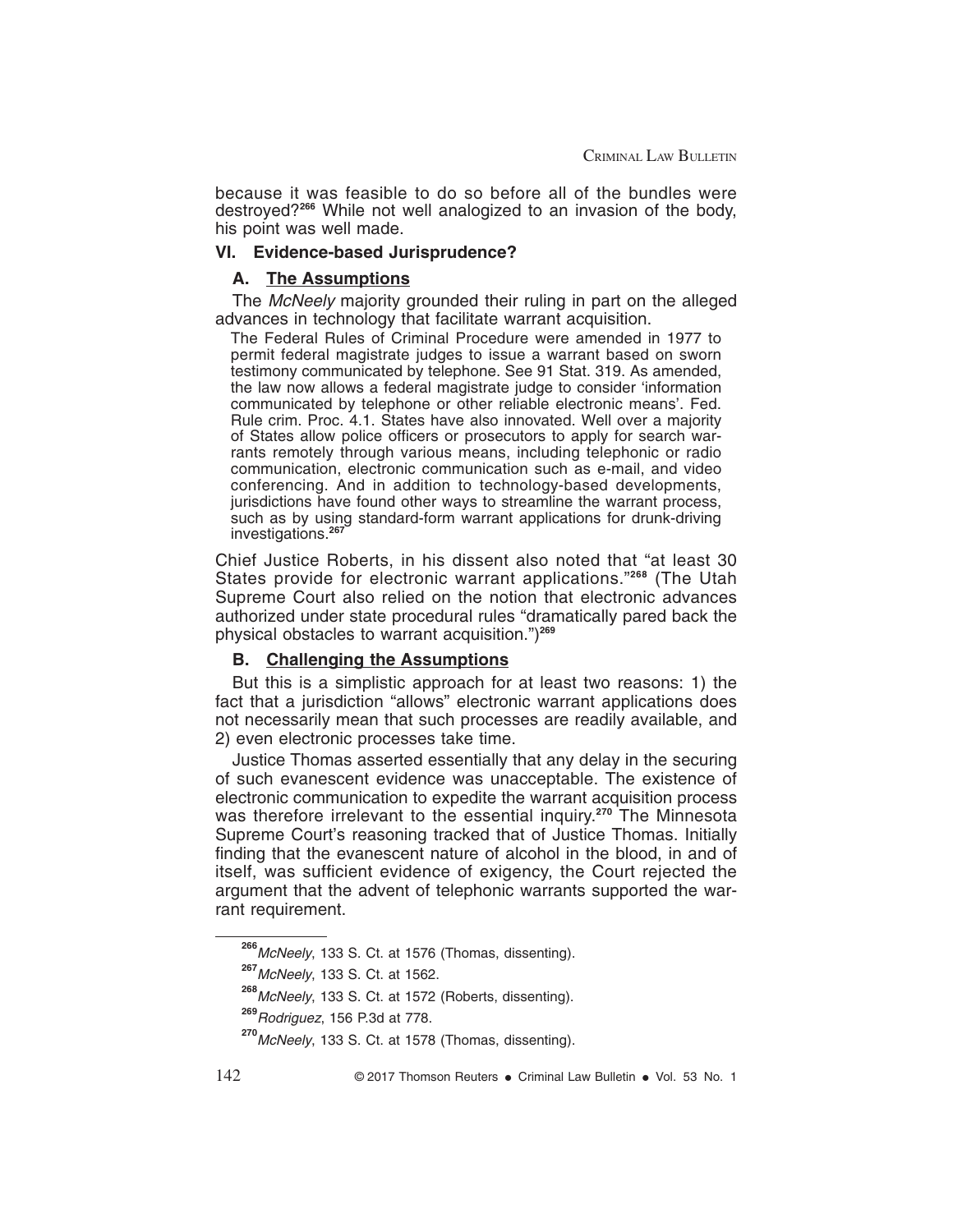But the officer facing the need for a telephonic warrant cannot be expected to know how much delay will be caused by following procedures necessary to obtain such a warrant. And during the time taken to obtain a telephonic warrant, it is undisputed that the defendant's body is rapidly metabolizing and dissipating the alcohol in the defendant's blood. We do not believe that the possibility of obtaining a telephonic warrant is sufficient to overcome the single-factor exigent circumstances of the rapid dissipation of the alcohol in the defendant's blood in this case.**<sup>271</sup>**

#### The Iowa Supreme Court found that:

While a telephone warrant might be obtained more quickly than a traditional warrant, we do not think it would have significantly reduced the exigency in this case. Obtaining a warrant by telephone is fairly complicated; an officer cannot simply call up a magistrate and make a general request for a warrant. The officer must prepare a "duplicate" warrant and read the duplicate warrant, verbatim, to the magistrate. The magistrate then must enter, verbatim, what has been read to him on a form to be considered as the original warrant. (citation omitted) The oral application must set forth facts and information tending to establish the grounds for the issuance of the warrant and describe with reasonable specificity the person whose driving has been involved and from whom the specimen is to be withdrawn. (citation omitted) Gathering of this information, of course, requires considerable time. If a voice recording device is available to the magistrate, the magistrate may record the call, but otherwise "shall cause a stenographic or longhand memorandum to be made of the oral testimony of the person applying for the warrant." (citation omitted) If the magistrate is satisfied that the grounds for the issuance of the warrant have been established, the magistrate shall order the issuance of the warrant by directing the officer applying for it to sign the magistrate's name to the "duplicate warrant."**<sup>272</sup>**

So even in jurisdictions that allow and use electronic technology to obtain warrants, a significant amount of time is still expended to secure judicial approval.

Pennsylvania provides initial definitions of "advanced communication technology" and "advanced communication technology site" as follows:

ADVANCED COMMUNICATION TECHNOLOGY is any communication equipment that is used as a link between parties in physically separate locations, and includes, but is not limited to: systems providing for two-way simultaneous communication of image and sound; closed-circuit television; telephone and facsimile equipment; and electronic mail.

ADVANCED COMMUNICATION TECHNOLOGY SITE is any approved location within Pennsylvania designated by the president judge, or the president judge's designee, with advanced communication technology

**<sup>271</sup>**Shriner, 751 N.W.2d at 549.

**<sup>272</sup>**Johnson, 744 N.W.2d at 345.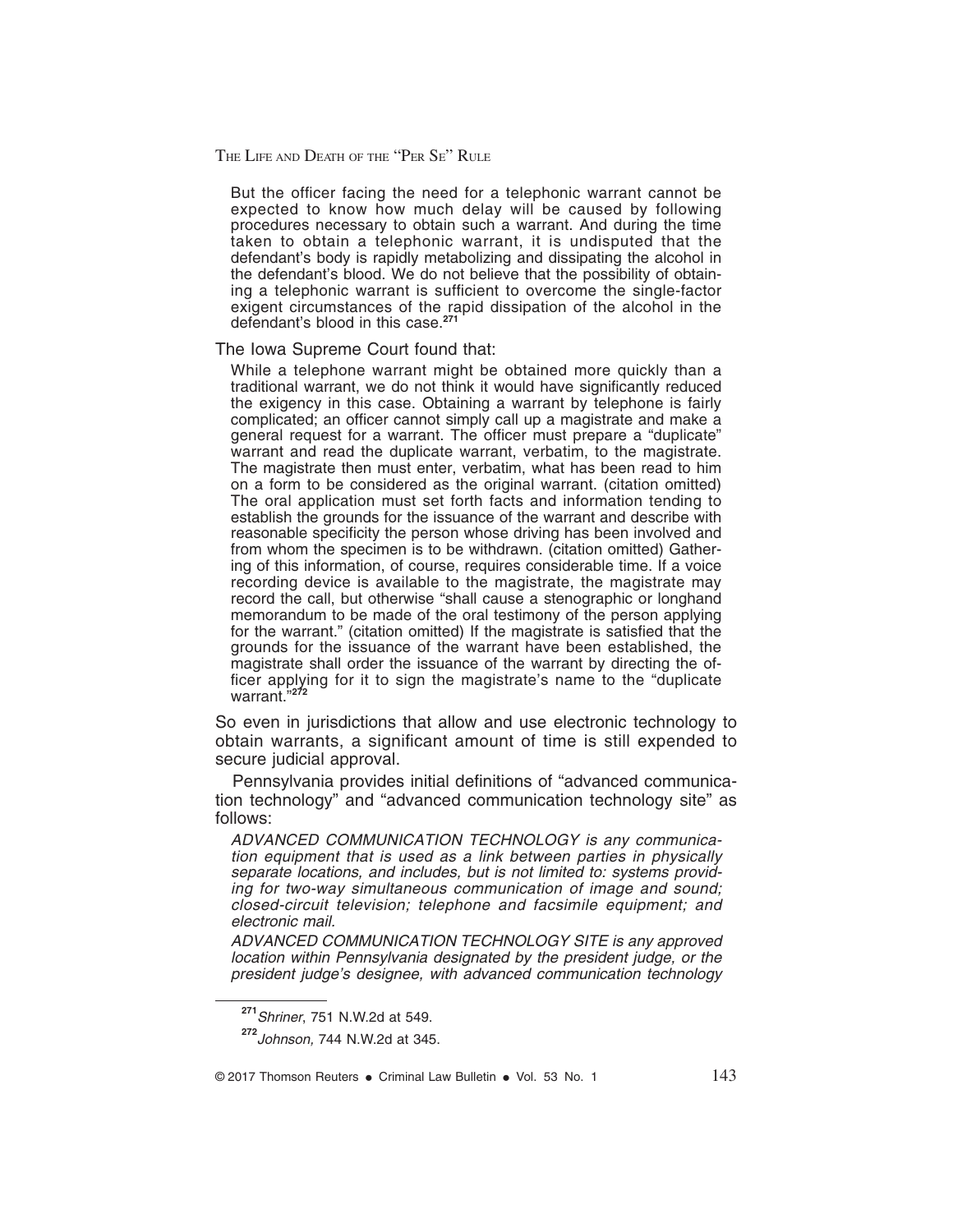equipment that is available for parties in a criminal matter to communicate with others in physically separate locations as provided in these rules.**<sup>273</sup>**

Pennsylvania permits county District Attorneys, at their discretion, to impose a rule requiring their approval of a warrant application before taking that warrant to a magisterial district judge or a judge of the Court of Common Pleas.**<sup>274</sup>**

The Pennsylvania rules further indicate that:

(A) In the discretion of the issuing authority, advanced communication technology may be used to submit a search warrant application and affidavit(s) and to issue a search warrant.

(B) No search warrant shall issue but upon probable cause supported by one or more affidavits sworn to before the issuing authority in person or using advanced communication technology. The issuing authority, in determining whether probable cause has been established, may not consider any evidence outside the affidavits.

(C) Immediately prior to submitting a search warrant application and affidavit to an issuing authority using advanced communication technology, the affiant must personally communicate with the issuing authority by any device which, at a minimum, allows for simultaneous audio-visual communication. During the communication, the issuing authority shall verify the identity of the affiant, and orally administer an oath to the affiant.**<sup>275</sup>**

The supporting comments clarifying the rule are as follows:

Paragraph (A) recognizes that an issuing authority either may issue a search warrant using advanced communication technology or order that the law enforcement officer appear in person to apply for a search warrant.

Paragraph (B) does not preclude oral testimony before the issuing authority, but it requires that such testimony be reduced to an affidavit prior to issuance of a warrant. All affidavits in support of an application for a search warrant must be sworn to before the issuing authority prior to the issuance of the warrant. "Sworn" includes "affirmed." See Rule 103. The language "sworn to before the issuing authority" contemplates, when advanced communication technology is used, that the affiant would not be in the physical presence of the issuing authority.

An affiant seeking the issuance of a search warrant, when permitted by the issuing authority, may use advanced communication technology as defined in Rule 103.

When advanced communication technology is used, the issuing authority is required by this rule to (1) determine that the evidence contained

**<sup>273</sup>**234 Pa. Code Rule 103.

<sup>&</sup>lt;sup>274</sup> The district attorney of any county may require that search warrant applications filed in the county have the approval of an attorney for the Commonwealth prior to filing." 234 Pa. Code Rule 202.

**<sup>275</sup>**234 Pa. Code Rule 203.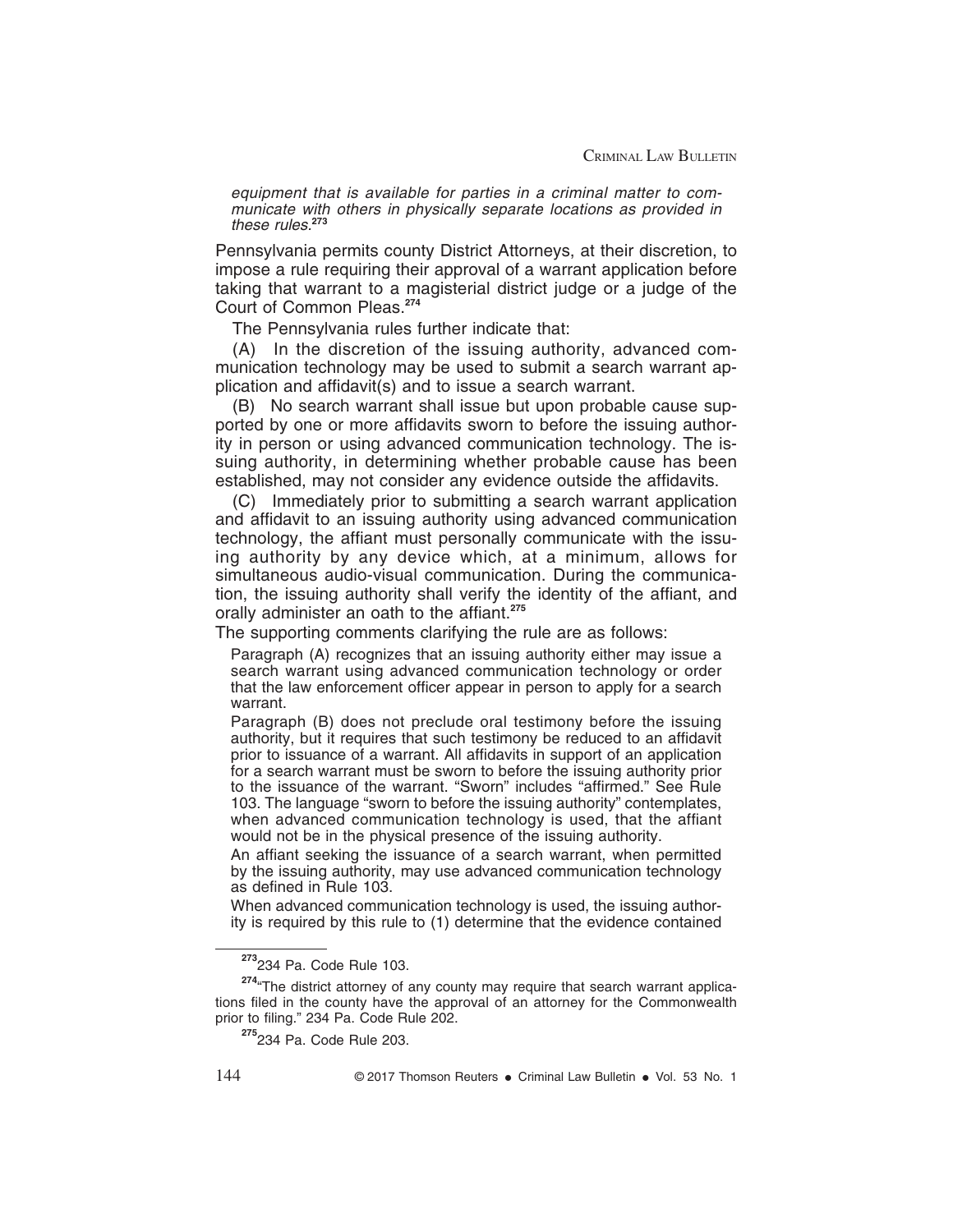in the affidavit(s) establishes probable cause, and (2) verify the identity of the affiant. The "visual" requirement in paragraph (C) must allow, at a minimum, the issuing authority to see the affiant at the time the oath is administered and the information received.**<sup>276</sup>**

As mentioned above, the Pennsylvania rules give county District Attorneys the authority to require officers to obtain their approval before submitting a search warrant application to a judge. This requirement can add significant time to the warrant acquisition process. Further, the state rules provide judges with the option of requiring the officer applying for a warrant to appear in person or by electronic device. Even with an electronic device, simultaneous audio and visual contact between the officer and the issuing judge is required. In either case, the judge must have visual contact with the officer, verify the officer's identity, and administer the necessary oath. The officer must then be prepared to recite to the judge an affidavit supporting probable cause for the search and the affidavit must then be reduced to writing.

But does the existence of procedural rules permitting electronic technology to secure warrant approval mean that the technology is in place and readily available? In an attempt to discern the real-life ease or difficulty of obtaining a search warrant to obtain a blood sample to test for the presence of alcohol in the blood of a suspected drunk driver, a short survey was conducted through the Pennsylvania Association of Chiefs of Police in 2014. Although the response rate was low (n varied from twenty-seven to thirty-eight depending on the questions answered), more than half of Pennsylvania's sixty-seven counties were represented (Pennsylvania State Police patrol multiple counties). Jurisdictions represented ranged from fewer than 10 square miles to over 100 square miles.

The officers were asked how long it generally took to obtain a search warrant during the following times: weekdays, weeknights, weekend days and weekend nights. Not surprisingly, officers were able to obtain a search warrant more quickly during the traditional work week than during weekends. Approximately one-third of the officers reporting indicated that it took more than three hours to obtain a search warrant on weekends, when one would expect more drunk driving stops to occur. Two officers reported that it sometimes took two to three days to obtain a warrant.

When asked about the factors that affected the officers' abilities to obtain a warrant in a timely manner the following responses were noted:

- Only four percent indicated that there was an insufficient number of magisterial district justices in the jurisdiction;
- Approximately fourteen percent reported that the magisterial

**<sup>276</sup>**234 Pa. Code Rule 203 Comments.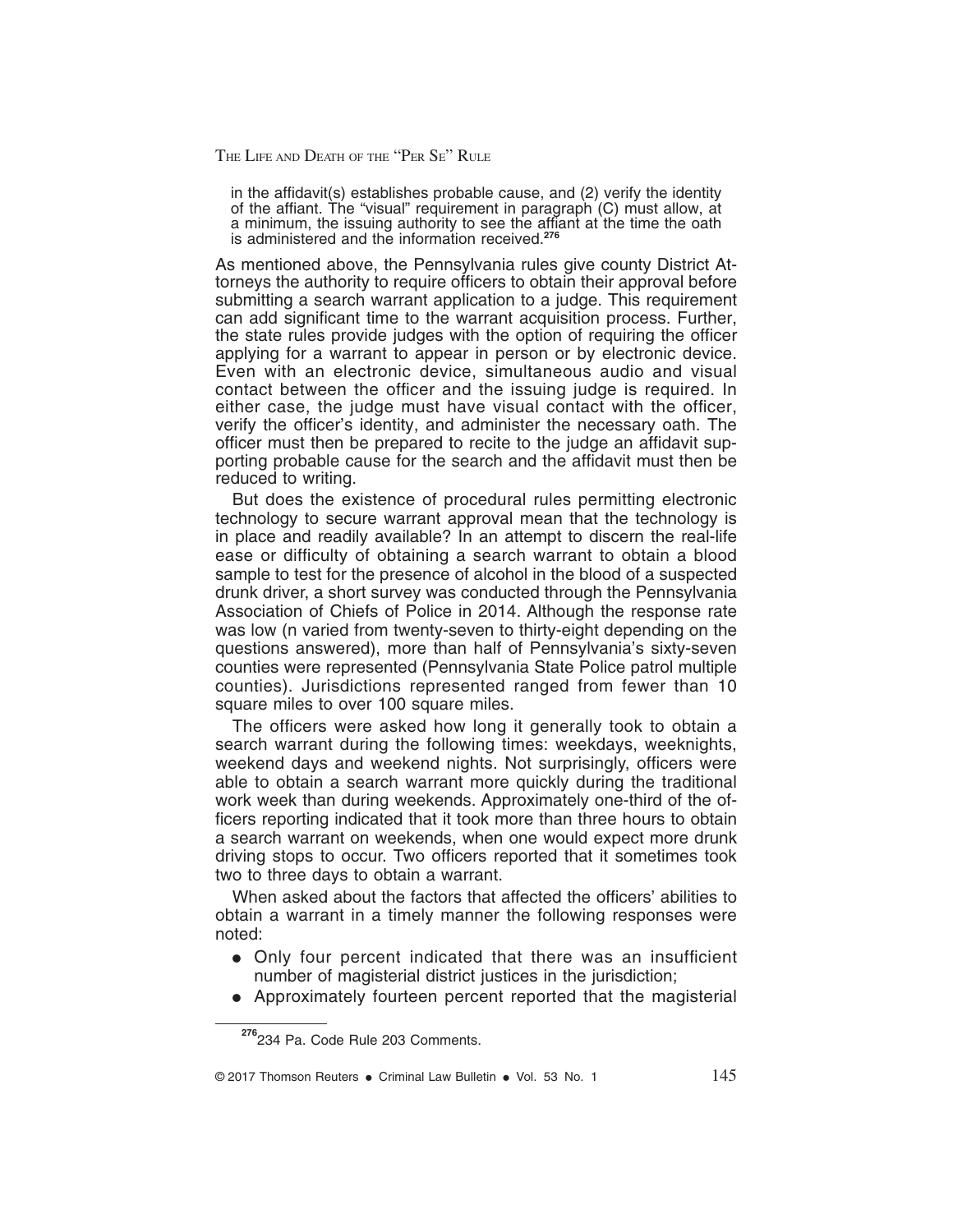district justices offices could be too far away from the scene of the stop to quickly travel to the office;

- Approximately seven percent indicated that the distance the hospitals were from possible crime scenes adversely affected their ability to obtain a warrant in a timely manner;
- $\bullet$  Fifty percent reported there was no ability to obtain a warrant remotely using electronic technologies such as phone, fax, etc.;
- Approximately sixty-four percent indicated that they had to create the search warrant from scratch — there were no preprinted forms to adapt;
- Approximately sixty-four percent indicated that magisterial district justices were not available 24/7, thus hampering their ability to obtain a warrant quickly.

Included in the survey was an open-ended question about additional factors affecting the officers' ability to obtain a search warrant within a reasonable period of time. Respondents volunteered the following: limited number of officers available; crash investigation time; time for field sobriety tests; witness and suspect interviews; traffic control issues; other calls coming in; prisoner transport and monitoring; search warrant preparation; travel time to magisterial district justice office; and travel time to the hospital.

It was apparent from the survey that even though Pennsylvania has rules of procedure allowing for electronic acquisition of warrants, the technology is not in place in many parts of the state. Nor are magisterial district justices necessarily available at times when most drunk driving offenses are likely to occur. In fact, magisterial district justices are considered part-time employees, and so have no official obligation to be constantly available to police officers seeking warrant approvals. Most magisterial district justice offices are open from 8:30am to 4:30pm and sometimes one evening per week.**<sup>277</sup>** District justices are much less likely to be available at night or on weekends when drunk driving arrests more often occur.**<sup>278</sup>**

It would be difficult to extrapolate this small Pennsylvania survey to the rest of the country. But the High Court assumes that technology for electronic approval of search warrants is in place, readily available and in widespread use simply because a state has rules of procedure permitting such technology. Those assumptions are unsupported by the evidence, at least in Pennsylvania.

#### **VII. The Most Recent Cases: A Reaffirmation of McNeely and Beyond**

Very recently, the U.S. Supreme Court had the opportunity to

**<sup>277</sup>**See for example https://www.alleghenycourts.us/district\_judges/offices.aspx.

**<sup>278</sup>**U.S. Department of Transportation, National Highway Traffic Safety Administration (NHTSA), Traffic Safety Data, 2013 Data.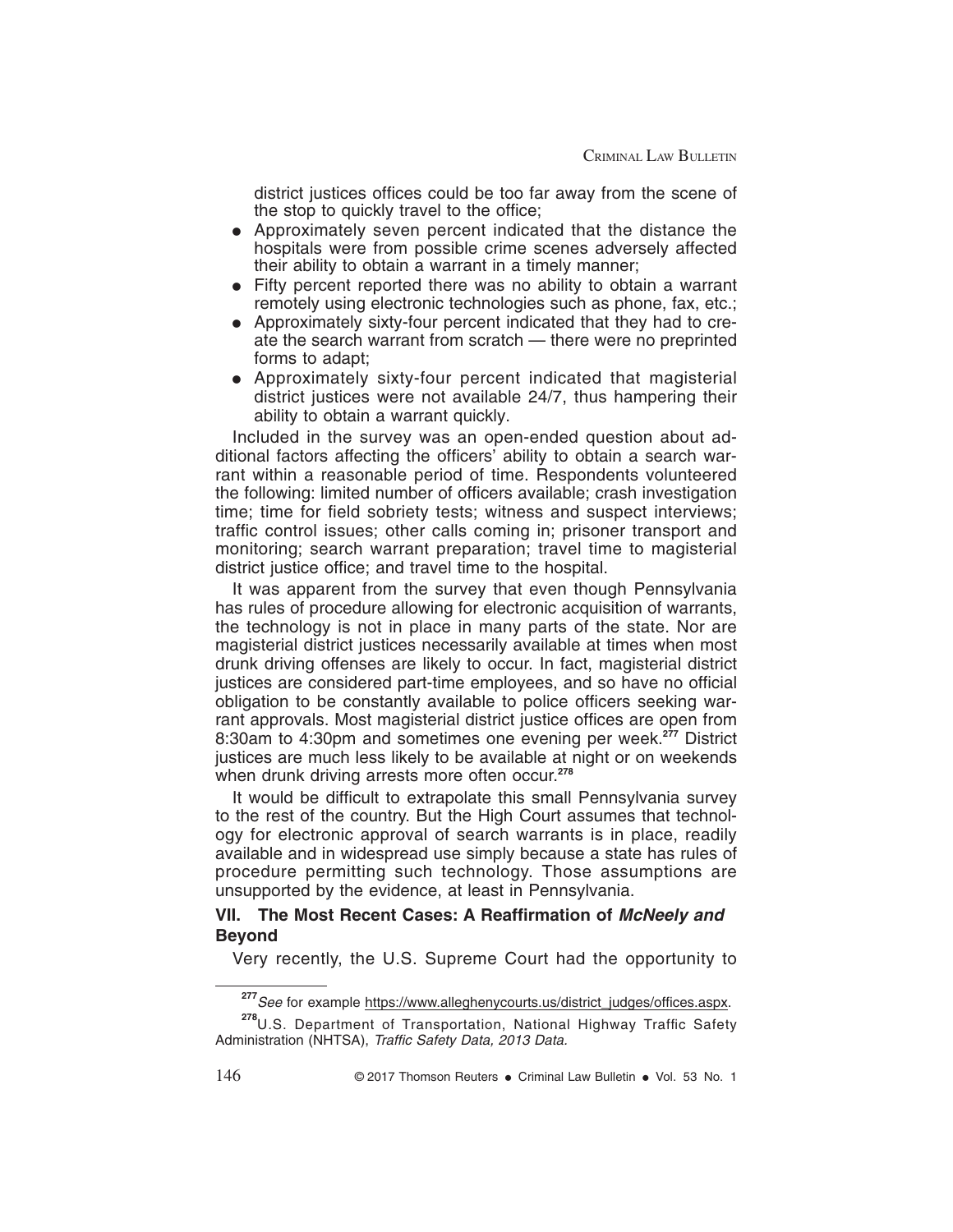review its *McNeely* reasoning. To address the constitutionality of both warrantless breathalyzer tests and warrantless blood tests in driving under the influence arrests. The High Court granted certiorari in three state cases: Bernard v. Minnesota, Beylund v. North Dakota and Birchfield v. North Dakota. The cases were consolidated under the case title Birchfield v. North Dakota. **279**

### **A. Bernard v. Minnesota - Breathalyzer Test Incident to Arrest**

Police responded to a report of an incident at a local boat launch. Upon arrival they noted that three obviously intoxicated men were trying to move a truck that had become stuck in the mud as they were trying to pull a boat out of the water.**<sup>280</sup>** Witnesses pointed out the driver, who was clad only in his underwear.**<sup>281</sup>** Bernard refused field sobriety tests.**<sup>282</sup>** He was arrested and transported to the police station where he was informed of the state's implied consent law.**<sup>283</sup>** Most state implied consent laws impose a civil penalty for refusal to submit to testing upon arrest. The civil penalty is commonly a oneyear license suspension. Minnesota's law is notable in that it imposes criminal penalties for refusal to submit to testing. According to state law, those penalties can range from ninety days to seven years in prison, and fines ranging from \$1,000 to \$14,000, the higher penalties being imposed for repeat offenders.**<sup>284</sup>** Bernard had four prior drunk driving convictions, so his incentive to refuse was high.**<sup>285</sup>**

The Minnesota District Court dismissed the charges on the grounds that warrantless breath tests violated the Fourth Amendment. The Minnesota Court of Appeals reversed, and the Minnesota Supreme Court affirmed.**<sup>286</sup>** The Minnesota Supreme Court concluded that breath tests were permitted as incident to lawful custodial arrests.**<sup>287</sup>**

The McNeely Court did not address the issue of breath tests, nor did it speak to searches permissible incident to lawful custodial arrests. However, because lower courts had demonstrated confusion about searches permissible incident to arrest and those requiring judicial approval, the Court felt compelled to address this issue. By

**<sup>279</sup>Birchfield v. North Dakota, 579 U.S. \_\_ (2016).** 

**<sup>280</sup>**Birchfield, 579 U.S. ——— slip op. at 10.

<sup>281</sup> Birchfield, 579 U.S. **-** slip op. at 10.

**<sup>282</sup>**Birchfield, 579 U.S. ——— slip op. at 10.

**<sup>283</sup>**Birchfield, 579 U.S. ——— slip op. at 10.

**<sup>284</sup>**Minn. Stat. § 169A.51 et. seq. (2014).

**<sup>285</sup>**Birchfield, 579 U.S. ——— slip op. at 11.

**<sup>286</sup>**Birchfield, 579 U.S. ——— slip op. at 11.

**<sup>287</sup>**State v. Bernard, 859 N.W.2d 762 (Minn. 2015).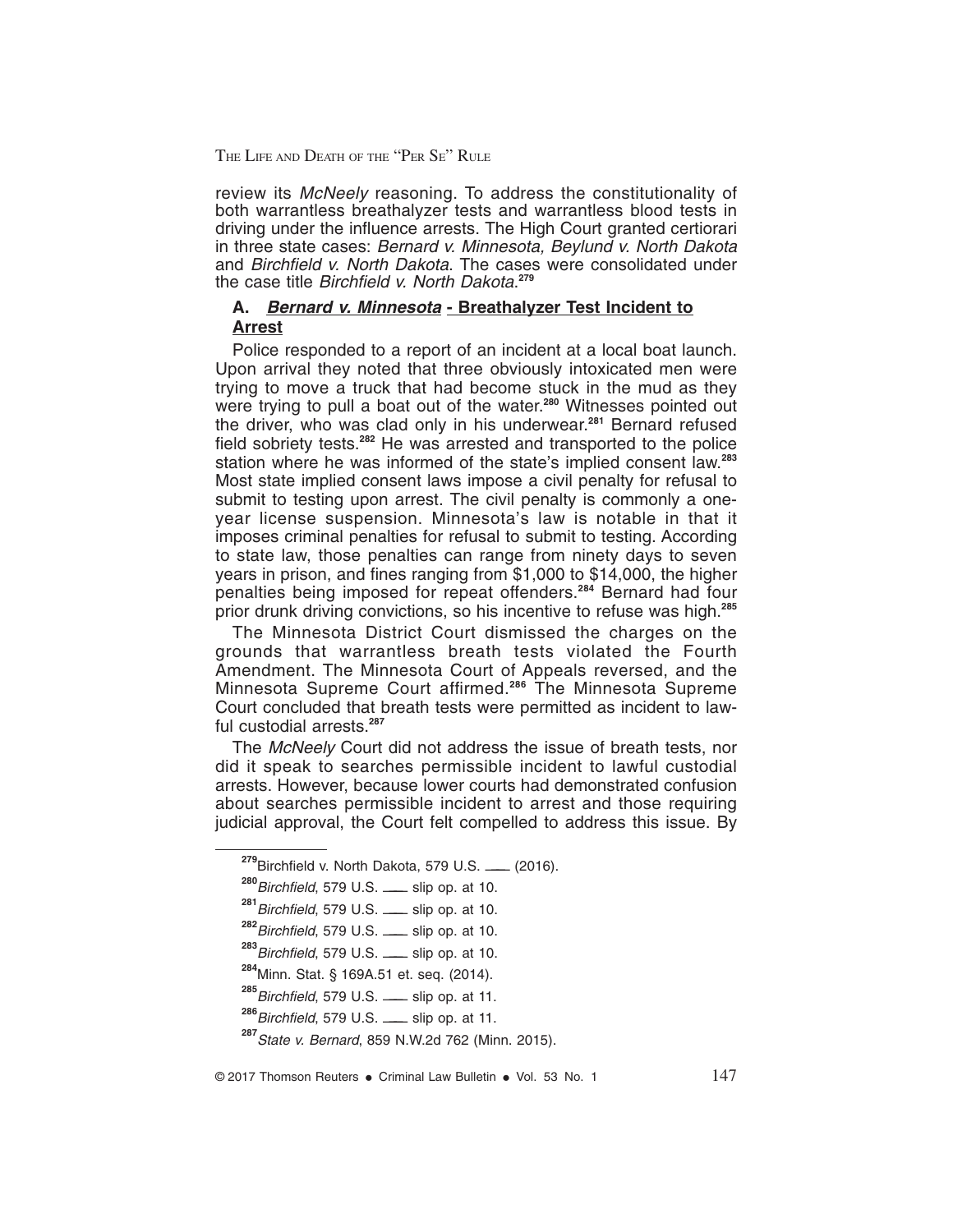doing so, the Court clarified Fourth Amendment principles with regard to searches incident to arrest, and drew cognizable distinctions between breath tests and blood tests.

The permissible scope of a search incident to a lawful custodial arrest was promulgated initially in the 1969 case of Chimel v. California. **<sup>288</sup>** Mr. Chimel was arrested in his home for the burglary of a coin shop.**<sup>289</sup>** Although the officers had an arrest warrant, they did not have a search warrant.**<sup>290</sup>** As part of the arrest, the officers searched the defendant's home and retrieved coins stolen from the coin shop.**<sup>291</sup>** Mr. Chimel was convicted, in part, on the admission of that evidence at his trial. He appealed his conviction to the U.S. Supreme Court.

The Court defined the scope of the search that officers affecting an arrest may conduct. An arrestee loses Fourth Amendment protections in his person and in the area within his reach or control simply by virtue of the lawful custodial arrest.**<sup>292</sup>** For this area, officers do not need probable cause to search. To initiate this search, officers do not need to have an object, nor even a class of objects in mind. The rationale for permitting such a search was to ensure officer safety and to prevent the arrestee from destroying evidence. **293** Because the officers had conducted a search well beyond the defendant's "reach or control", the Court overturned the conviction.

Four years later, the Court held that officers conducting a search incident to a lawful custodial arrest are not required to limit their search to objects related to the charges for which the defendant is being arrested. Officers are permitted to search the arrestee and the area within his reach or control for anything.**<sup>294</sup>**

In 2014, the High Court reviewed the question of whether officers may retrieve information from an arrestee's cellphone without a warrant as a search incident to a lawful custodial arrest.**<sup>295</sup>** Answering in the negative, the High Court iterated its balancing of two competing interests: "by assessing, on the one hand, the degree to which [the search] intrudes upon an individual's privacy, and on the other, the

**<sup>294</sup>**U.S. v. Robinson, 414 U.S. 218, 94 S. Ct. 467, 38 L. Ed. 2d 427 (1973).

**<sup>295</sup>**Riley v. California, 134 S. Ct. 2473, 189 L. Ed. 2d 430, 42 Media L. Rep. (BNA) 1925 (2014).

148 **C** 2017 Thomson Reuters • Criminal Law Bulletin • Vol. 53 No. 1

**<sup>288</sup>**Chimel v. California, 395 U.S. 752, 89 S. Ct. 2034, 23 L. Ed. 2d 685 (1969). **<sup>289</sup>**Chimel, 395 U.S. at 753.

**<sup>290</sup>**Chimel, 395 U.S. at 753–54.

**<sup>291</sup>**Chimel, 395 U.S. at 754.

**<sup>292</sup>**Chimel, 395 U.S. at 763.

**<sup>293</sup>**Chimel, 395 U.S. at 763.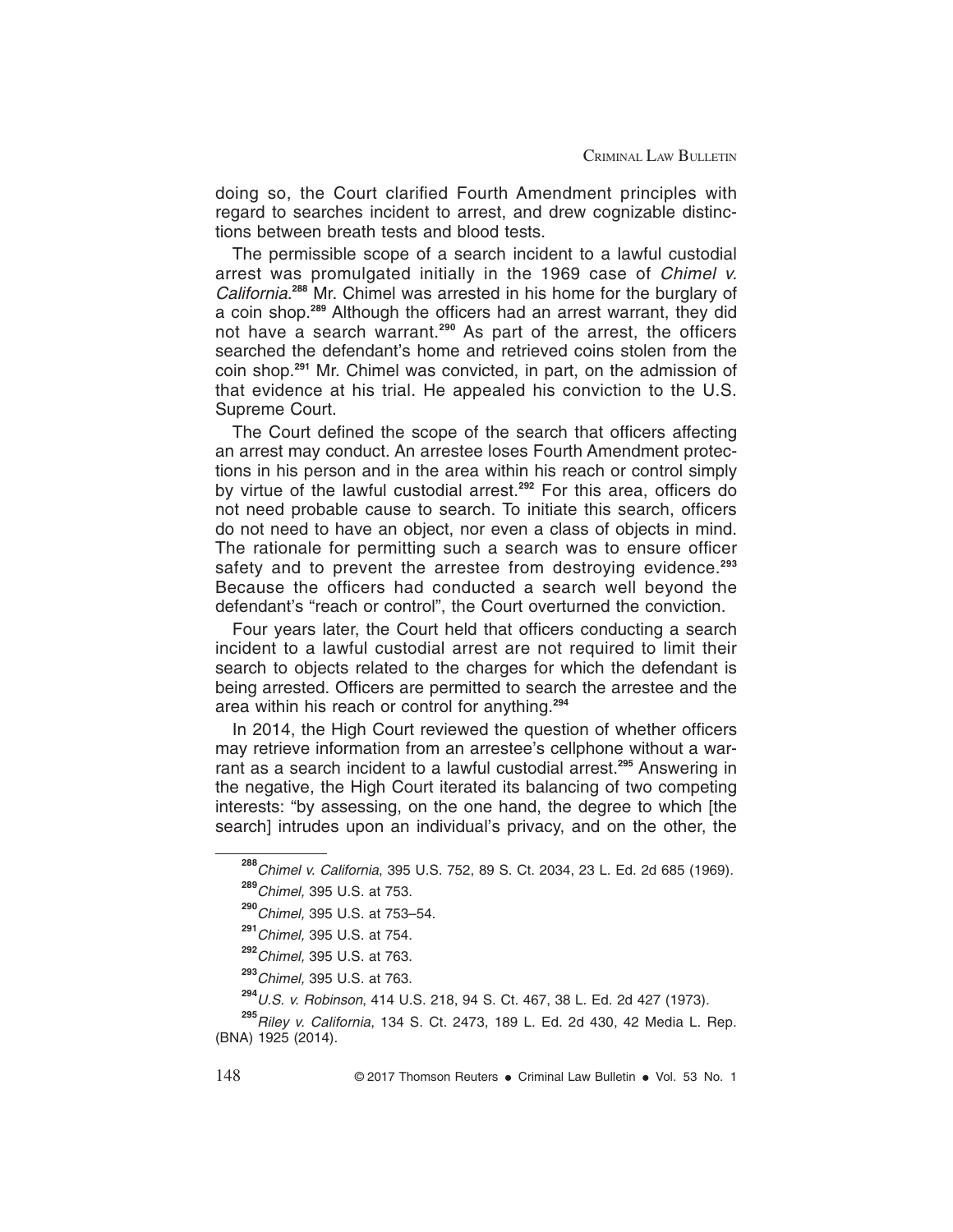degree to which it is needed for the promotion of legitimate governmental interests."**<sup>296</sup>**

Applying this balancing test to the instant case, the High Court noted that breath tests are not invasive and are generally "no more demanding than blowing up a party balloon."**<sup>297</sup>** The Court also noted that exhalation of air is a natural and essential process. Therefore, citizens have no privacy interests in expelled air. In addition, the Court had already found that fingernail scrapings**<sup>298</sup>** and DNA swabs**<sup>299</sup>** are minimal intrusions easily counterbalanced by lawful governmental interests.

Interestingly, the Court made special note of the fact that breath tests do not result in the seizure of evidence that is preservable by the government.**<sup>300</sup>** Authorities cannot use one's breath, under current scientific acumen, to assess other biological traits. Thus, the Court reasoned, the invasion of an arrestee's privacy interests is minimal. Finally, the Court reasoned that breath tests are not a particularly embarrassing or humiliating experience for arrestees.**<sup>301</sup>**

For all of those reasons, the Court held that the administration of a breathalyzer test incident to a lawful custodial arrest was permissible under the Fourth Amendment. Law enforcement officers may now administer such tests in every case where they have probable cause to believe the individual was driving under the influence of alcohol.**<sup>302</sup>** Accordingly, the officers in this case were not required to obtain a warrant to administer a breathalyzer test, and the defendant had no right to refuse it.

#### **B. Beylund v. North Dakota — Criminal Penalties for Refusal**

A police officer noted Beylund having difficulty trying to steer his car from the roadway into a driveway, nearly hitting a nearby stop sign.**<sup>303</sup>** The officer noted an empty wine glass in the car and an odor

**<sup>296</sup>**Riley, 134 S.Ct. at 2484 citing Wyoming v. Houghton, 526 U.S. 295, 300, 119 S. Ct. 1297, 143 L. Ed. 2d 408 (1999).

**<sup>297</sup>**Birchfield, 579 U.S. ——— slip op. at 20.

**<sup>298</sup>**Cupp v. Murphy, 412 U.S. 291, 93 S. Ct. 2000, 36 L. Ed. 2d 900 (1973).

**<sup>299</sup>**Maryland v. King, 133 S. Ct. 1958, 186 L. Ed. 2d 1 (2013).

**<sup>300</sup>**Birchfield, 579 U.S. — slip op. at 21.

**<sup>301</sup>**Birchfield, 579 U.S. — slip op. at 22.

**<sup>302</sup>**Justices Sotomayor and Ginsburg dissented from this part of the case. They would hold that officers must obtain a search warrant to administer a breathalyzer test to a suspected drunk driver, absent exigent circumstances. Birchfield, 579. U.S. slip op at 39.

**<sup>303</sup>**Birchfield, 579 U.S. ——— slip op. at 11.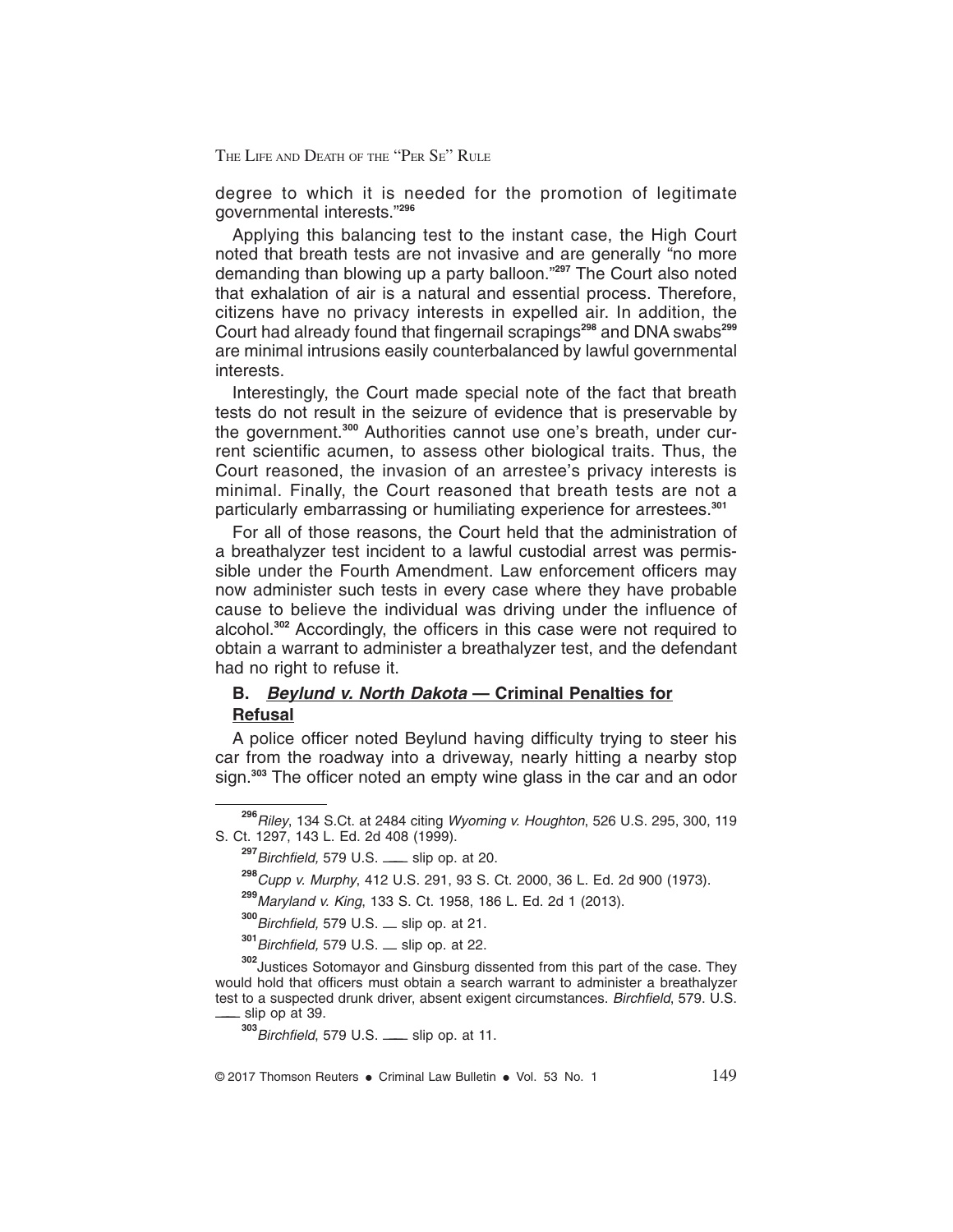of alcohol on the defendant's breath.**<sup>304</sup>** The defendant staggered as he attempted to exit the vehicle.**<sup>305</sup>** The defendant was arrested and transported to a hospital. He was informed that refusal to submit to a blood test would result in criminal penalties under North Dakota law.**<sup>306</sup>** The defendant consented to the test. The results indicated that his blood alcohol level was 0.250 percent.**<sup>307</sup>** The test results triggered a two year license suspension which the defendant appealed.**<sup>308</sup>**

The defendant argued that his consent was coerced and could not be voluntary because refusal itself was a crime under state law.**<sup>309</sup>** The North Dakota District Court rejected this argument and the North Dakota Supreme Court affirmed. The state high court reasoned that the implied consent advisory simply truthfully stated the penalties for refusal.**<sup>310</sup>** The U.S. Supreme Court granted certiorari to consider the constitutionality of criminal penalties for refusal by drunk driving arrestees to submit to blood tests.

### **C. Birchfield v. North Dakota — Criminal Penalties for Refusal**

A North Dakota state trooper observed the defendant attempting to extract his car from a ditch into which he had driven off the highway.**<sup>311</sup>** The trooper noted that Birchfield's eyes were bloodshot and watery and his speech was slurred.**<sup>312</sup>** In addition, the defendant emitted a strong odor of alcohol and he was unsteady on his feet.**<sup>313</sup>** Birchfield failed the field sobriety tests administered by the trooper.**<sup>314</sup>** The trooper informed the defendant of the state's implied consent law; the defendant then agreed to a roadside (preliminary) breathalyzer test used to determine whether more reliable tests should be administered. This roadside test revealed a blood alcohol level of 0.254 percent.**<sup>315</sup>**

The defendant was then arrested and advised of the penalties

Birchfield, 579 U.S. ——— slip op. at 11. Birchfield, 579 U.S. ——— slip op. at 11. Birchfield, 579 U.S. ——— slip op. at 11–12. Birchfield, 579 U.S. ——— slip op. at 12. Birchfield, 579 U.S. ——— slip op. at 12. Birchfield, 579 U.S. ——— slip op. at 12. Beylund v. Levi, 2015 ND 18, 859 N.W.2d 403 (N.D. 2015). Birchfield, 579 U.S. ——— slip op. at 8. Birchfield, 579 U.S. ——— slip op. at 8. Birchfield, 579 U.S. ——— slip op. at 8. Birchfield, 579 U.S. ——— slip op. at 8. Birchfield, 579 U.S. ——— slip op. at 8–9.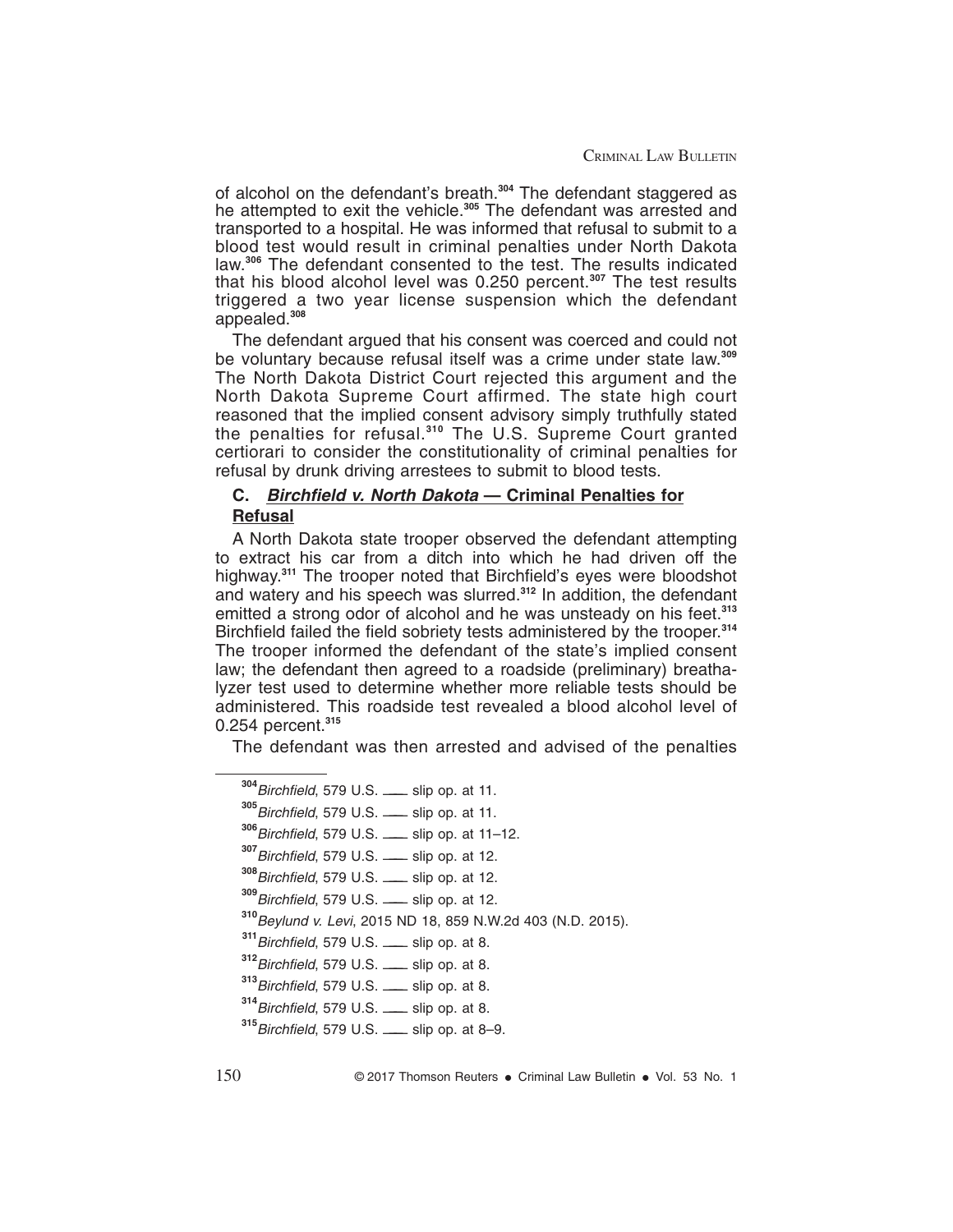under state law for refusing further testing.**<sup>316</sup>** North Dakota law imposes criminal penalties for refusing such tests ranging from fines of \$500 to \$2,000 and imprisonment of one year and a day for repeat offenders.**<sup>317</sup>** The defendant had recently plead guilty to a prior drunk driving offense, and refused to consent to a blood test.**<sup>318</sup>** He entered a conditional plea to a violation of the state's refusal statute. He argued that imposing criminal penalties for refusing blood testing violated his Fourth Amendment rights.**<sup>319</sup>** The North Dakota Supreme Court denied his appeal**<sup>320</sup>** and the U.S. Supreme Court granted certiorari.

The U.S. Supreme Court reiterated its holding in Missouri McNeely. It reaffirmed the principle that for officers to forego the warrant requirement for blood draws in drunk driving cases, "exigent circumstances" must be proven.**<sup>321</sup>** The evanescent nature of alcohol in the bloodstream is insufficient evidence, standing alone, of an exigency.**<sup>322</sup>** Officers must prove that they did not have, under the circumstances presented to them, sufficient opportunity to obtain a warrant in a timely manner.**<sup>323</sup>**

The High Court drew a sharp distinction between testing of a driver's breath and testing of a driver's blood. Justice Alito, writing for a strong majority, opined that blood tests are not only a physical intrusion into the body but result in the extraction of biological evidence.**<sup>324</sup>** He noted that the evidence can then be retained by authorities for use in a variety of ways unrelated to the prosecution of a drunk driving charge.**<sup>325</sup>** The Court concluded that while breathalyzer tests can be administered incident to a lawful custodial arrest, the intrusive nature of blood tests must be supported by a search warrant or by provable exigencies.**<sup>326</sup>**

#### **D. State criminal penalties for refusals**

The Court acknowledged that the civil penalties mandated in the implied consent laws of many states are simply insufficient to persuade the most dangerous drunk driving offenders to consent to

**<sup>316</sup>**Birchfield, 579 U.S. ——— slip op. at 9.

**<sup>317</sup>**N.D. Stat. §§ 39-08-01 et seq.

**<sup>318</sup>**Birchfield, 579 U.S. ——— slip op. at 9.

**<sup>319</sup>**Birchfield, 579 U.S. ——— slip op. at 9.

**<sup>320</sup>**State v. Birchfield, 2015 ND 6, 858 N.W.2d 302 (N.D. 2015).

**<sup>321</sup>**Birchfield, 579 U.S. ——— slip op. at 14.

**<sup>322</sup>**Birchfield, 579 U.S. ——— slip op. at 15.

**<sup>323</sup>**Birchfield, 579 U.S. ——— slip op. at 15.

**<sup>324</sup>**Birchfield, 579 U.S. ——— slip op. at 21–22.

**<sup>325</sup>**Birchfield, 579 U.S. ——— slip op. at 22.

**<sup>326</sup>**Birchfield, 579 U.S. ——— slip op. at 34.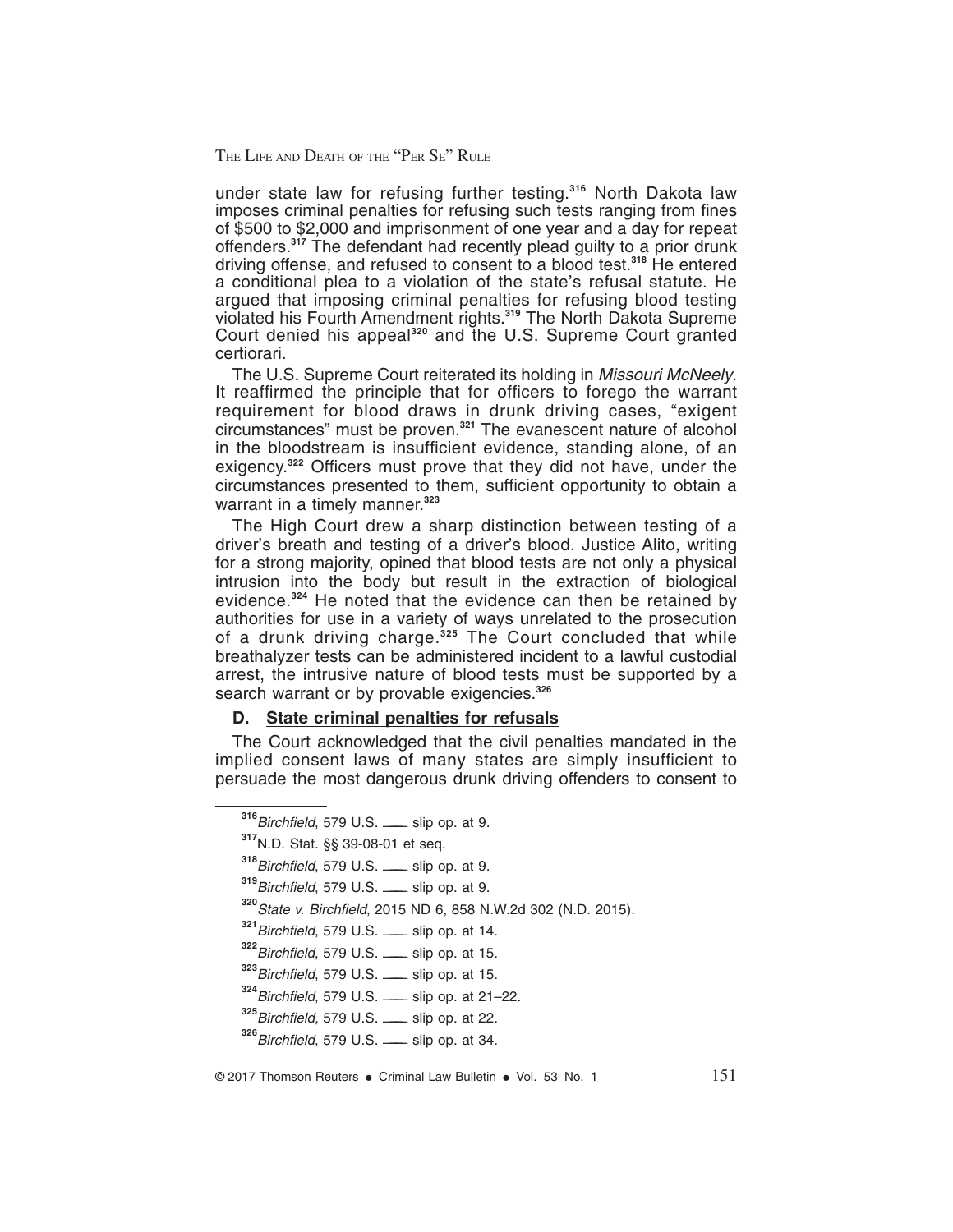proper testing.**<sup>327</sup>** The passage by state legislatures of criminal penalties for such refusal is understandable. Indeed, criminal penalties for refusals were recommended by the National Highway Traffic Safety Administration in 2013.**<sup>328</sup>**

The High Court acknowledged its oblique approval in McNeely of civil penalties for motorists who refuse to submit to reasonable testing upon request by a police officer.**<sup>329</sup>** But criminal penalties for such refusal are a different matter. Generally, a lawful consent must be a voluntary one. Compulsion is expressly prohibited by the Constitution.**<sup>330</sup>** According to the Court, criminal penalties for refusal are a step too far and amount to unlawful coercion. The Court stated, "there must be a limit to the consequences to which motorists may be deemed to have consented by virtue of a decision to drive on the public roads."**<sup>331</sup>** Accordingly, Beylund's case was remanded to the state trial court for a determination of whether his consent to the blood test was voluntary under the long established "totality of the circumstances test."**<sup>332</sup>** Birchfield's plea was vacated and the case remanded.**<sup>333</sup>**

#### **VIII. Going Forward**

#### **A. Did the High Court Err by Rejecting the "Per Se" Rule?**

The Utah Supreme Court stated "the mere possibility of delay does not give rise to exigency."**<sup>334</sup>** But does the mere possibility of speed demand the securing of a warrant?

A rule of procedure permitting a law enforcement officer to obtain electronic approval of a search warrant does not necessarily reduce the time and effort necessary to obtain that approval. The mere existence of the rule does not mean that the technology is in place. If the technology is in place, there is no assurance that it is working properly. Even if the technology is in place, and is working properly, it does not mean that a judge will be available to hear the warrant application. There are too many variables, none of which a police officer can control or effectively measure. A diligent police officer simply does not have the means to accurately predict how long it will take to secure a warrant in any given set of circumstances.

**<sup>327</sup>**Birchfield, 579 U.S. ——— slip op. at 7.

**<sup>328</sup>**NHTSA. A. Goodwin et.al. Countermeasure that Work: A highway Safety Countermeasures Guide for State Highway Safety Offices, p. 1–7 (No. 811727, 7th ed. (2013).

**<sup>329</sup>**Missouri v. McNeely, 133 S. Ct. 1552, 185 L. Ed. 2d 696 (2013).

**<sup>330</sup>**U.S. Const. Amend V.

**<sup>331</sup>**Birchfield, 579 U.S. ———slip op. at 36.

**<sup>332</sup>**Birchfield, 579 U.S. ———slip op. at 38.

**<sup>333</sup>**Birchfield, 579 U.S. ———slip op. at 38.

**<sup>334</sup>**Rodriguez, 156 P.3d at 779.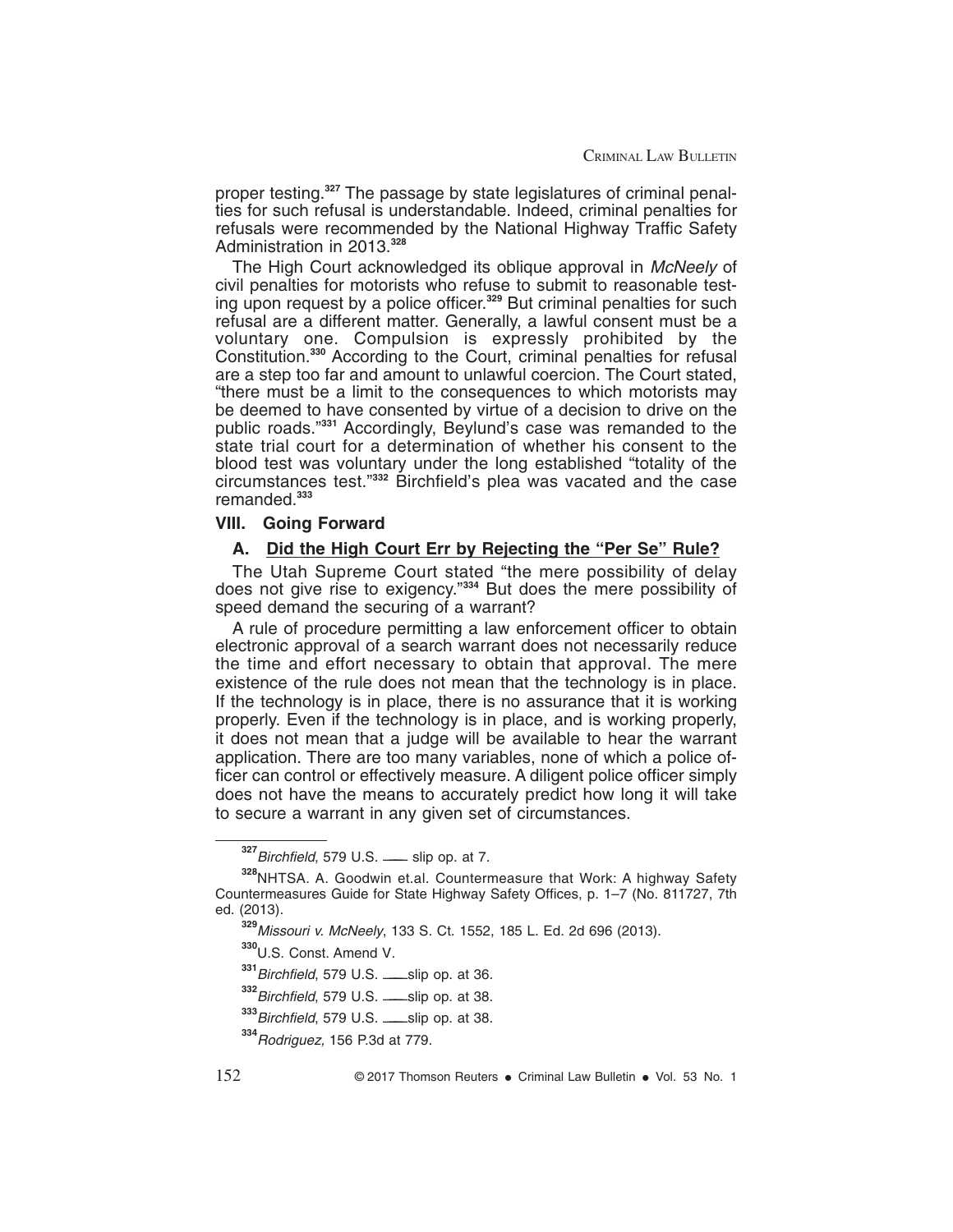The explanation of the Iowa Supreme Court bears repeating:

Obtaining a warrant by telephone is fairly complicated; an officer cannot simply call up a magistrate and make a general request for a warrant. The officer must prepare a 'duplicate' warrant and read the duplicate warrant, verbatim to the magistrate. The magistrate then must enter, verbatim, what has been read to him on a form to be considered as the original warrant. The oral application must set forth facts and information with reasonable specificity the person or persons whose driving has been involved and from whom the specimen is to be withdrawn. Gathering of this information of course, requires considerable time. If a voice recording device is available to the magistrate, the magistrate may record on the call, but otherwise 'shall cause a stenographic or longhand memorandum to be made of the oral history of the person applying for the warrant'. If the magistrate is satisfied that the grounds for the issuance of the warrant have been established, the magistrate shall order the issuance of the warrant by directing the officer applying for it to sign the magistrate's name to the "duplicate" warrant.<sup>33</sup>

It would seem that in some instances, a police officer could obtain a warrant more expeditiously by completing the warrant form and taking it physically to the nearest magistrate. So the existence of electronic technology is not necessarily any assurance whatsoever that the search warrant approval process is any less complicated or time-consuming.

Justice Roberts reduced the question to simply "did the officer have time to secure a warrant"?**<sup>336</sup>** But that can be too difficult to answer. Many times the officer will not know whether he has sufficient time to secure a warrant until he has expended some significant amount of time to do so. The difficulties, many of which cannot be foreseen, often arise during the process. As the officer is dealing with those problems and issues the evidence is disappearing. As Justice Thomas stated, the ability to obtain a warrant quickly is uncertain; the destruction of the evidence is certain.**<sup>337</sup>** It is unrealistic for the High Court to place this obstacle in the path of police officers who are on the front lines protecting citizens from those who would drive while impaired. It is these officers who are so often first on accident scenes, first to see the sometimes devastating injuries that drunk drivers can cause, and first to inform families that they have so senselessly lost a loved one.

It could be argued that an inner cheek swab for DNA testing is an invasive procedure. But that has not been seriously questioned

**<sup>335</sup>**Johnson, 744 N.W.2d at 345.

**<sup>336</sup>**McNeely, 133 S. Ct. at 1574 (Roberts, dissenting).

**<sup>337</sup>**Missouri v. McNeely, 133 S. Ct. 1552, 185 L. Ed. 2d 696 (2013).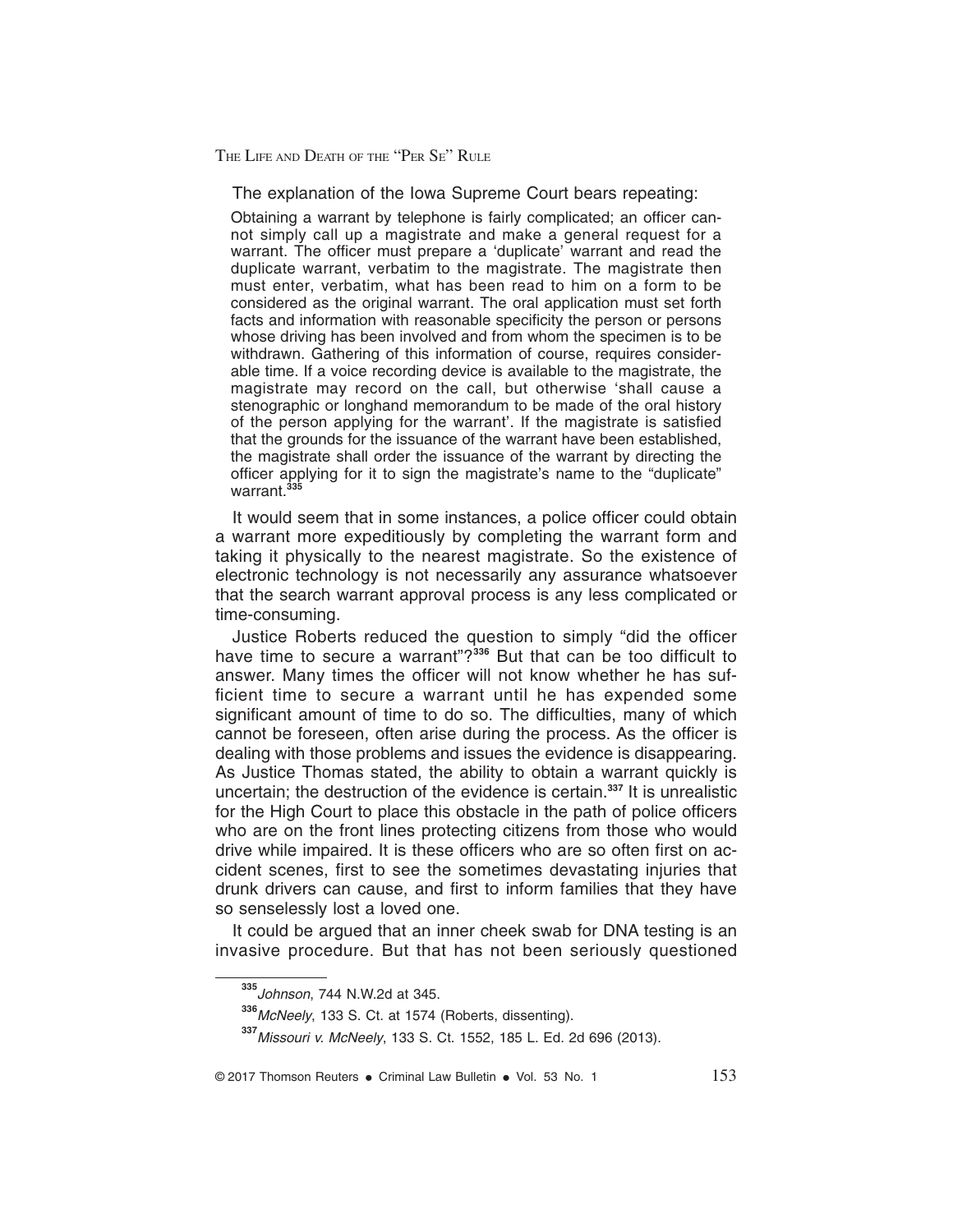when conducted by an officer incident to a lawful custodial arrest.<sup>338</sup> Interestingly, this evidence is of a kind that can be preserved by authorities for use in other ways — one of the concerns that led the majority in Birchfield to reject warrantless blood draws. In addition the U.S. Supreme Court has held that arrestees may be stripsearched before entering prison, even when the offense giving rise to the arrest is a minor, non-violent crime, and even when there is no reason to believe that weapons, contraband, or other evidence of a crime will be found.**<sup>339</sup>** Many would consider strip searches a greater invasion of privacy than a blood draw.

The "slippery slope" argument is that allowing this invasive procedure without a warrant will inevitably lead to even more invasive and warrantless procedures. That fear is misplaced. A blood draw may be an invasive procedure, but it is only marginally so. Newborns, arguably the most vulnerable of our species, undergo the procedure in their first hours of life. Blood tests have become such a routine procedure that many citizens undergo blood draws yearly during their adult years. It seems incongruous to worry about the "insult" of a blood draw to an impaired driver when that impaired driver may cause serious injury, permanent disability, or even death to an innocent traveler on the highway. The U.S. Supreme Court should reconsider its rulings in McNeely and Birchfield.

#### **B. Did the High Court Err by Rejecting Criminal Penalties for Refusal?**

The McNeely majority asserted that implied consent laws provide drivers with strong incentives under civil law to submit to testing.**<sup>340</sup>** But these incentives are really not very strong. If a driver knows he is impaired, he is unlikely to risk the more severe criminal penalty resulting from a conviction that the blood tests will assure. Under those circumstances, a simple license suspension is the more attractive option.

Criminal penalties for refusal of such tests have been adopted in Great Britain, Canada,**<sup>341</sup>** Austria, and the Northern Territory of Australia.**<sup>342</sup>** Often times, those penalties are as severe as those for drunk driving. In those situations, there is less incentive for an impaired driver to refuse the test. Given the extraordinary potential for harm posed by drunk drivers, the punitive nature of such laws seems trivial by comparison. The High Court's concern that such

**<sup>338</sup>**Maryland v. King, 133 S. Ct. 1958, 186 L. Ed. 2d 1 (2013).

**<sup>339</sup>**Florence v. Board of Chosen Freeholders of County of Burlington, 132 S. Ct. 1510, 182 L. Ed. 2d 566 (2012).

**<sup>340</sup>**McNeely, 133 S. Ct. at 1566.

**<sup>341</sup>**Criminal Code (R.S.C. 1985, c. C-46) Section 254.

**<sup>342</sup>**Voas, supra note 18.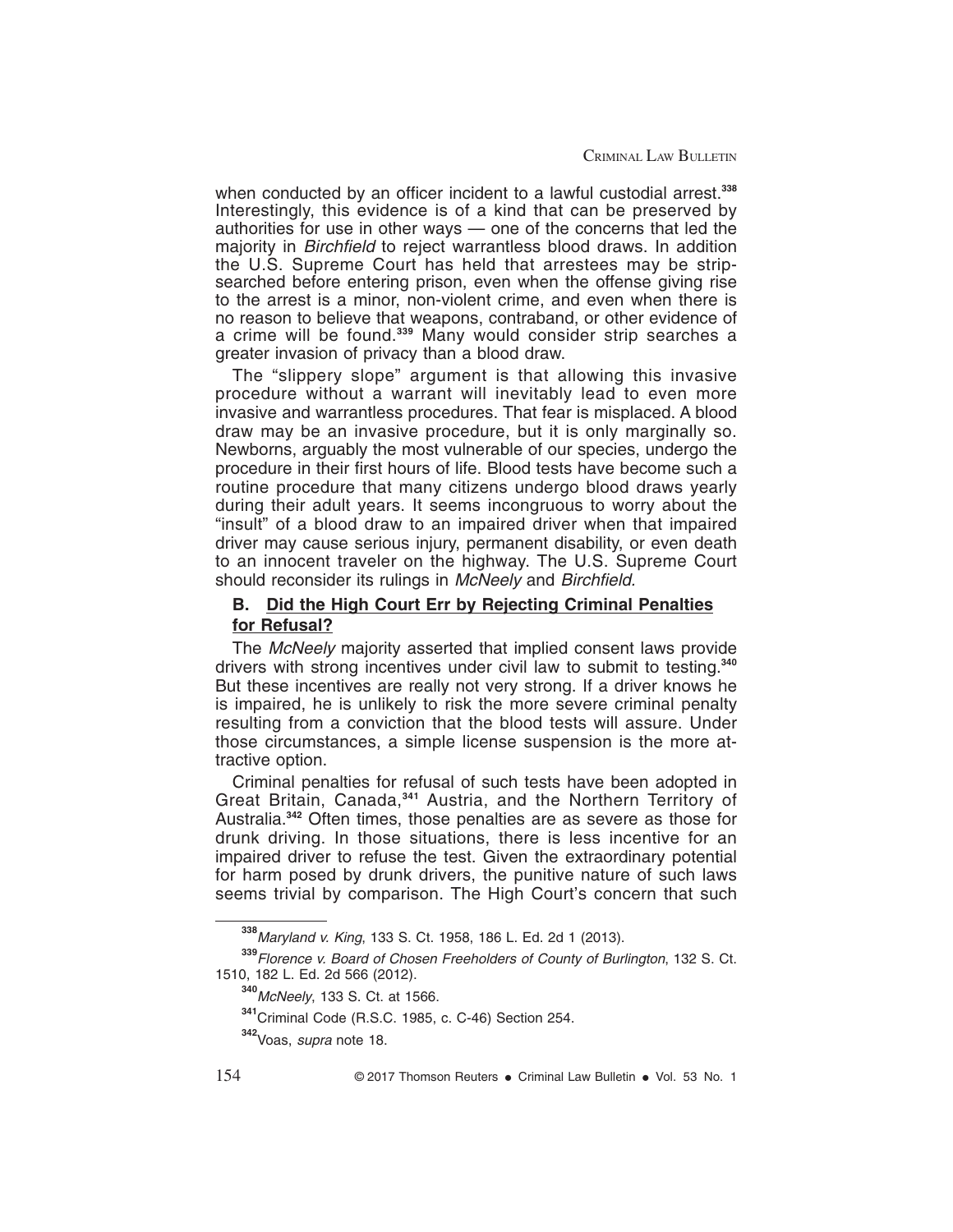biological evidence could be used by law enforcement authorities for purposes unrelated to the crime could be addressed by laws requiring disposal of the evidence upon exhaustion of appeals.

These laws may well be challenged by defendants who will assert that their due process or perhaps Fourth Amendment rights have been violated by the imposition of a criminal penalty for asserting their right to privacy.**<sup>343</sup>** But that's no reason to hesitate. Defendants will always find a way to challenge new laws. But these fortified implied consent laws are supported by the fact that some penalties, albeit civil, are already in place, and by the fact that other democratic countries have successfully deployed them in their efforts to stem drunk driving.**<sup>344</sup>**

#### **C. What's a State to Do?**

Because reconsideration of these issues is unlikely, states should consider alternative means to address the serious problems posed by drunk drivers. State courts and state and local law enforcement officers are closer to the problem of drunk driving. Most drunk driving crimes are prosecuted in state courts, not federal courts. It is interesting to note that neither *Schmerber*, nor *McNeely*, nor the Birchfield cases involved a vehicular fatality. Even in Schmerber, the injuries appeared to be relatively minor. In none of the cases was the U.S. Supreme Court dealing with tragedy. But faced with seriously injured or permanently disabled victims and those suffering from the senseless death of a loved one, it is understandable that state courts feel a greater imperative to address the problem.

New technologies permit diabetics to test blood sugar levels with only a drop of blood. Even more promising is the potential ability to perform multiple laboratory tests using only one drop of blood.**<sup>345</sup>** Perhaps such technologies could be used to test blood alcohol levels. Arrestees themselves could conduct the procedure to provide a single droplet of blood. This might still be considered to be an "invasive procedure" but it is significantly less so than a formal blood draw.

Further advances permit a diabetic to monitor blood glucose levels

**<sup>343</sup>**See U.S. v. Reid, 929 F.2d 990 (4th Cir. 1991) where the Court rejected the defendant's claim that the breathalyzer results should be inadmissible because her Fourth and Fifth Amendment rights were violated. The Court held that the breathalyzer results were admissible as a "search incident to a lawful custodial arrest", and under the exigent circumstances exception to the search warrant requirement.

<sup>344</sup> See D. Ball, The Breathalyzer and the Canadian Bill of Rights, 40 SASK. L. REV. 147 (1976–77).

**<sup>345</sup>**C.Roper, This Woman Invented <sup>a</sup> Way to Run <sup>30</sup> Lab Tests on Only One Drop of Blood, Wired, February 18, 2014 http://www.wired.com/2014/02/elizabeth-h olmes-theranos/.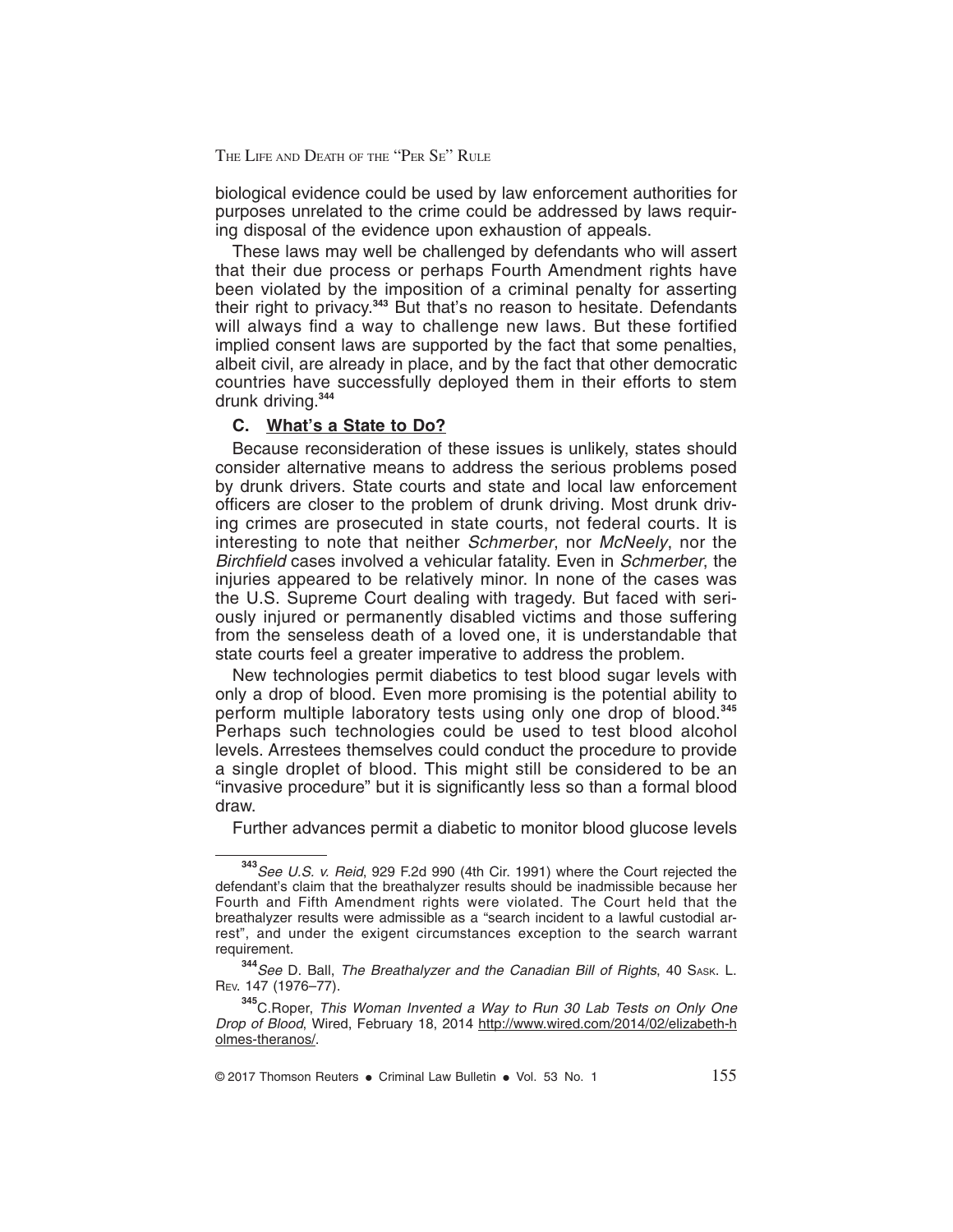CRIMINAL LAW BULLETIN

throughout the day by means of a "continuous glucose monitor."**<sup>346</sup>** This device uses a skin patch to detect glucose. Currently, the monitor must be supplemented by daily finger pricks to calibrate the patch. But it's only a matter of time before blood glucose monitoring will be accomplished non-invasively. Can blood alcohol monitoring by means of a skin patch be far behind? States should track the progress of these new scientific advancements and be ready to incorporate them into their drunk driving investigations when practicable. Defendants will challenge any warrantless search, even pinpricks to extract blood. But it will be interesting to see how the High Court balances this remarkably benign procedure against the extraordinary harm that drunk drivers can and do cause.

#### **IX. Conclusion**

The U.S. Supreme Court should accord deference to state courts whenever reasonable. Eleven states considered a "per se" rule a necessary tool to address the deadly problems caused by drunk drivers. It is those courts and those law enforcement officers, witnesses, and victims who appear before them and who see first-hand the devastation an impaired driver can cause.

Defendants subjected to warrantless blood draws are not without legal recourse. Probable cause is probable cause. While searches supported by judicial approval are preferred, the same recourse is available to the defendant should that proof be found lacking. Warrantless blood draws can be challenged on the basis of a lack of probable cause whether a warrant was secured or not. A trial judge will exclude from evidence blood test results that were secured as a result of a blood draw unsupported by sufficient proof.

It should not be considered a serious invasion of Fourth Amendment privacy interests to require a driver who exhibits signs of impairment sufficient to establish probable cause to believe there are drugs or alcohol in his blood to submit to a warrantless blood draw. This is strongly supported by the fact that such minor medical procedures, when performed by qualified medical personnel, are so commonplace and considered so safe that they are performed on infants not even an hour old.

In addition, courts should facilitate the prosecution's efforts to obtain the best, most reliable, evidence of the crime, especially in circumstances where a driver's impairment can lead to loss of life. That evidence, secured as closely in time to the moment the arrestee was driving, can determine the truth of the matter and in some instances may exonerate the arrestee.

**<sup>346</sup>**U.S. Department of Health and Human Services, National Institute of Diabetes and Digestive and Kidney Diseases, Continuous Glucose Monitoring, htt p://www.niddk.nih.gov/health-information/health-topics/Diabetes/continuous-glucos e-monitoring/Documents/Continuous\_Glucose\_Monitoring\_508.pdf.